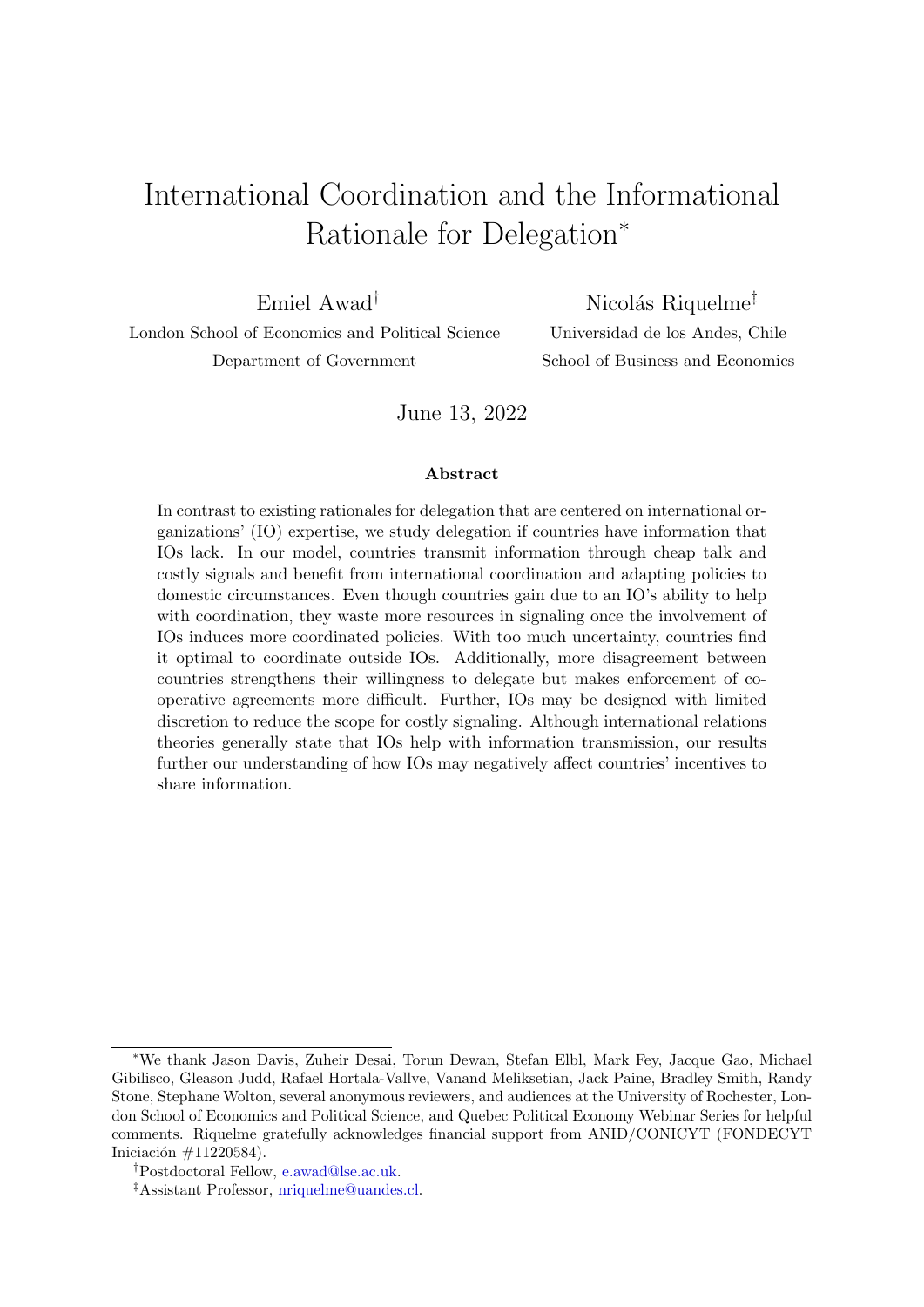There is extensive scholarly debate about when and why countries delegate to  $IOS<sup>1</sup>$ . The extant literature generally points to the benefits of delegation to international institutions. IOs are thought of as agents that solve international collective action problems, allow for credible commitments, and reduce transaction costs in policy-making (Abbott and Snidal, [1998;](#page-33-0) Hawkins et al., [2006;](#page-34-0) Bradley and Kelley, [2008;](#page-33-1) Koremenos, [2008;](#page-35-0) Hooghe and Marks, [2015\)](#page-34-1). The literature identifies another benefit of IOs with incomplete information, generating an informational rationale for delegation. On one hand, if IOs have more information than countries, delegation leads to more informed policies. On the other, if countries have more information than IOs, then IOs help countries pool and share information (Koremenos, Lipson and Snidal, [2001,](#page-35-1) p. 788). In our paper, the focus is on the latter case where IOs are thought to help with international cooperation even though countries are better informed than IOs.

A sizable game theoretic literature covers the case where IOs have an informational advantage over countries. For example, Johns [\(2007\)](#page-34-2) studies the selection of UN bureaucrats who provide information to bargaining member countries. Fang and Stone  $(2012)$  analyze how IOs provide policy recommendations to member countries, applied to the WHO and IMF. Crombez, Huysmans and Van Gestel [\(2017\)](#page-34-4) study the European Commission and their role as an agenda setter that provides information to the European Parliament and Council.<sup>2</sup> Such papers build on a vast principal-agent literature in which a principal may give an agent decision-making authority if the agent has more expertise than the principal and preferences are sufficiently aligned.<sup>3</sup>

In the other part of the informational rationale for delegation, IOs are theorized to help countries share information and reduce uncertainty. For example, Keohane [\(1984\)](#page-35-2) notes that "By reducing asymmetries of information through a process of upgrading the general level of available information, international regimes reduce uncertainty (p. 94)." Similarly, Thompson [\(2015\)](#page-36-0) highlights the informational benefits of IOs in monitoring and

<sup>&</sup>lt;sup>1</sup>See Voeten [\(2019\)](#page-36-1) for a review of this debate.

<sup>&</sup>lt;sup>2</sup>See also Chapman [\(2007\)](#page-33-2) who studies how leaders choose which institutions to consult and Fang [\(2008\)](#page-34-5) who studies an international institution that may give recommendations to national governments on foreign policy issues.

<sup>3</sup>See, e.g., Bendor, Glazer and Hammond [\(2001\)](#page-33-3) for a review.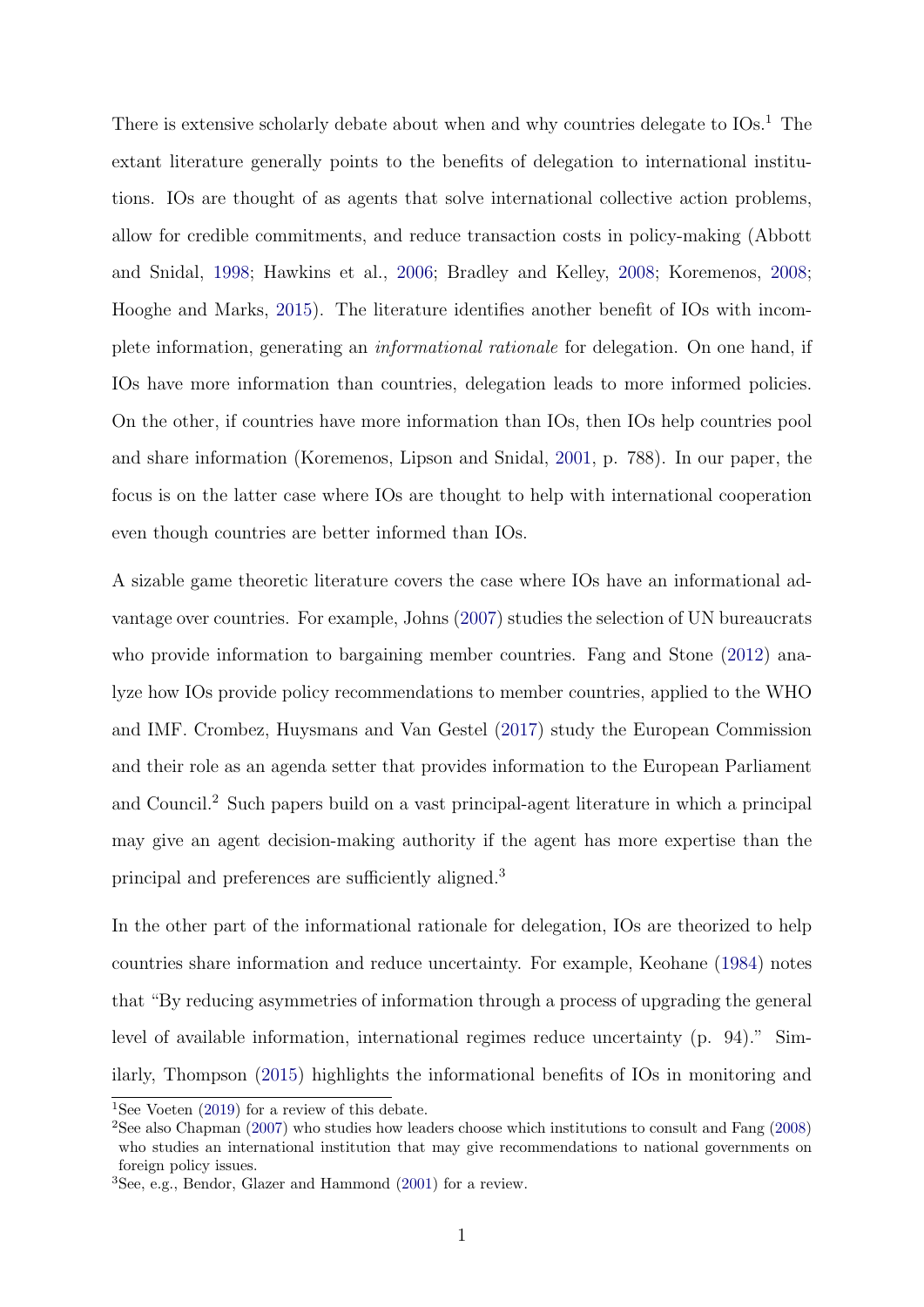exchanging information: "Moreover, the exchange of information and discourse that takes place within an IO tends to reveal information about countries preferences and intended actions [...], leading to more effective monitoring and higher quality signaling at the international level (p. 30)."<sup>4</sup> These informational benefits of IOs can be quite significant, given that incomplete information may be a cause of international conflict (Fearon, [1995\)](#page-34-6) or cause additional issues in collective action problems (Kenkel, [2019\)](#page-35-3).

It is, however, an open question whether IOs always solve informational issues among countries even if countries have an informational advantage over an IO.<sup>5</sup> That is, what are the scope conditions for the informational rationale for delegation to hold? It is relatively obvious that IOs may help if they have specific expertise that countries do not have or if they can monitor countries and acquire information about them and aggregate it.<sup>6</sup> What happens, though, if countries have more information than the IO and the IO has no way to access this private information directly—does the IO provide informational benefits for countries to pool and share information? It is unclear why formalized institutions are necessary or beneficial to help countries transmit information compared to ad hoc cooperation (Keohane, [1982,](#page-35-4) [1984;](#page-35-2) Morrow, [1994;](#page-35-5) Koremenos, Lipson and Snidal, [2001\)](#page-35-1).

Thus, to make progress on this question, we develop a formal model with incomplete information, in which countries both value international coordination and adaptation to the domestic political and economic environment.<sup>7</sup> Two countries have private information

<sup>4</sup>Also, Abbott and Snidal [\(1998\)](#page-33-0): "They keep track of agreements on particular issues, trade-offs, and areas of disagreement, periodically producing texts that consolidate the current state of play. They also transmit private offers or assurances, improving the flowing of information. (p. 12)" Also, Barnett and Finnemore [\(1999,](#page-33-4) 709), however, also hint at potential negative consequences of IOs referring to informational issues: "As IOs create transparencies and level information asymmetries among countries (a common policy prescription of neoliberals) they create new information asymmetries between IOs and countries. Given the neoliberal assumption that IOs have no goals independent of countries, such asymmetries are unimportant; but if IOs have autonomous values and behavioral predispositions, then such asymmetries may be highly consequential."

<sup>5</sup>There is relatively little focus on situations in which countries are better informed than IOs but see, however, Carson and Thompson [\(2014\)](#page-33-5) and Carnegie and Carson [\(2019\)](#page-33-6).

<sup>6</sup>See, e.g., McAllister and Schnakenberg [\(2021\)](#page-35-6) for a formal model in which IOs acquire information about countries for international climate agreements.

<sup>7</sup>Our setup is similar to Alonso, Dessein and Matouschek [\(2008\)](#page-33-7) and Rantakari [\(2008\)](#page-35-7), who study an organization with an uninformed headquarters and multiple divisions that are better informed about local conditions, where the headquarters cares about coordination and adaptation. The main innovations of our model are that we consider costly signals in addition to cheap talk and that our modeling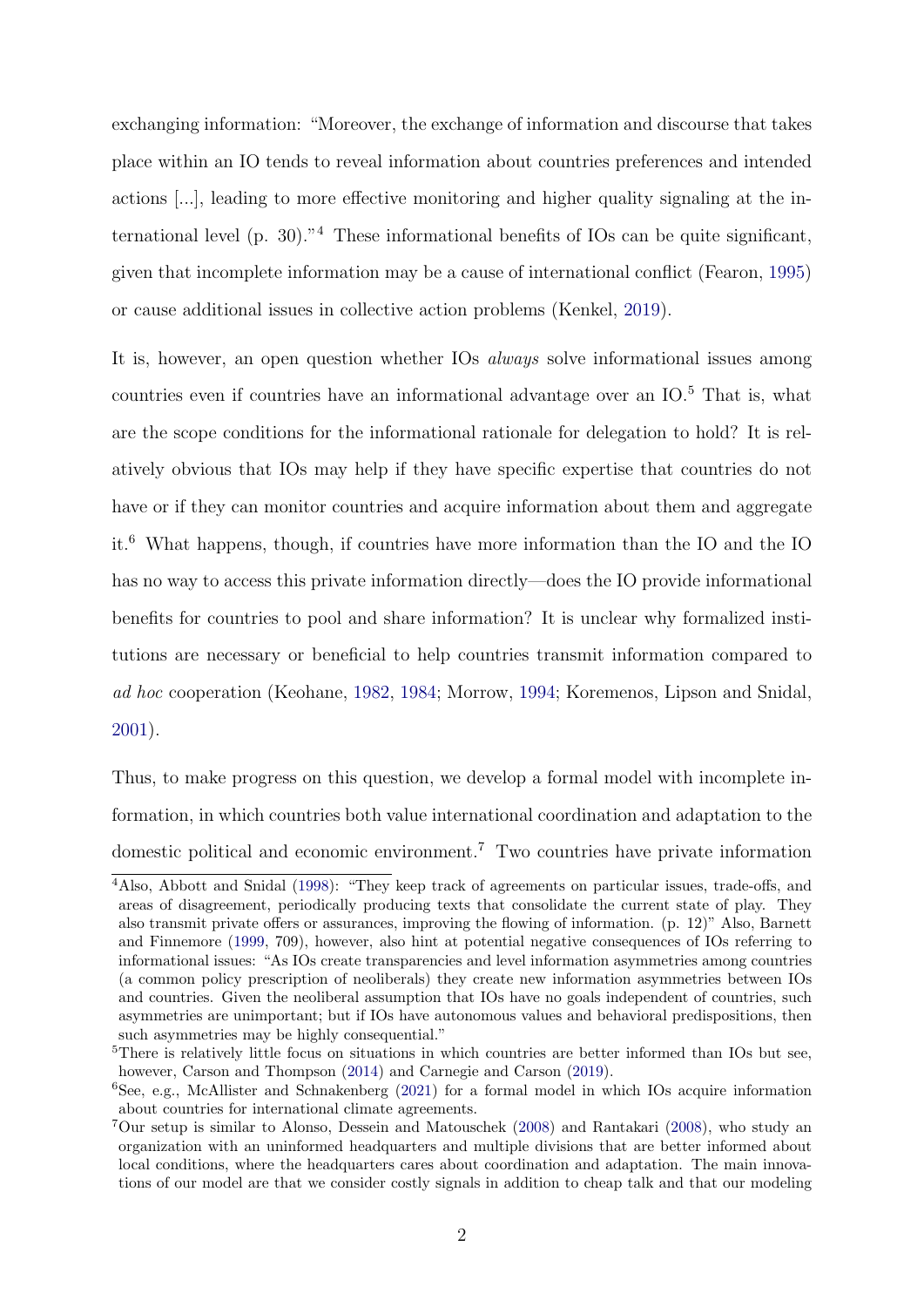about their domestic circumstances and can transmit their information through cheap talk and costly signals to each other or the IO. Apart from communicating their preferences in written or spoken form, countries may engage in activities, such as organizing conferences and subsidizing firms, to potentially signal to other countries how strongly they prefer specific policies.<sup>8</sup> Once information is shared, policies are made depending on the institution.

We compare signaling and policy-making without and with IOs. Without IOs, two countries make policies absent external influence. If there is an IO, however, it makes policies on the two countries' behalf. We emphasize strategic considerations and downplay exogenous costs or benefits of information transmission and coordination in IOs. That is, our results do not rely on the fact that IOs are costly to create or that countries cannot transmit information without IOs. We are interested in the strategic effects of institutions on international cooperation and information sharing.

Our model produces two sets of results, relating to the effect of IOs on coordination and signaling. First, on the plus side, international delegation always increases coordination. In isolation, countries take decisions without internalizing the effects on other countries and coordinate too little compared to what they could have achieved if they had the ability to commit themselves to certain promised decisions. The influence of IOs allows countries to lock in more coordination than they could achieve individually and they benefit from this. This is a well known result in the literature on the rational design of IOs (Koremenos, Lipson and Snidal, [2001\)](#page-35-1).

The second result is novel. It states that international delegation and the involvement of IOs leads to more costly signaling. We show that international institutions do not help countries to share more information; countries share the same amount of information both in the presence and absence of an IO. The costliness of information transmission, however, is always greater when policymaking occurs in the presence of international

framework delves deeper in different directions with respect to institutional design, such as choosing the IO's preferences and limiting its discretion.

<sup>&</sup>lt;sup>8</sup>Note, these activities may be productive in their own right, but countries may spend more on these activities than is individually optimal as a costly signal that is observed by other countries.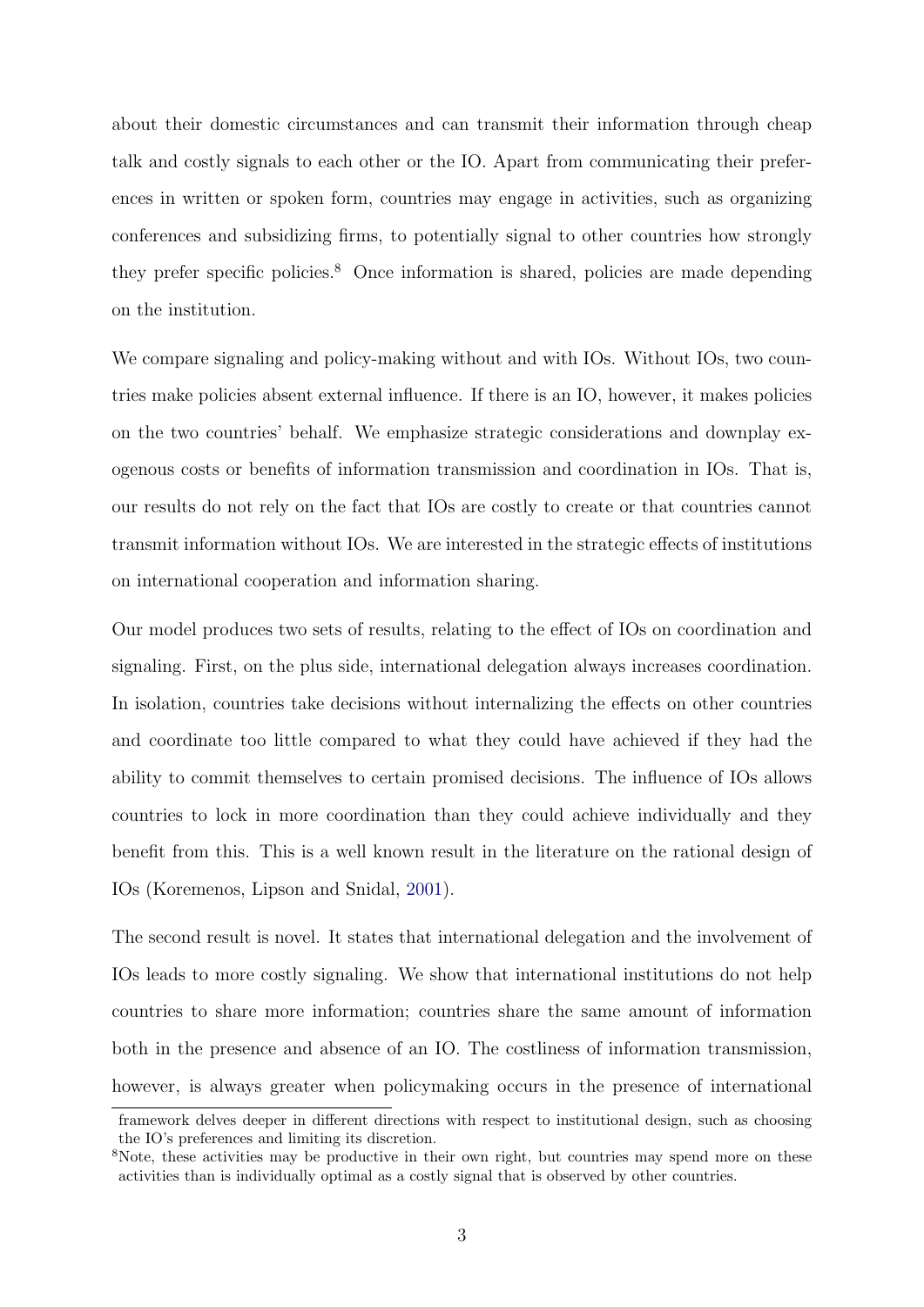institutions. One reason is that following delegation, countries have to incur costs to influence a decision that they would have made themselves absent delegation. Even if the IO is less biased than the other country, the negative effect of the IO's increase in authority always outweighs the positive effect of transmitting information to a less biased receiver (Crawford and Sobel, [1982;](#page-34-7) Austen-Smith and Banks, [2000\)](#page-33-8). In addition, compared to each country in isolation, the IO cares more about coordination than adaptation to domestic circumstances. As a result, IOs more quickly adapt policies to countries' circumstances as long as these policies are coordinated. This leads to stronger incentives to misrepresent by countries, increasing the costliness of signals to transmit information. This happens because policies are more sensitive to what information countries transmit, making lying more attractive.

Taken together, these two results imply that it is not immediate that countries benefit from IOs if they want to coordinate and adapt to domestic conditions under incomplete information. Even if coordination is crucial to countries, too strong incentives to send costly signals in IOs may make countries worse off. We find that the problem of increased costly signaling is more pronounced with greater uncertainty. Thus, for delegation to be beneficial, there must not be too much uncertainty to ensure that the benefits from increased coordination outweigh the costs of deteriorated signaling.

We extend our model to ensure robustness to different decision-making protocols and parametric assumptions. First, we show that it is equivalent to let countries bargain rather than allowing an agent to make decisions. Thus, it is not necessary for our results that IOs make decisions on the countries' behalf. The second extension emphasizes, however, that a key function of IOs is to enforce its decisions. Our results only hold if the IO has sufficient enforcement capabilities, while there is less coordination and money burning with relatively weak IOs. Further, more disagreement between countries increases their willingness to delegate but makes enforcement of more coordinated decisions difficult. A fourth extension analyzes an environment where only one country's preferences are uncertain and shows that incentives to delegate are stronger. Fifth, if two countries care differently about coordination, such as a large and small country, more authority should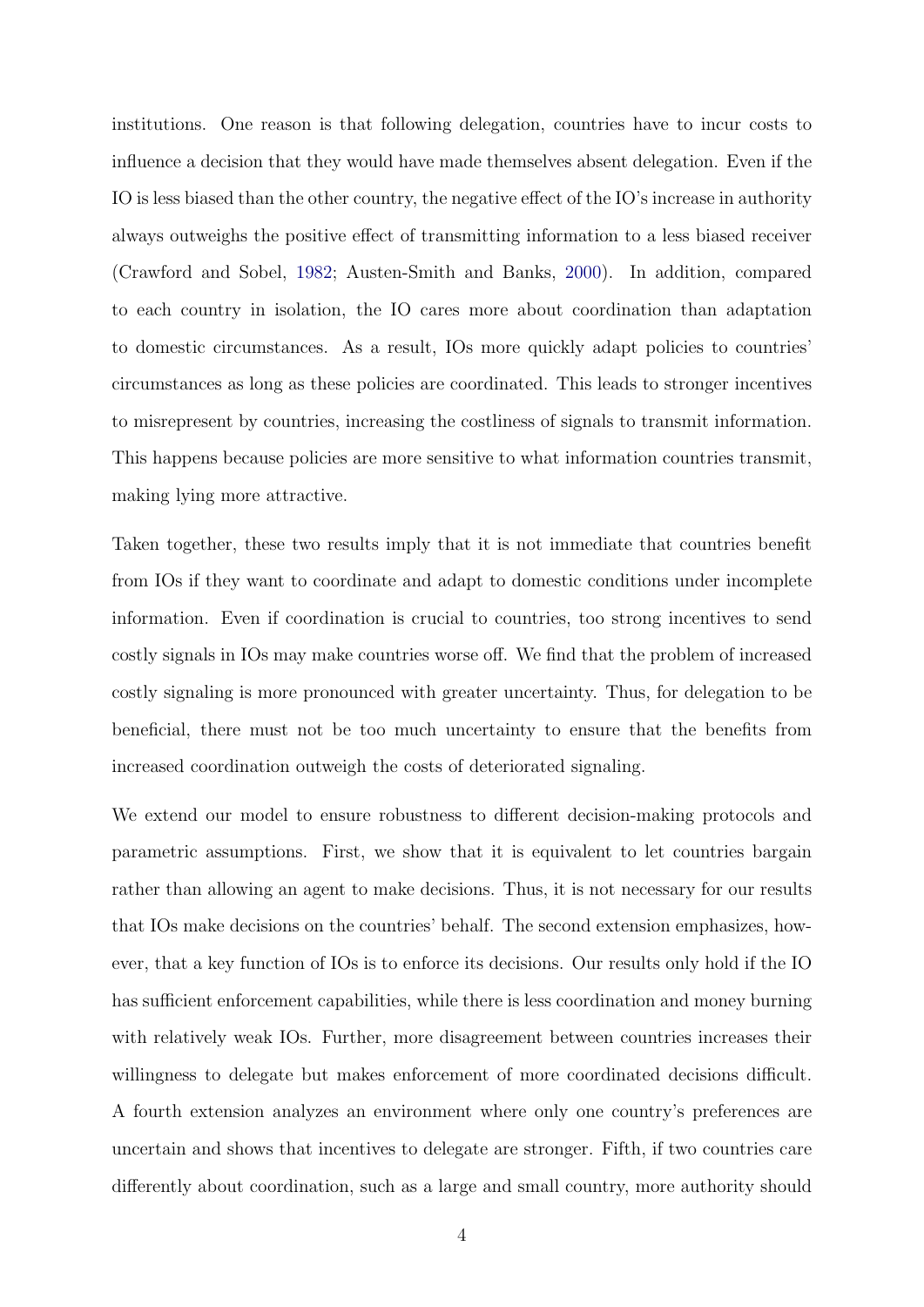be given to the larger country that cares less about coordination, to dampen money burning incentives in the presence of more severe uncertainty. Finally, we study an environment in which international bureaucrats may make policy with limited discretion. Although this decreases how adapted decisions are to countries' domestic circumstances, it brings about less wasteful money burning.

The applicability of our model is subject to several scope conditions. First, the IO has to influence what policies countries make through its enforcement capabilities. Our model does not apply when IOs only serve as a way to communicate without any sort of enforcement mechanism. Indeed, in an extension we show that our results are weaker if the IO has fewer enforcement capabilities. Second, we study situations in which countries have an informational advantage over the IO (Stone, [2009,](#page-36-2) 35–36). This setting is especially relevant for, e.g., newly formed IOs, IOs that operate with limited budgets, or if countries have access to private information of domestic firms and markets that IOs cannot obtain or easily verify. Third, we study policy domains in which countries want to coordinate policies. They do not merely prefer to get their ideal point for their own country but they also are affected by other countries if policies are dissimilar. This is important because it generates incentives to misrepresent information; there clearly are no benefits of IOs if countries always prefer to tell the truth regardless.

There are multiple policy areas that fit our model to various degrees. One example comes from the EU, where member states recently agreed to climate neutrality by 2050.<sup>9</sup> First, tackling climate change is a collective action problem in which multiple countries need to cooperate and exert enough effort regulating their economies. Another aspect, however, is a coordination problem among countries. At the time of negotiations, it was a contentious issue whether nuclear power may be part of a member state's strategy to reduce greenhouse gas emissions. The European Commission offered two possible policy options to its member states, where nuclear power would either get a green label or not. This green label would have an impact, as although each country potentially has an individual benefit of using nuclear power, it would also benefit if other countries would use the same

<sup>9</sup>[https://ec.europa.eu/clima/policies/strategies/2050\\_en](https://ec.europa.eu/clima/policies/strategies/2050_en) (accessed on April 20, 2021).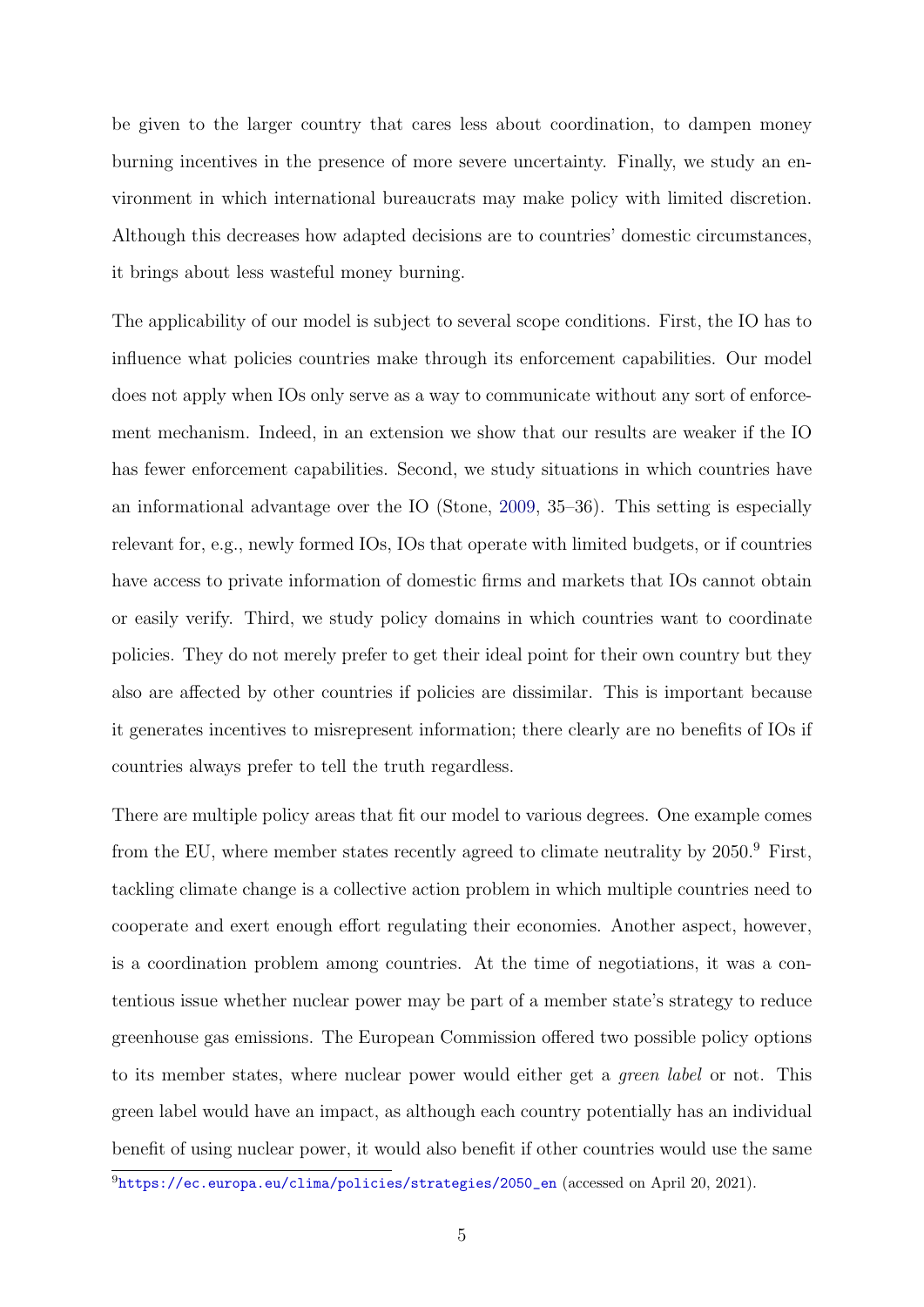energy sources. This is because it could spur technological advancement and yield cheaper energy production due to economies of scale. That is, France has an individual incentive to push for a green label to help its domestic nuclear energy producers, and there are potentially further benefits if other countries coordinate on the same technology. On the other hand, countries such as Germany are opposed to nuclear energy, referring to it as a dangerous energy source, and plan to use hydrogen energy sources among others. This brief case highlights how countries may have different preferences based on their domestic economy and value coordination on specific policies.

The model can also be applied to organizations other than IOs. The common feature is between centralization and decentralization with incomplete information about local conditions. For example, in firms with a headquarters and multiple divisions that deal with different products or regions, a trade off exists between coordination and adaptation, and the division managers know more about the technical aspects than the headquarters (Alonso, Dessein and Matouschek, [2008;](#page-33-7) Rantakari, [2008\)](#page-35-7). A similar trade-off could also apply to joint ventures between firms because they can create a new unit and must decide how much authority to give to the centralized unit.<sup>10</sup> Alternatively, our model could also apply to situations in which multiple states operate in the presence or absence of a federal government. States know better than the federal government what policies are optimal for their respective populations, but may gain from inter-state coordination. As a result, a federal government may induce more coordination but the private information of individual states still needs to be aggregated. In the remainder of our paper, however, we focus our attention on IOs and the specific trade-offs in the international domain.

# The Model

Consider two countries that want to coordinate their decisions but disagree on which decisions and are incompletely informed about the other country's preferences. We compare two institutions that symbolize the absence and presence of an IO. In the first, countries

<sup>10</sup>An extreme form of centralization could be a merger between firms, in which the individual units no longer exist.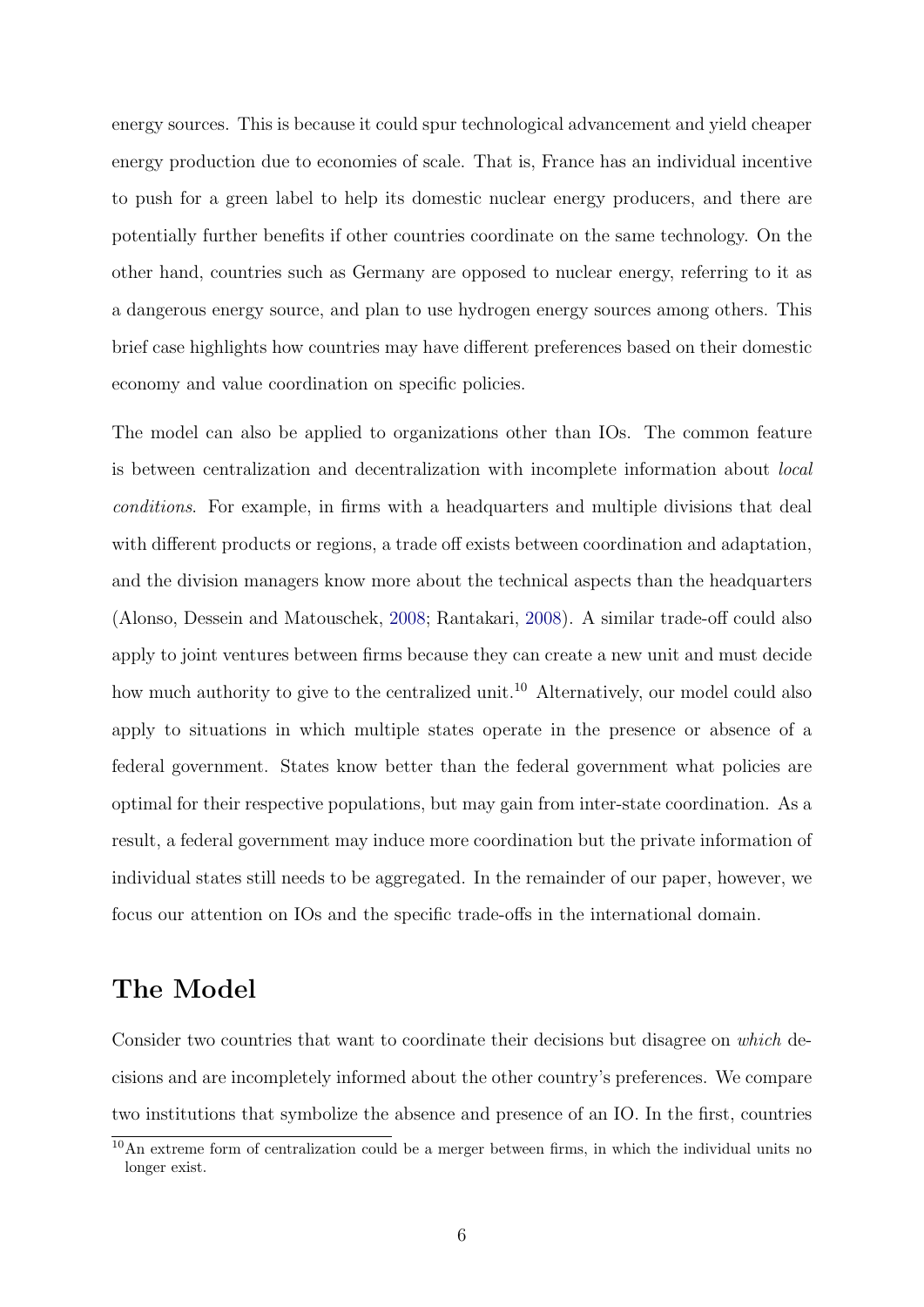act without a formalized structure and make their own decisions. In the second, countries delegate to an IO that makes decisions on their behalf. We emphasize that this second version is assumed for the sake of exposition, and we provide a formal justification in an extension of the model.

The timing is as follows. First, Nature draws two random variables, each one being private information for each country. These types determine a country's bliss point. The type of 1 ( $\theta_1$ ) is drawn from a uniform distribution with support  $\Theta_1 = [\underline{\theta}_1, \theta_1] = [-1-s, -1+s]$ . Similarly, 2's type  $\theta_2$  is independently drawn from a uniform distribution with support  $\Theta_2 = [\underline{\theta}_2, \theta_2] = [1-s, 1+s]$ . Note that country 1's type distribution has a mean of  $-1$ , while country 2's distribution has mean 1. The value  $s \in [0, 2)$  indicates how much uncertainty there is about each actor's private information.<sup>11</sup> In the second stage, each country  $i \in \{1,2\}$  observes its private information  $\theta_i$  and sends a signal  $(b_i, m_i)$ , where  $b_i \geq 0$  is the amount of burned money, which enters negatively in country i's payoff, and  $m_i$  is a cheap talk message.

The two institutions differ in the third stage. In the first model (the no-delegation game) each country takes a decision while in the second model (the *delegation game*), both countries' decisions are delegated to the IO. In the third stage of the no-delegation game, each country i observes how much the other country has burned  $(b_i)$  and what cheap talk message was sent  $(m_j)$ , and takes decision  $d_i \in \mathbb{R}$ . In the delegation game, authority is delegated to an agent, conceptualized as an IO, who takes both decisions on the behalf of countries (the two principals). The IO observes amounts of burned money  $(b_1, b_2)$  and messages  $(m_1, m_2)$ , and takes decisions  $(d_1, d_2) \in \mathbb{R} \times \mathbb{R}$ .

Each country's utility consists of a policy payoff and the cost of burned money. This utility can be written as  $u_i(d_i, d_j, \theta_i, b_i) = \pi_i(d_i, d_j, \theta_i) - b_i$ , where its policy payoff is

$$
\pi_i(d_i, d_j, \theta_i) = -(1 - \beta)(d_i - \theta_i)^2 - \beta(d_i - d_j)^2.
$$

This policy payoff consists of two parts. The first term is a country's adaptation motive, <sup>11</sup>The results are similar when  $s \geq 2$ , but it complicates exposition; we discuss this in the online appendix.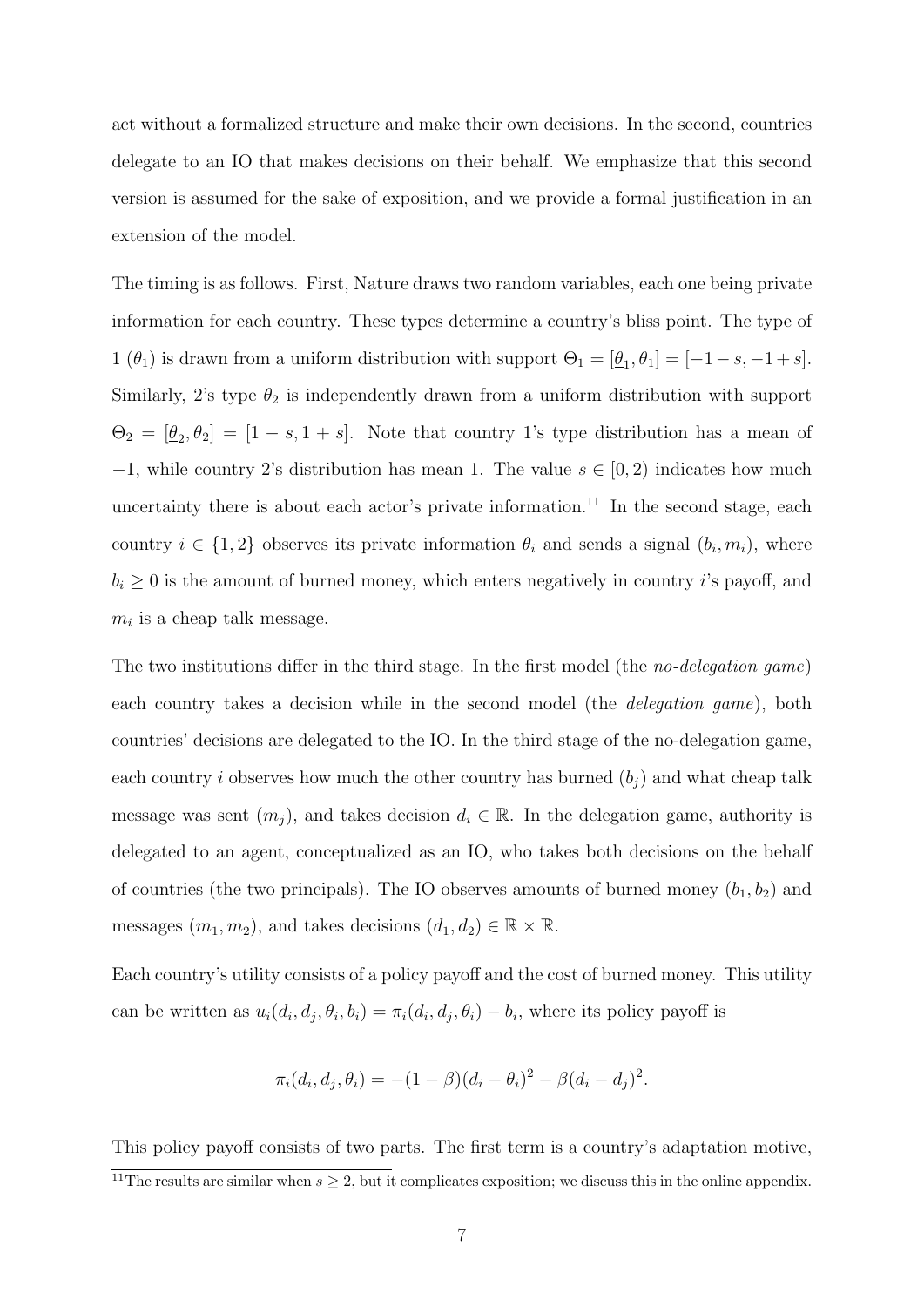

Figure 1: Timing without and with Delegation

Note: The top panel illustrates the no-delegation game and the bottom panel shows the delegation game.

where  $-(d_i - \theta_i)^2$  is the cost of decisions that are not adapted to domestic conditions. The further  $d_i$  is from a country's bliss point  $\theta_i$ , the higher is the cost that country i incurs. The second term measures coordination, where  $-(d_i - d_j)^2$  is the cost of uncoordinated decisions.<sup>12</sup> The parameter  $\beta \in (0, 1)$  measures the importance of coordination relative to tailoring decisions to domestic conditions. All in all, country 1 is best off if  $d_1 = d_2 = \theta_1$ and both countries coordinate on 1's bliss point  $\theta_1$ . Symmetrically, country 2 is best off if both coordinate on 2's bliss point with  $d_1 = d_2 = \theta_2$ .

Given delegation, we study a symmetric setup and assume that the IO weighs both countries' policy payoff equally.

$$
u_{IO}(d_1, d_2, \theta_1, \theta_2) = \frac{1}{2} [\pi_1(d_1, d_2, \theta_1) + \pi_2(d_1, d_2, \theta_2)].
$$

As we analyze two models, equilibrium definitions depend on the set of strategies that every actor has. In the no-delegation game, country  $i$ 's strategy is (i) a mapping from types  $\theta_i$  to signals  $(b_i, m_i)$  and (ii) from types  $\theta_i$ , country *i*'s and *j*'s signals to decisions  $d_i$ . In the delegation game, a strategy of country i consists of a mapping from types to signals; and for the IO it is a mapping from the signals of both countries to decisions  $d_1$ and  $d_2$ .

<sup>&</sup>lt;sup>12</sup>We assume that the payoffs of both countries are equally concave, but the analysis goes through if they differ. See Cressman and Gallego [\(2009\)](#page-34-8).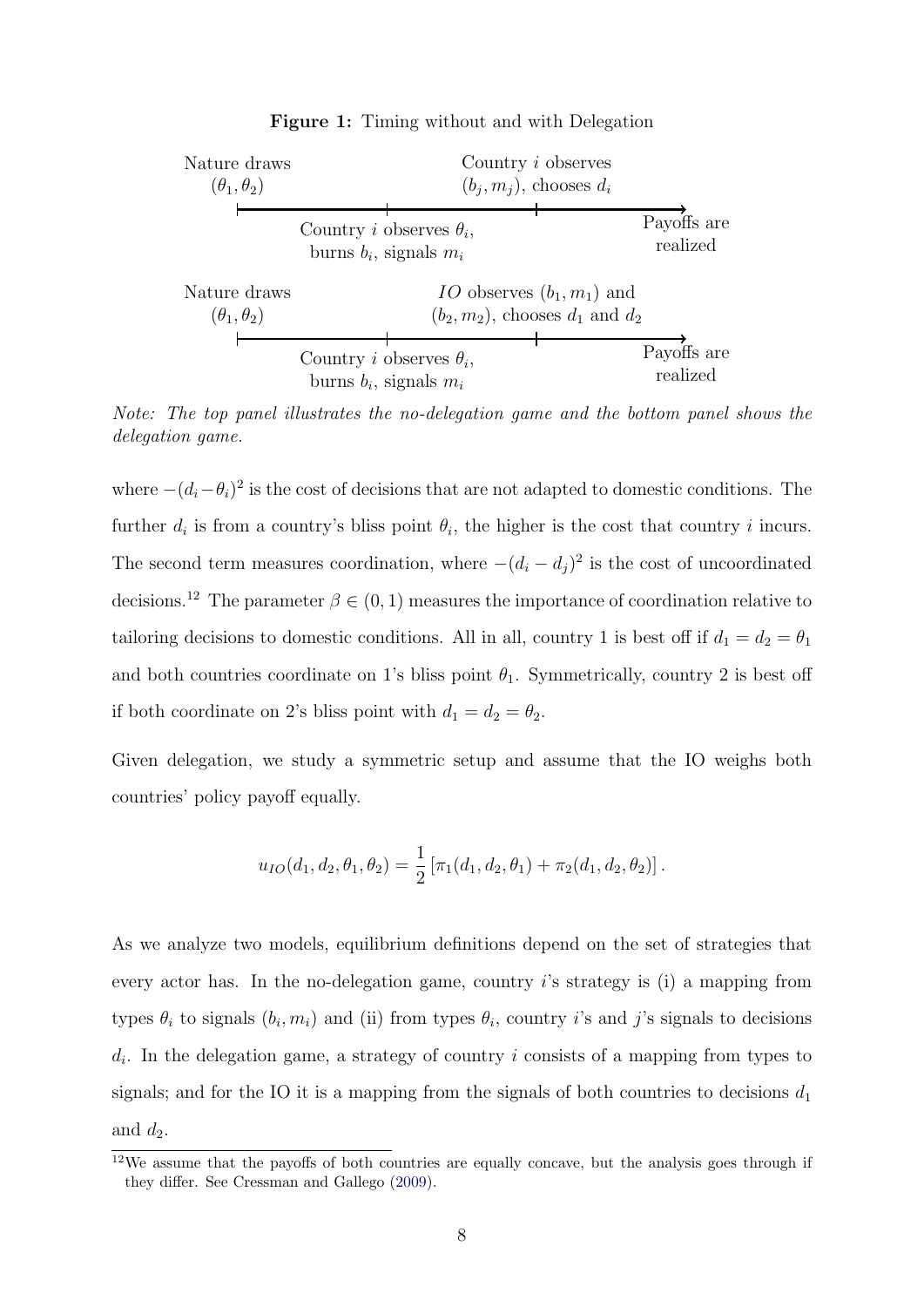We study perfect Bayesian equilibria (PBE), where players use sequentially rational strategies and update beliefs using Bayes' rule wherever possible. A strategy is sequentially rational if it is a best response to other players' strategies at any point in time. The requirement of Bayes' rule means that players have beliefs that are consistent with other players' strategies. We fully specify our equilibrium concept in the appendix.

A general issue in signaling models with cheap talk and money burning is the existence of multiple equilibria.<sup>13</sup> Indeed, Lemma 0 in the Appendix uses existing results in the literature to characterize the set of equilibria, of which there are infinite. In a share of signaling models, refinements may delete a large set of these equilibria, potentially guaranteeing a unique one.<sup>14</sup> We adopt a commonly used refinement in models with costly signaling; the monotonic D1 refinement  $(mD1).<sup>15</sup>$  The mD1 refinement puts strong restrictions on beliefs off the path of play which ensures a unique equilibrium in our model.<sup>16</sup> We discuss this in more detail in the appendix. From now on, we call the unique PBE that survives the mD1 refinement an *equilibrium*.<sup>17</sup>

<span id="page-9-0"></span>Lemma 1. There exists a unique equilibrium in the no-delegation game and the delegation game. In this equilibrium, the amount that each country burns is fully informative about its type. It is without loss of generality to ignore cheap talk messages.

Lemma [1](#page-9-0) says that after observing how much money a country burned, every player perfectly infers the country's type on the equilibrium path. Thus, every equilibrium is outcome-equivalent regardless of the use of cheap talk messages. We therefore restrict

<sup>13</sup>Karamychev and Visser [\(2016\)](#page-35-8) study equilibria that are optimal for the sender from an ex ante perspective. In Proposition 1, they show that existence of equilibria requires a partitional structure as in Austen-Smith and Banks [\(2000\)](#page-33-8), and that any arbitrary partitioning of the type-space can be generated through the use of cheap talk and burned money. See also Kolotilin and Li [\(2021\)](#page-35-9).

<sup>14</sup>Cho and Kreps [\(1987\)](#page-34-9) and Chen, Kartik and Sobel [\(2008\)](#page-33-9).

<sup>&</sup>lt;sup>15</sup>Bernheim and Severinov [\(2003\)](#page-33-10).

 $^{16}$ D1 criteria require that the receiver does not attribute a deviation to a particular type if there is another type that is willing to make the deviation for a strictly larger set of possible receiver responses. The monotonicity assumption requires that money burning strategies are monotonic (weakly decreasing or increasing) in a country's type.

<sup>&</sup>lt;sup>17</sup>It is important to note that this equilibrium does not maximize efficiency. See Karamychev and Visser [\(2016\)](#page-35-8) for a discussion on ex ante socially optimal equilibria. Full separation is generally inefficient. Although the receiver's preferred equilibrium is fully separating, the sender prefers to reveal information through a finite number of intervals. Thus, full separation is efficient if and only if the receiver's payoff is sufficiently important relative to the sender's.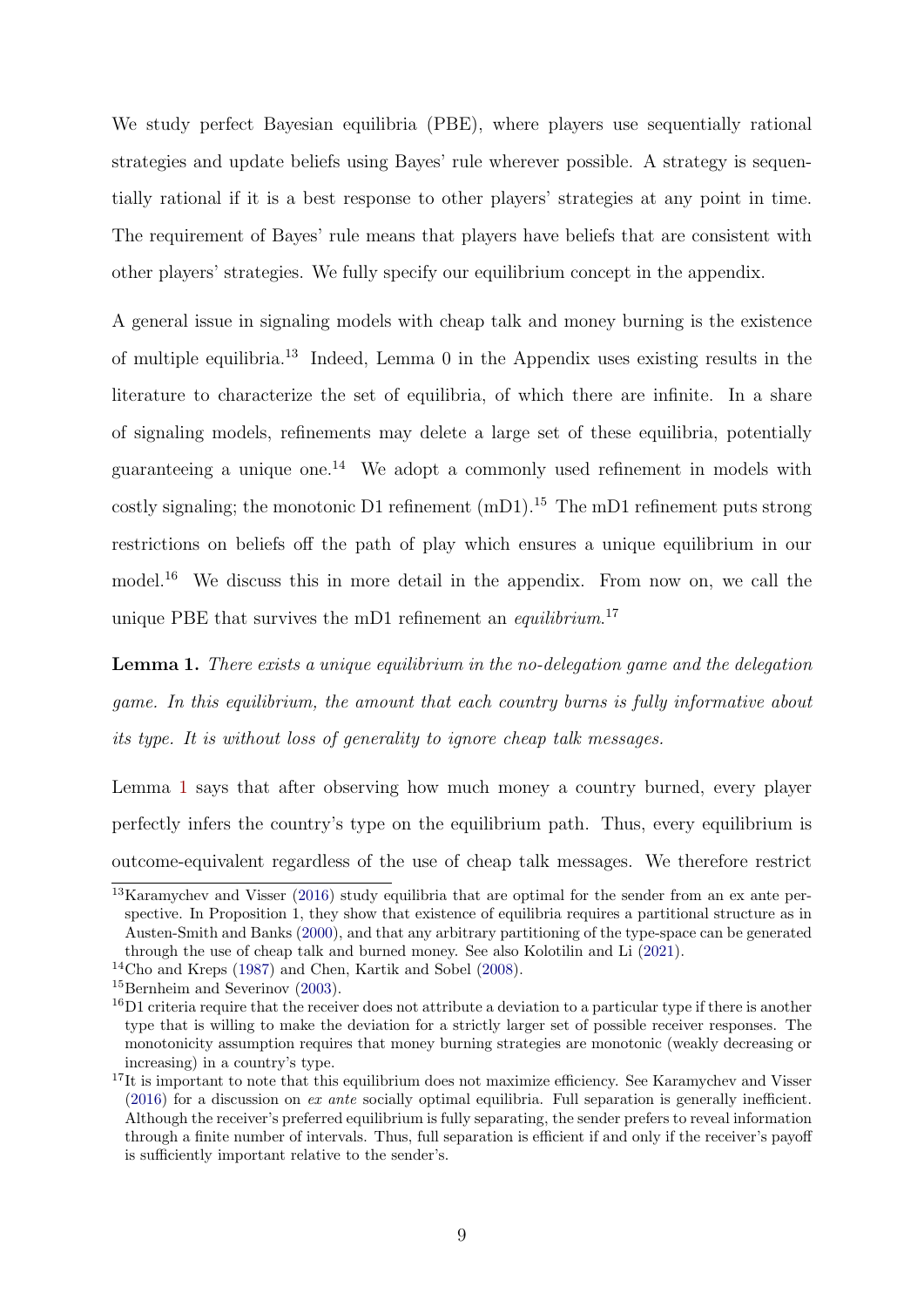our attention to money burning strategies in describing equilibrium signaling strategies. In the appendix, after relaxing a parametric restriction on the amount of uncertainty s, the availability of cheap talk becomes necessary to characterize equilibria. Note that though the monotonicity requirement of mD1 implies that money burning strategies are weakly increasing or decreasing, in equilibrium, strategies are *strictly* increasing or decreasing.

To determine whether the involvement of IOs is beneficial, we are ultimately interested in countries' payoffs from an ex ante perspective. That is, we take an expectation over the payoff that countries obtain in equilibrium before types are drawn. From now on, in the expectation operator  $\mathbb{E}[\cdot]$  we use the superscript 0 to denote prior beliefs and subscript i to designate player i's posterior beliefs. Our main comparison is between two institutions  $\mathcal{I} \in \{ND, D\}$ ; the no-delegation game and delegation game respectively.

The uniqueness result on the set of equilibria implies that one advantage of our institutional comparison is that it is fair. This is because qualitatively similar equilibria are played given both institutions, and any player makes decisions based on full information about  $\theta_1$  and  $\theta_2$  on the equilibrium path. The differences between both institutions are characterized by which decisions are made and which signals are sent in equilibrium.

We decompose countries' welfare into two parts. One is *political* and purely measures policy choices without accounting for the informational aspect. Given an institution  $I$ , there are two decisions  $(d_1^{\mathcal{I}}(\theta), d_2^{\mathcal{I}}(\theta))$  which are ultimately a function of types  $\theta = (\theta_1, \theta_2)$ . Thus, we can write a country's policy payoff as  $\pi_i^{\mathcal{I}}(\theta) := \pi_i^{\mathcal{I}}(d_i^{\mathcal{I}}(\theta), d_j^{\mathcal{I}}(\theta), \theta)$ , and define a country's political welfare as follows.

# **Definition 1.** Country *i*'s ex ante political payoff in institution  $\mathcal{I}$  is  $\mathbb{E}^0[\pi_i^{\mathcal{I}}(\theta)].$

We can perform a similar calculation for a country's *informational* welfare. Typically, this also measures the amount of information that is lost in signaling. Given Lemma [1,](#page-9-0) however, players are perfectly informed in equilibrium. The only welfare losses result from the amount of burned money, i.e., the expected costliness of the signal that a country sends. Under institution  $\mathcal{I}$ , country i burns  $b_i^{\mathcal{I}}(\theta_i)$  given type  $\theta_i$ . The following definition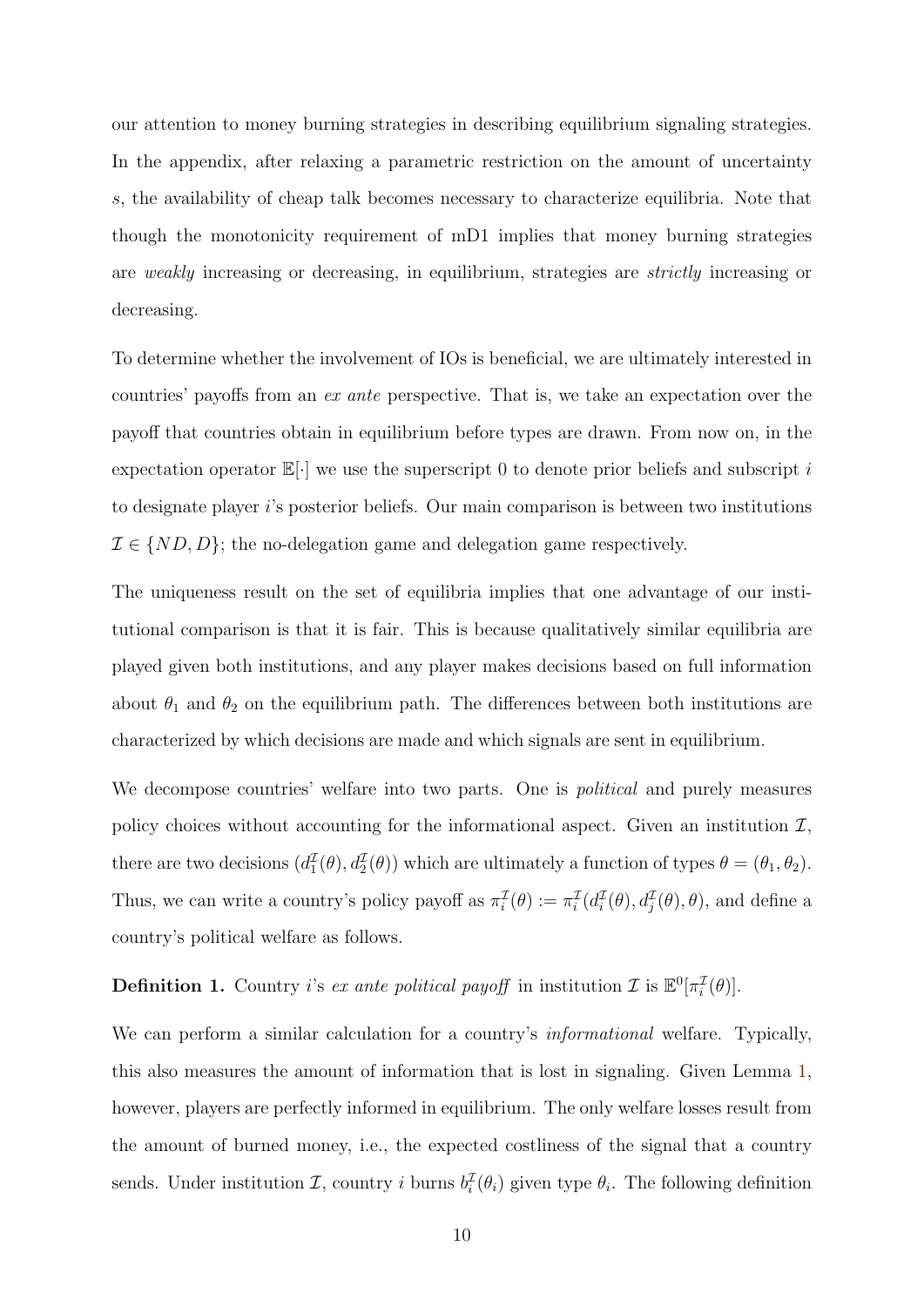computes the expected costs of money burning. We define this as informational welfare because it wholly results from the presence of incomplete information.

**Definition 2.** Country i's ex ante informational payoff in institution  $\mathcal{I}$  is  $-\mathbb{E}^0[b_i^{\mathcal{I}}(\theta_i)].$ 

Using Definitions 1 and 2, we can now precisely determine when a country is better off with an IO. Definition 3 states the condition precisely, highlighting how it depends on political and informational welfare.

**Definition 3.** Country *i* prefers to delegate if  $\mathbb{E}^0[\pi_i^D(\theta)] - \mathbb{E}^0[b_i^D(\theta_i)] \geq \mathbb{E}^0[\pi_i^{ND}(\theta)] \mathbb{E}^0[b_i^{ND}(\theta_i)].$ 

### Model Discussion

Before presenting the results, we explain the type of situation we aim to capture with our model. There is one decision that needs to be taken for each individual country. These countries have *bliss points* that encapsulate their domestic conditions and want to make decisions that are most suitable given these conditions. That is, they care about coordination and adaptation to domestic conditions. For example, when it comes to the setting of standards, countries may benefit from coordination due to network externalities in consumption and scale economies in production. At the same time, each country prefers the standard used by its firms. Each country must trade off these two incentives in policy-making as other countries do not find it optimal to be accommodating.

Information is private, as each country knows better what works best for itself than the other country does. Countries' information about their adaptation costs to common standards (Toulemonde, [2013\)](#page-36-3), for example, is private. That is, each country knows in general what the other country wants, but not how strongly they want it. This information is transmitted through cheap talk and money burning (Crawford and Sobel, [1982;](#page-34-7) Austen-Smith and Banks, [2000\)](#page-33-8). One interpretation of money burning is given by an example of TV standards in which countries attempted to influence their neighbors by assistance in marketing surveys, subsidies, exhibitions, fairs, and demonstrations (Crane, [1978\)](#page-34-10). More generally, research and development, investments, or subsidies could also be partly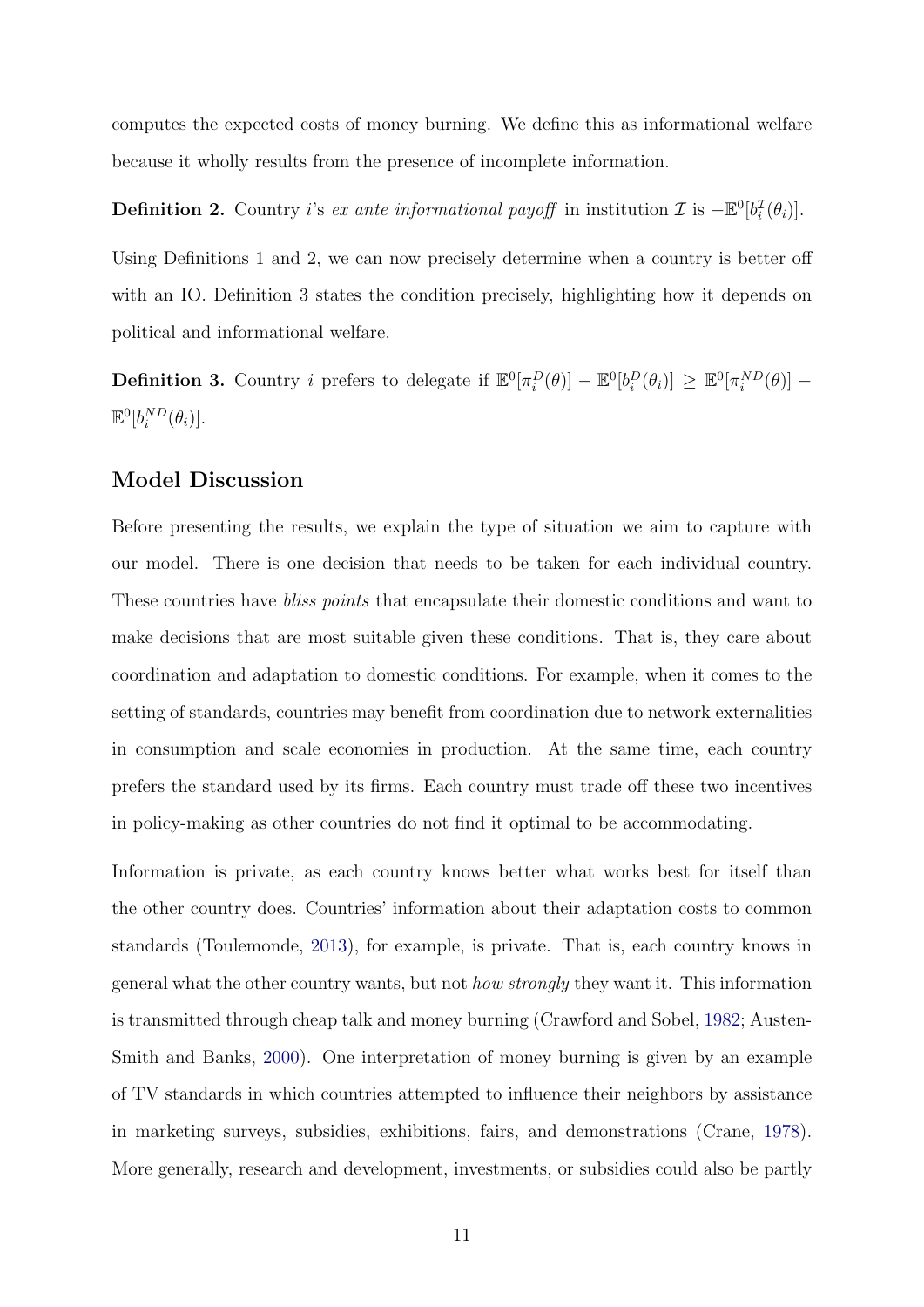interpreted as a form of money burning. The reason is that, although these may be productive activities, countries may spend more resources than is individually optimal to signal their resolve about the desire to coordinate on its preferred policy.

In the delegation game, the IO takes decisions on the countries' behalf. Although countries typically still retain policy authority when IOs are involved, we make this assumption to model an IO's member countries' bargaining in a reduced form. An extension with international bargaining confirms that this assumption is without loss of generality. Our results apply as long as IOs influence the costs and benefits of certain policy choices. That is, IOs must allow countries to obtain a certain degree of commitment to international policy choices. In addition, albeit stylized, the delegation game allows us to understand more realistic institutions with limited delegation through a comparison of two extreme institutions. IOs are not merely actors that provide policy recommendations to countries without enforcement, nor are they solely a forum to exchange information.

# Results

The structure of our results section is as follows. First, we derive what decisions are made based on available information without and with an IO. Second, given decision-making strategies, we study how countries burn money to transmit information in equilibrium. Third, our main result takes these equilibrium strategies and computes the benefits of both countries without and with delegation.

### Decision-making

Absent delegation, given Lemma 1, each country  $i$  is fully informed about all information  $\theta_i$  and  $\theta_j$ . In the final stage of the game, each country i takes a decision that weighs its adaptation and coordination motive. On the path of play, equilibrium decisions depend on the value of coordination  $\beta$  as follows. It places weight  $1-\beta$  on its own type  $\theta_i$ , which coincidentally is the weight of the adaptation motive. Further, country  $i$  places weight β  $\frac{\beta}{1+\beta}$  on the expected value of  $\theta_j$ , which is driven by the need for coordination. Whatever country  $i$  signals about its type, country  $i$  wants to ensure its decision is more in line with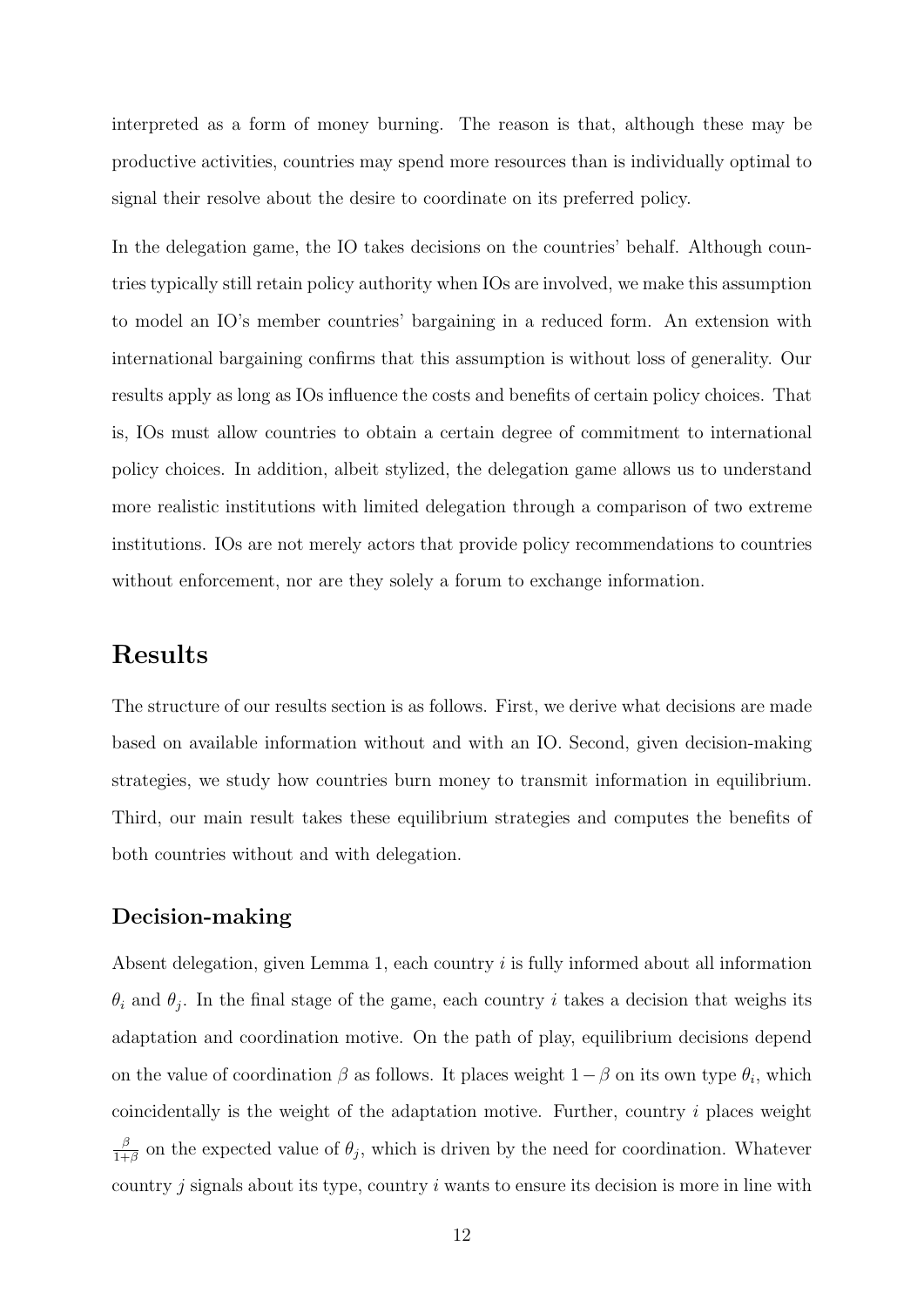$d_j$ . Finally, it places weight  $\frac{\beta^2}{1+1}$  $\frac{\beta^2}{1+\beta}$  on the expectation that country j has about country i's type. The reason is that, similar to how country  $i$  responds to signaling by country  $j$ , the reverse is also true. Thus, by inducing a certain belief, country  $i$  has an expectation over what decision country  $j$  will take, and wants to coordinate with that decision.

<span id="page-13-0"></span>**Lemma 2.** In the equilibrium of the no-delegation game, country  $i = 1, 2$  chooses

$$
d_i^{ND} = (1 - \beta)\theta_i + \frac{\beta}{1 + \beta} \mathbb{E}_i[\theta_j | b_j, m_j] + \frac{\beta^2}{1 + \beta} \mathbb{E}_j[\theta_i | b_i, m_i].
$$

There is a difference if the IO takes decisions  $d_1$  and  $d_2$ . In this case, exclusively what matters is the IO's belief after observing both countries' signals. Recall that the IO weighs both countries' interests equally but does not take fully coordinated decisions, with  $d_1 \neq d_2$ . The reason is that it values adaptation to domestic conditions in both countries, which depends on  $\theta_1$  and  $\theta_2$ . To summarize, though, the IO puts more weight on the benefits of coordination leading to more coordinated decisions.

<span id="page-13-1"></span>**Lemma 3.** In the equilibrium of the delegation game, the IO makes decisions  $d_i^D$  for  $countries$   $i = 1, 2$ 

$$
d_i^D = \frac{1+\beta}{1+3\beta} \mathbb{E}_{IO}[\theta_i | b_i, m_i] + \frac{2\beta}{1+3\beta} \mathbb{E}_{IO}[\theta_j | b_j, m_j].
$$

The difference between Lemma [2](#page-13-0) and [3](#page-13-1) shows that delegation affects decision-making strategies. This means that decisions have different sensitivities to information, which ultimately affects how much money countries burn.

#### Signaling

Recall that Lemma [1](#page-9-0) shows that countries completely separate using burned money, i.e., information is fully transmitted in equilibrium. Given that country 1 cares about 2's decision, 1 has an incentive to pull 2's decision  $d_2$  closer to  $d_1$ . More specifically, 1 wants to pull  $d_2$  downward, while 2 wants to pull  $d_1$  upward. Thus, 1 has incentives to misrepresent its information and claim its type is lower than  $\theta_1$ . The reverse is true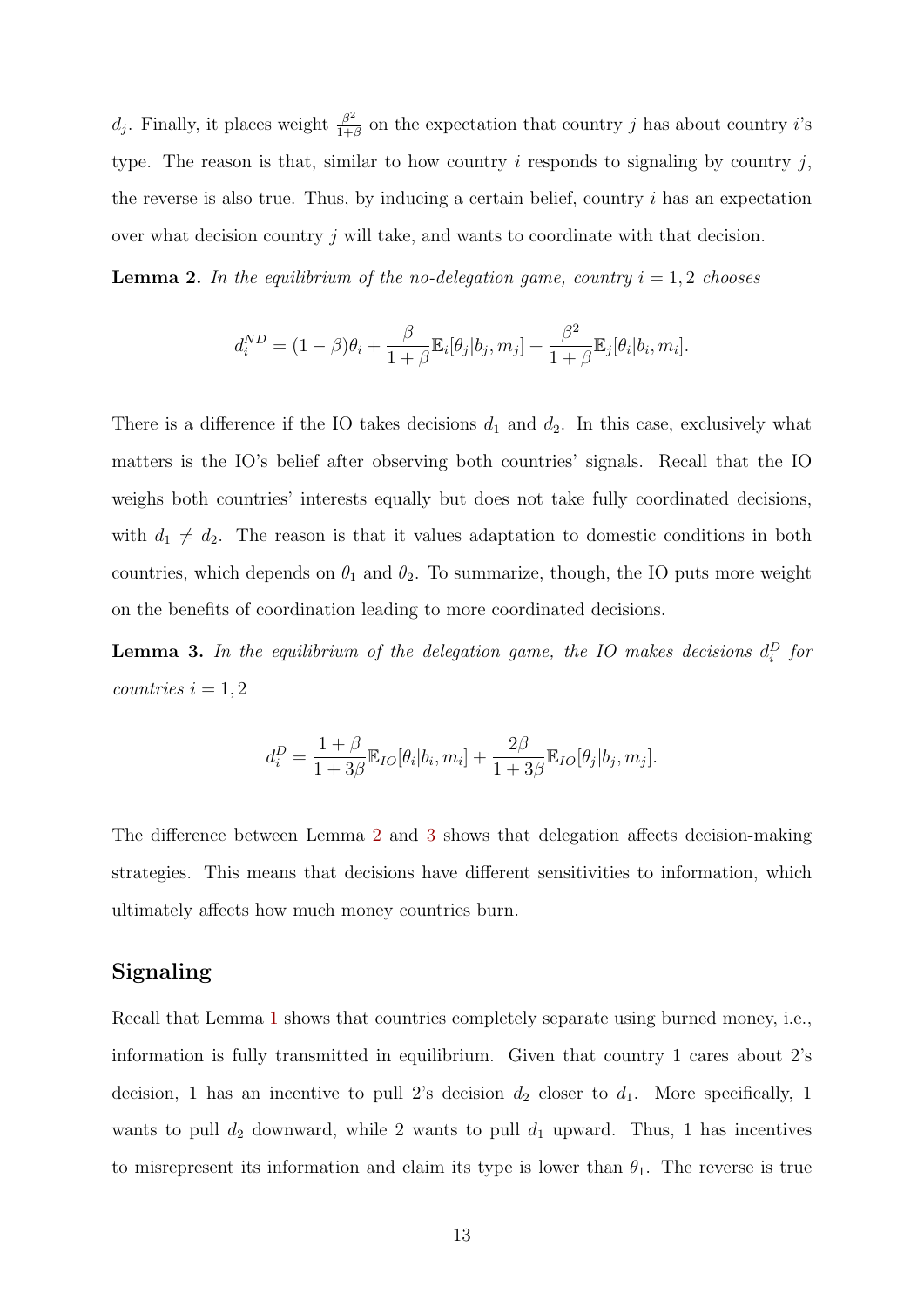for 2, who wants to say  $\theta_2$  is higher than it actually is. This prevents full information transmission through cheap talk and requires money burning.

How much must be burned by each type  $\theta_i$  to ensure that all information is transmitted? This depends on how much each country is willing to lie about its information. More formally, two types  $\theta_i$  and  $\theta'_i$  must not find it profitable to mimic each other. As misrepresenting one's type may lead to a more preferred decision, money has to be burned to offset this incentive. The additional positive payoff after obtaining a more preferred decision must be exactly offset by the negative impact of burned money. Proposition [1](#page-14-0) solves for this amount and summarizes equilibrium money burning strategies in the no-delegation model. Prior to presenting the results, it is instructive to define two functions of  $\theta_1$  and  $\theta_2$  that determine how money burning is affected by countries' information. Recall that the distribution of types for each country is defined as  $\Theta_i = [\underline{\theta}_i, \theta_i].$ 

$$
f_1(\theta_1) = (\theta_1 - \overline{\theta}_1) \left( \frac{\theta_1 + \overline{\theta}_1}{2} - 1 \right)
$$

$$
f_2(\theta_2) = (\theta_2 - \theta_2) \left( \frac{\theta_2 + \theta_2}{2} + 1 \right)
$$

The function  $f_1(\theta_1)$  increases when  $\theta_1$  moves *downward*, which means that country 1 burns more when its type is *lower*. Analogously,  $f_2(\theta_2)$  increases when  $\theta_2$  moves upward, implying that country 2 burns more when its type is higher.

<span id="page-14-0"></span>**Proposition 1.** In the equilibrium of the no-delegation game, country i burns

$$
b_i^{ND} = \frac{2(1-\beta)\beta^2}{(1+\beta)^2} f_i(\theta_i).
$$

The IO changes incentives to misrepresent information. Consider for instance country 1. Its information  $\theta_1$  still affects both decisions  $d_1$  and  $d_2$ , but with delegation decisions are more coordinated regardless of adaptation. The IO cares less about adaptation to a certain, and is therefore more willing to adapt to a country with a more extreme type, as long as decisions are coordinated. This increases the sensitivity of these decisions to a country's signal and thus, incentives to misrepresent are stronger because lying has a bigger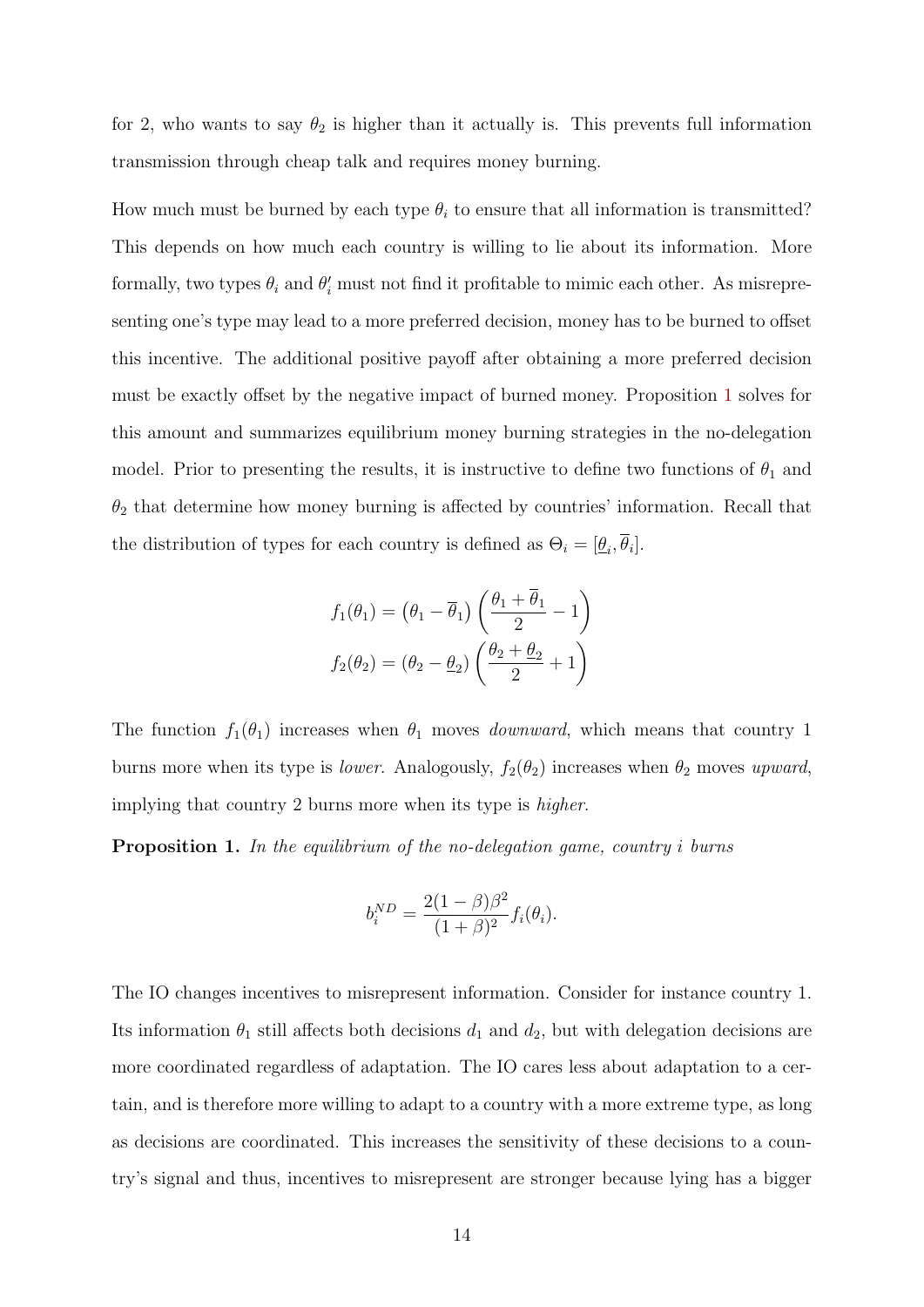**Figure 2:** Coordination and the Value of Delegation  $(s = 1)$ 

<span id="page-15-2"></span>

Note: The solid curve is welfare without delegation, while the dashed curve is welfare with delegation. The value of coordination  $\beta$  ranges from 0 to 1.

influence on policies. In turn, this increases the willingness to burn money. Additionally, with delegation, country 1 must send signals to influence  $d_1$ , while it could freely choose  $d_1$  without delegation. This increases money burning incentives as well. Proposition  $2$ establishes equilibrium money burning strategies when authority is delegated.

<span id="page-15-0"></span>Proposition 2. In the equilibrium of the delegation game, country i burns

$$
b_i^D = \frac{2(1-\beta)\beta}{1+3\beta} f_i(\theta_i).
$$

#### The Value of Delegation

Having characterized equilibrium strategies, we now compare the benefits of countries with and without an IO. This is determined by two parts: which decisions are taken and signaling costs. Proposition [3](#page-15-1) disentangles each country's political and informational welfare, and provides conditions under which delegation is beneficial for a country.

<span id="page-15-1"></span>Proposition 3. Delegation increases political welfare for each country but decreases informational welfare. Delegation is beneficial for a country if and only if the level of uncertainty is sufficiently low relative to the value of coordination.

In delegating authority, there is a trade-off between coordination and information trans-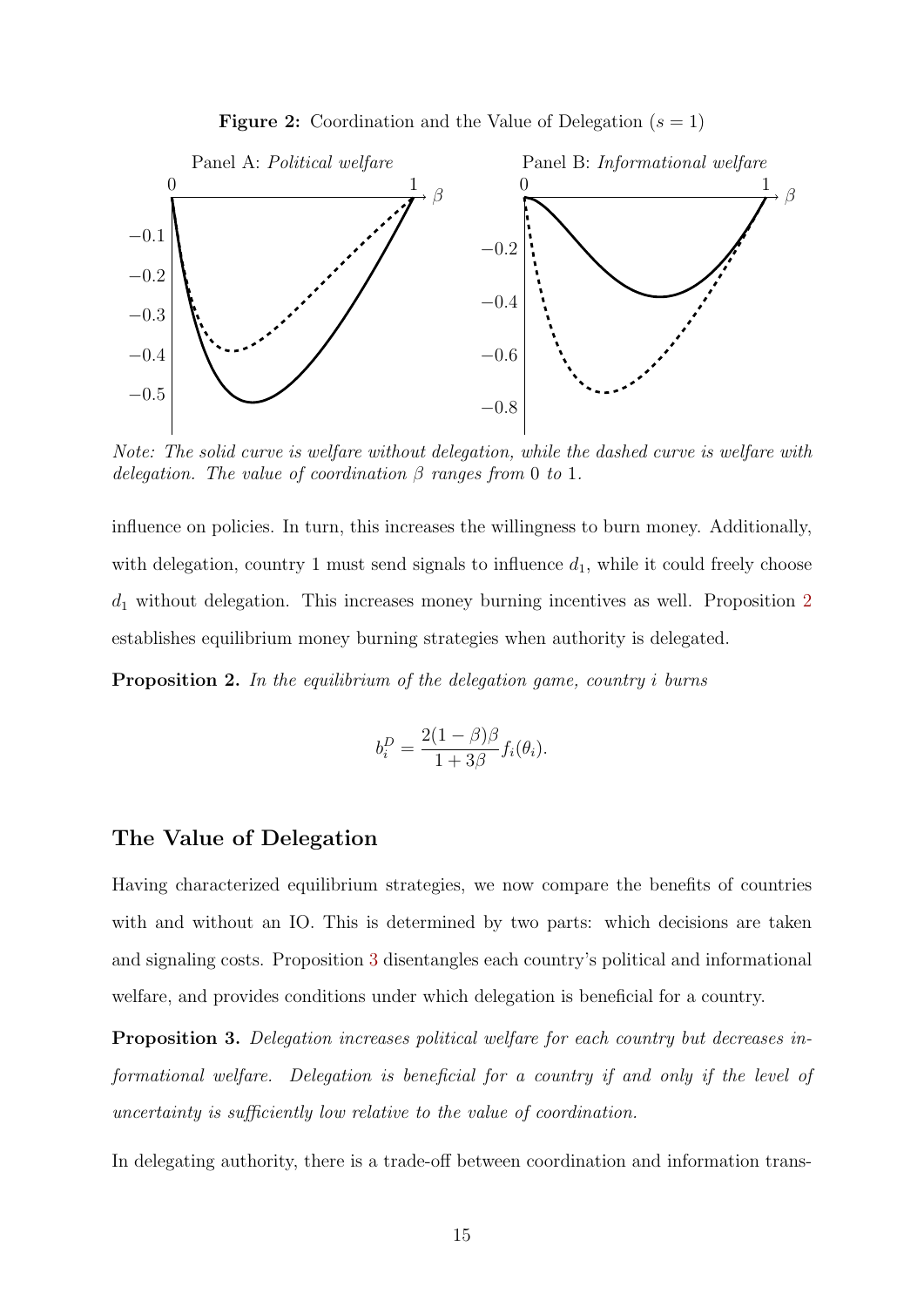<span id="page-16-0"></span>Figure 3: Coordination, Uncertainty, and the Value of Delegation



Note: The curve illustrates the function  $\hat{s}(\beta)$  for which delegation and no delegation are equally good from countries' perspectives ex ante.

mission. On the one hand, countries benefit from the IO as it induces additional coordination. On the other, countries need to transmit their information and we show that this is more costly if an IO is involved.

Figure [2](#page-15-2) illustrates how high each country's political and informational welfare is under both institutions for varying values of  $\beta$ , assuming that  $s = 1$ . As the figure illustrates, both institutions are almost equivalent if  $\beta$  is close to the extremes, but overall, political welfare is higher under delegation, while informational welfare is lower.

The difference in performance between both institutions depends on how countries value coordination. If  $\beta$  is low, then there is little value in achieving coordinated policies, and neither country has an interest in influencing the other country. If  $\beta$  is high, preferences are highly aligned and both countries do not mind to give in to the other country, provided that both decisions are highly coordinated. If  $\beta$  is intermediate, however, then delegation leads to a significant increase in political welfare because IOs increase coordination, and it is valued by both countries. Additionally, the increase in money burning is also significant for intermediate  $\beta$ , as both countries have a greater stake in sending signals to obtain coordinated policies that are closer to each country's bliss point.

Proposition [3](#page-15-1) formally establishes that delegation is beneficial if and only if the level of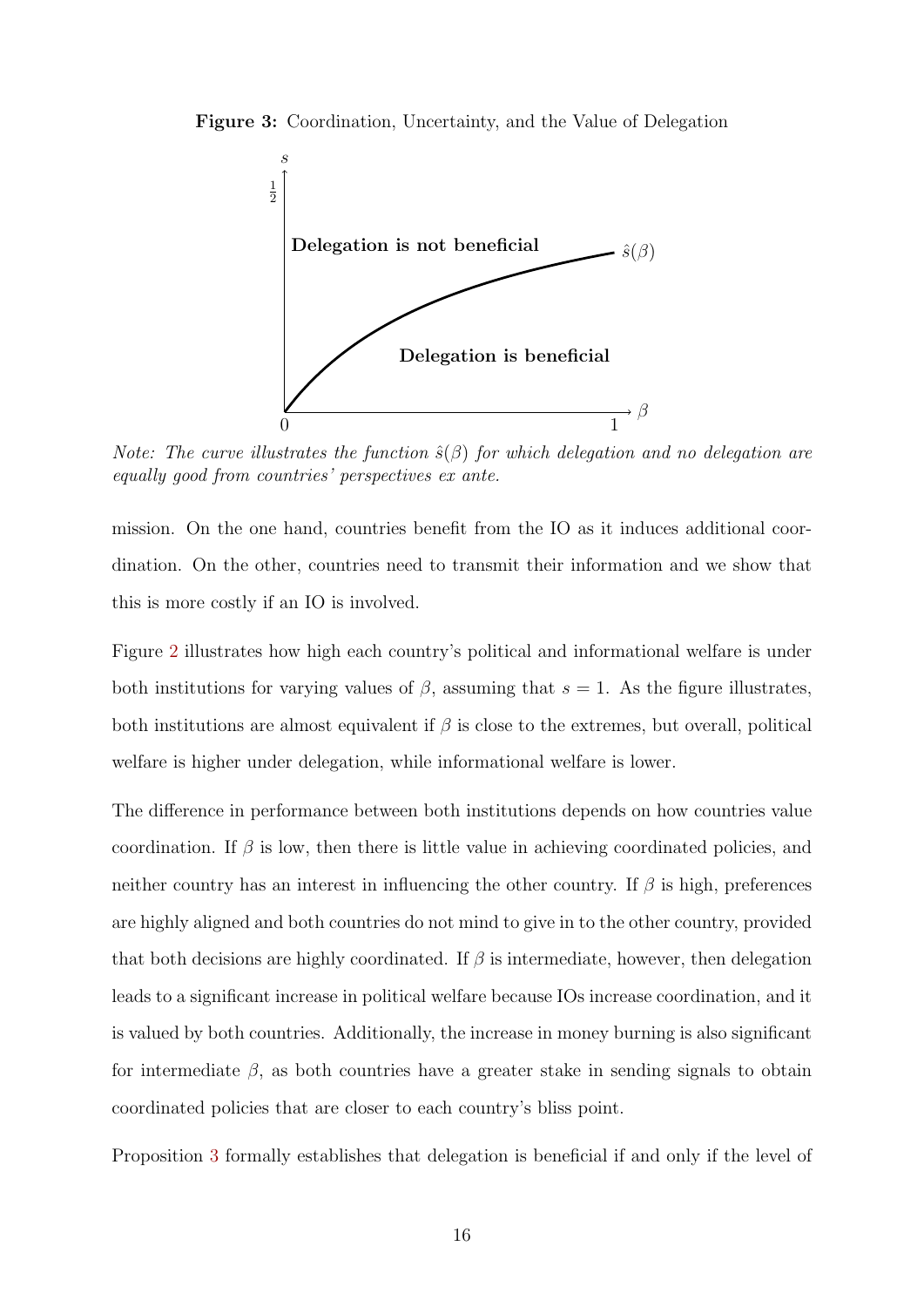uncertainty s is sufficiently low relative to the importance of coordination. This means that, for a fixed value of  $\beta$ , there exists a value  $\hat{s}(\beta)$  such that if  $s < \hat{s}(\beta)$ , countries prefer delegation, while if  $s > \hat{s}(\beta)$ , countries are better off without an IO. Figure [3](#page-16-0) illustrates this graphically. There are two main takeaways. First, higher  $\beta$  makes countries gain more from delegation for a fixed level of uncertainty s, and for a fixed  $\beta$ , more uncertainty makes countries gain less from IOs. Thus, if countries value coordination to a large extent, they benefit from delegation for a wider range of values s. For countries to gain from delegation, it is necessary that they sufficiently value coordination but that there is not too much uncertainty. Second, if there is too much uncertainty, then countries never find it beneficial to delegate, even if coordination is highly important. This highlights the detrimental negative effect of delegation on signaling, especially when countries face a very uncertain environment.

The fact that IOs bring about more coordination and lead to more costly signaling is confirmed in Appendix section [C.8.](#page-55-0) There, we alter the IO's preferences to give it any arbitrary weight on the coordination motive without caring about adaptation. This leads to both more coordination and more money burning by each country. That is, countries have stronger incentives to influence the IO when decisions are more coordinated.

Countries may take decisions both when IOs are and are not involved. As several examples illustrate, IOs can be quite successful in improving coordination. For instance, in the 1960s, European countries failed to develop regional color TV standards, while in contrast, they were much more successful in the European Community in the 1980s to set HDTV standards (Austin and Milner, [2001\)](#page-33-11). Our results confirm that IOs are beneficial for international coordination. The examples also showed that, due to international interdependence, countries have incentives to influence each other. This influence may take several forms, by either sending a letter as in the green energy example, or by engaging in costly activities such as organizing conferences or subsidizing firms. It is more difficult to empirically establish what effect IOs have on the transmission of information. Our results provide some indication that countries incur greater costs with influence activities when IOs are involved in decision-making. For instance, the French may give more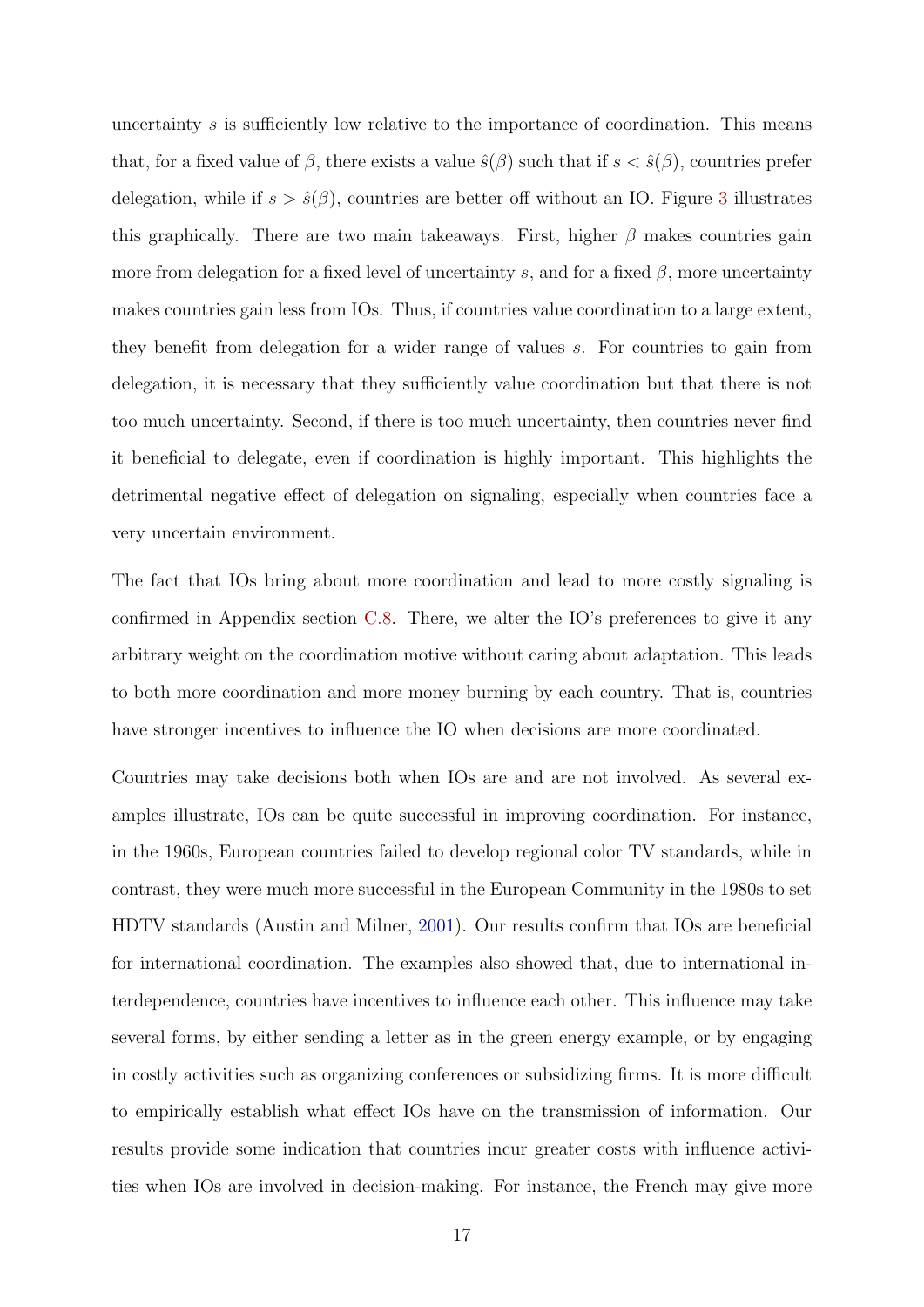subsidies and support for nuclear energy than it would otherwise have done, partially to influence other EU member states. That is, France has an individual incentive to invest in nuclear energy, but may increase it even more, given that other EU member states are watching. Our model predicts that, absent IOs, decisions would be less coordinated, but France would have fewer incentives to influence other countries. This means that, although countries may gain from additional coordination through IOs, they pay an extra price in influencing other countries.

# Scope and Applications

With our main results in hand, and prior to presenting the extensions section, we briefly discuss several policy areas which our model speaks to. Our discussion serves to illustrate how countries may signal their information in practice beyond simple communication, and how countries trade off coordination and adaptation in the presence and absence of IOs. The examples help illustrate different elements of the model and results.

### Television Standards

Consider the selection of television standards by multiple countries. Countries benefit from coordinating and imposing similar technological standards due to network externalities in consumption and scale economies in production. Standards reduce uncertainty, as they provide firms with the security that technologies are unlikely to be abandoned in the future due to a subsequent development of incompatible standards. As a result, international coordination leads to higher levels of investments, which directly benefits firms, but indirectly governments as well. While countries have a common benefit in attaining convergent standards, they also want to promote their national audiovisual and electronic industries, which pushes preferences towards one standard over another. As a result, countries have incentives to persuade other countries to set standards that benefit their domestic firms.

An example of this is the adoption of color television standards in Europe. France exerted significant effort to influence other countries by, e.g., assistance in marketing surveys and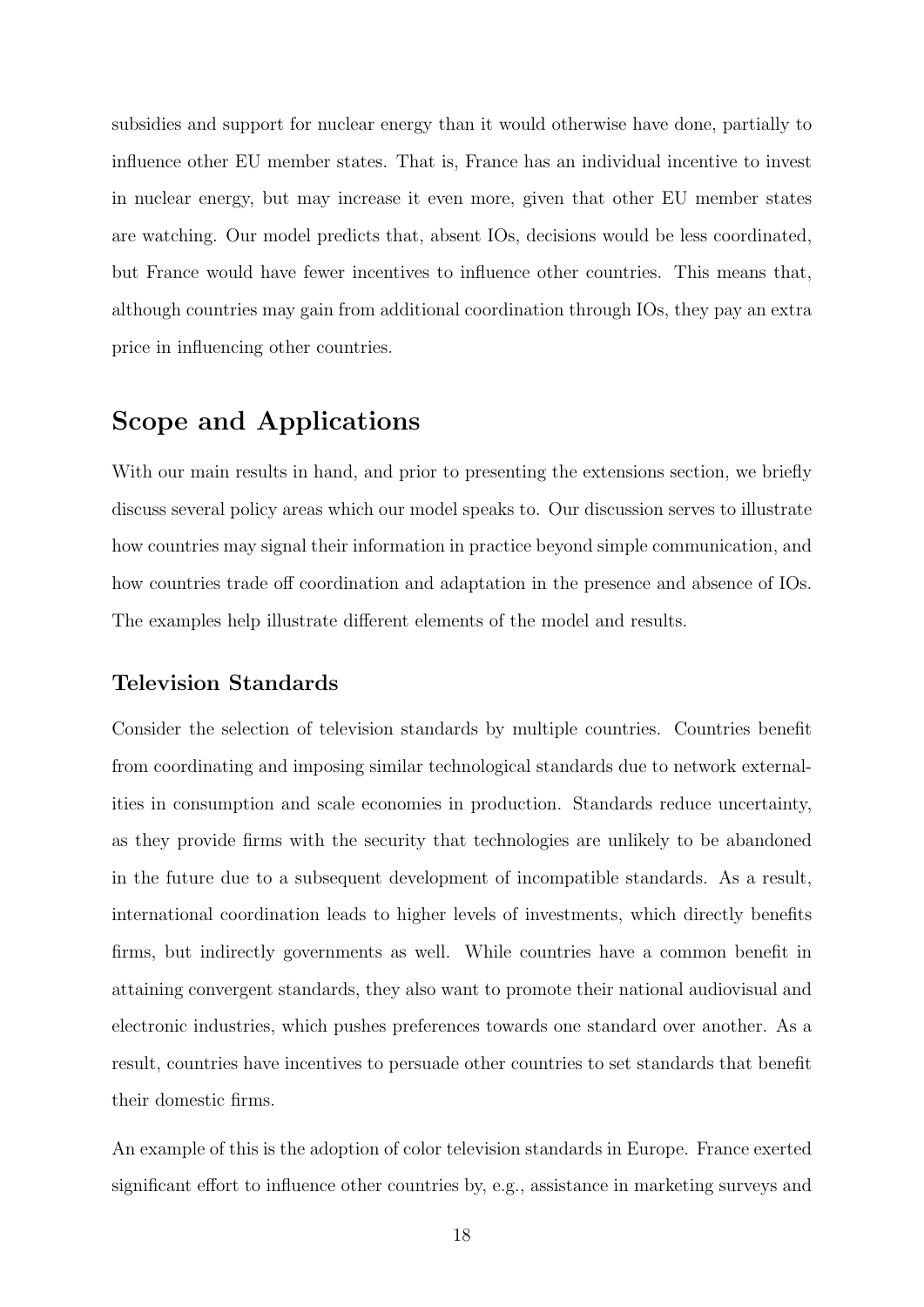research, assistance in sales, subsidies to firms, promotional tours, exhibitions, fairs, and demonstrations. (Crane,  $1978$ ).<sup>18</sup> France may partly use these signals to convince other countries to use the French preferred standard. All such methods go further than communication and the more costly these actions are, the more strongly they signal the intensity of French preferences, and the more influential they could be. Although firms are directly gaining from coordinated standards, governments indirectly gain as well, and therefore have aligned incentives with firms to try to influence other countries.

### Technological Standards

More recently, technological standards in the Fourth Industrial Revolution<sup>19</sup> have been extensively debated. Governments help in the diffusion and adoption of technologies developed by domestic companies to increase demand. Countries, however, have different industries, which leads to diverging preferences on optimal technologies. Examples include electric cars, internet of things (IoT) platforms, autonomous vehicles, bike-sharing, payment systems, facial recognition, artificial intelligence, data protection law, and so on. Efforts to develop their technologies and influence countries to adopt those technologies include Germany spending 200 million euros with the program 'Industrie 4.0' and China spending almost 200 billion euros with the program 'Made in China 2025'.<sup>20</sup>

In addition, countries attempt to influence IOs in the selection of standards. In Europe, Germany pushes relatively more than other countries to influence the common standard in technologies set within the EU. China behaves similarly, influencing standards selected by the ITU (International Telecommunication Union)<sup>21</sup> and the ISO (International Organisation for Standardisation). Countries such as the United States and China have also tried to influence other countries' standards directly without IOs, especially in developing

<sup>18</sup>Angulo, Calzada and Estruch [\(2011\)](#page-33-12) discusses similar behavior in Latin American standards for digital television, where countries wanted to influence their neighbors to adopt similar standards.

<sup>&</sup>lt;sup>19</sup>This refers to the automation of manufacturing and industrial practices, using modern smart technologies. See [https://www.foreignaffairs.com/articles/2015-12-12/fourth-industrial](https://www.foreignaffairs.com/articles/2015-12-12/fourth-industrial-revolution)[revolution](https://www.foreignaffairs.com/articles/2015-12-12/fourth-industrial-revolution) (accessed  $11/22/2020$ ).<br><sup>20</sup>See https://iacobinmag.com/

<sup>20</sup>See [https://jacobinmag.com/2020/11/digitalization-european-union-market-us-china]( https://jacobinmag.com/2020/11/digitalization-european-union-market-us-china-tech)[tech]( https://jacobinmag.com/2020/11/digitalization-european-union-market-us-china-tech) (accessed 11/22/2020).

<sup>&</sup>lt;sup>21</sup>Standards ratified in the ITU are commonly adopted as policy by developing nations in Africa, the Middle East and Asia. See [https://www.ft.com/content/c3555a3c-0d3e-11ea-b2d6-9bf4d1957a67]( https://www.ft.com/content/c3555a3c-0d3e-11ea-b2d6-9bf4d1957a67) (accessed 11/22/2020).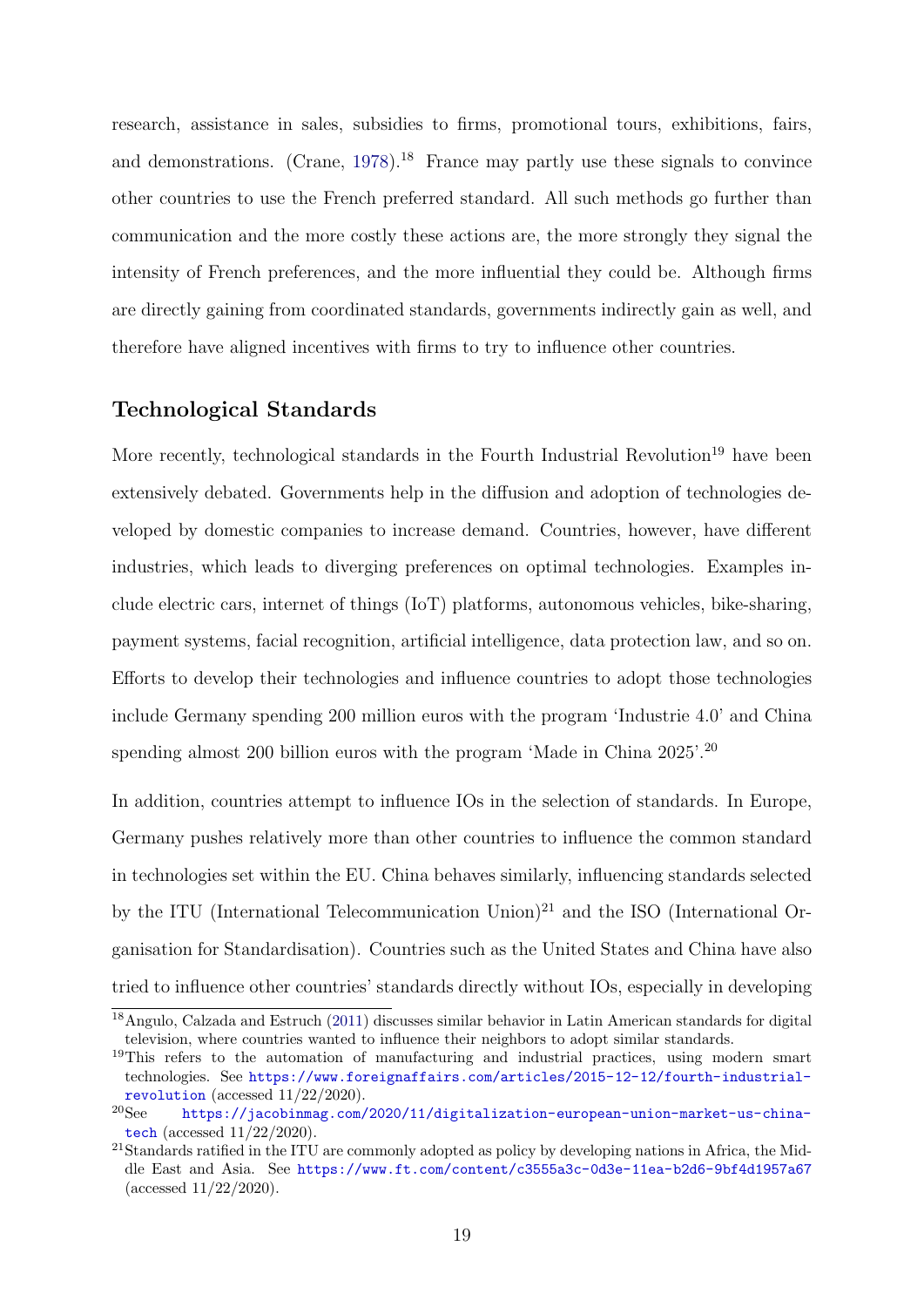countries, as they lack the resources to develop standards themselves.<sup>22</sup>

### The GSM Standard

Another example that our model may speak to is the GSM standard in Europe. Pelkmans [\(2001\)](#page-35-10) mentions how in the early 1980s, Western Europe was highly uncoordinated with respect to mobile communication. Each country had their own monopolistic market with different standards. This was costly for monopolists—and thus also for the governments due to decreased tax revenue—because they could not benefit from the wider European market. For the production of all types of equipment, scale economies were necessary to do so profitably; as business demand was simply too small in each individual country. As a result, understanding the benefits of coordination, countries were able to successfully let European institutions be involved in setting the common GSM standard. Starting in 1985, the European Commission took an active role in promoting the GSM standard, and was successful over the following years. This example illustrates how IOs may help countries to adopt similar standards as well, again to the direct benefit of national firms and governments.

# Extensions

In this section, we study several extensions in which we relax the main assumptions of the model. Some of the extensions analyze asymmetric environments, while others are concerned with different decision-making structures.

### Bargaining in International Organizations

In the baseline delegation game, we assumed that a separate player—the IO—weighed both countries' utilities equally and took decisions on their behalf. We now analyze a variation of the model, the international bargaining game, in which countries bargain over policy. This is to investigate whether the results are purely driven by a focus on centralized IOs rather than member-led IOs. In the latter, it is more natural to think of

 $^{22}$ <https://www.ft.com/content/0c91b884-92bb-11e9-aea1-2b1d33ac3271> (accessed 11/22/2020).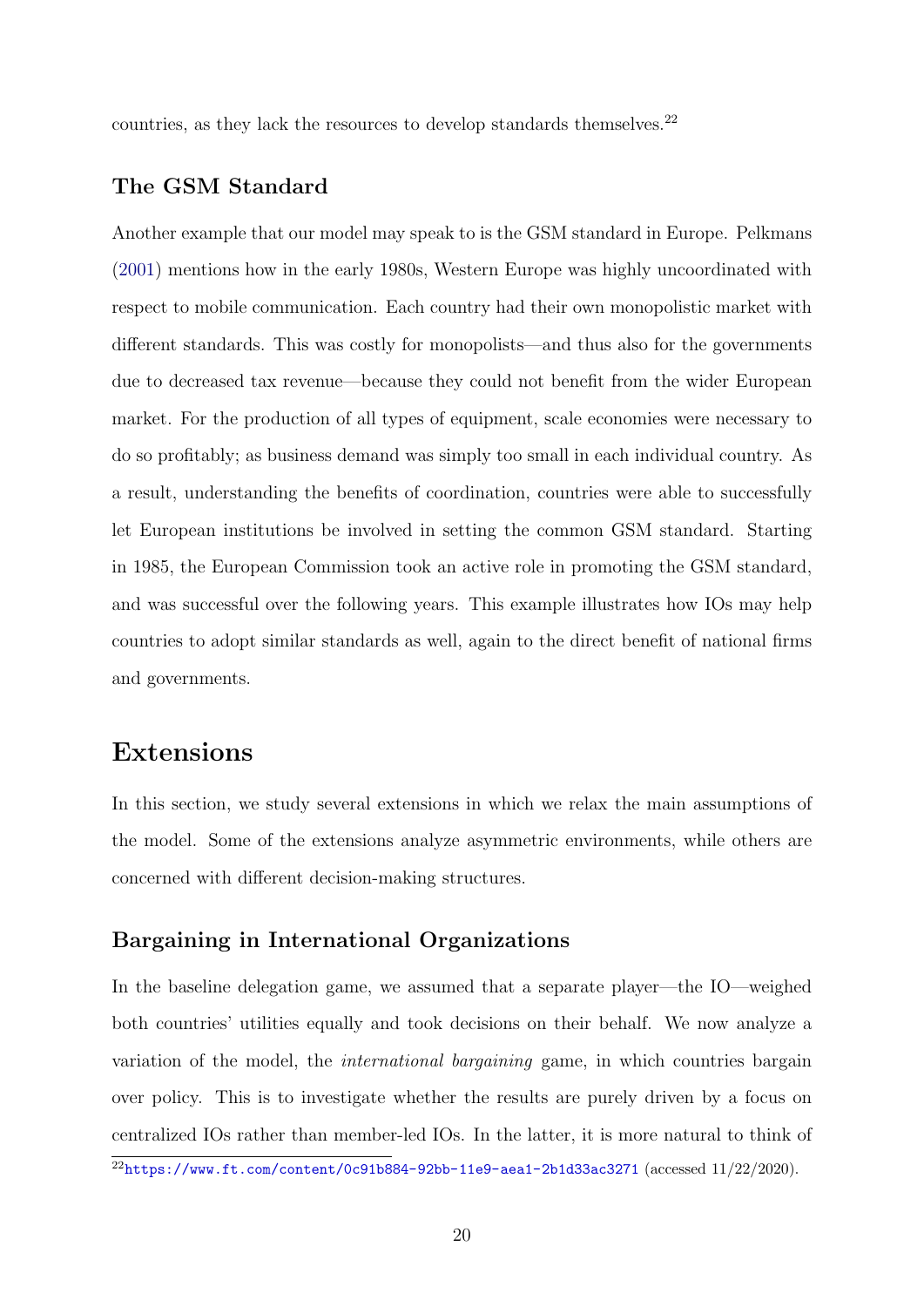countries still being the relevant actors in making decisions. Still, IOs perform a particular task in helping with cooperation. The idea is that, once countries are members of an IO, it becomes easier to commit to agreed upon policies. That is, once a proposal is accepted, both countries are bound to stick to the agreement. After Nature has drawn countries' types  $\theta_1$  and  $\theta_2$  and countries burned money, the timing is now as follows:

- 1. Nature selects country 1 as the proposer with probability  $p \in [0, 1]$  and country 2 with probability  $1 - p$ .
- 2. The proposer observes signals and offers  $(d_1, d_2, T)$ , where  $T \in \mathbb{R}$  is a transfer.
- 3. The non-proposer observes  $(d_1, d_2, T)$  and the signals, and accepts or rejects.
- 4. If the offer is accepted, the outcome is  $(d_1, d_2, T)$ , otherwise, countries' decisions are as if there were no delegation. Payoffs are equivalent to the main model except for the transfer  $T$ , which is valued linearly.

Our equilibrium concept is the same as in the main model, with the added restriction that we focus on fully separating equilibria through burned money. Solving backward, if the offer is rejected, countries make decisions as in the no-delegation game, established in Lemma [2.](#page-13-0) Hence, in contemplating whether to accept or reject an offer, a country compares the offer  $(d_1, d_2, T)$  with its outside option of the no-delegation game. Knowing this, the proposer wishes to maximize his utility subject to the other country's acceptance. A first result is that the proposer always offers  $(d_i^D, d_j^D)$  as the IO does in the delegation game, as in Lemma [3.](#page-13-1) The proposer then sets the transfer  $T$  so that the other country is made indifferent between the offered  $(d_i^D, d_j^D)$  and its outside option from the nodelegation game. Thus, it is beneficial to be the proposer. Equilibrium decisions  $(d_i^D, d_j^D)$ are the same regardless of the proposing country, but the proposer is able to extract a transfer from the other country. The following proposition establishes the results.

Proposition 4. In the international bargaining game, the following statements are true:

- 1. If countries have equal bargaining power, equilibrium strategies are equivalent to the delegation game.
- 2. For every distribution of bargaining power, countries burn more than in the no-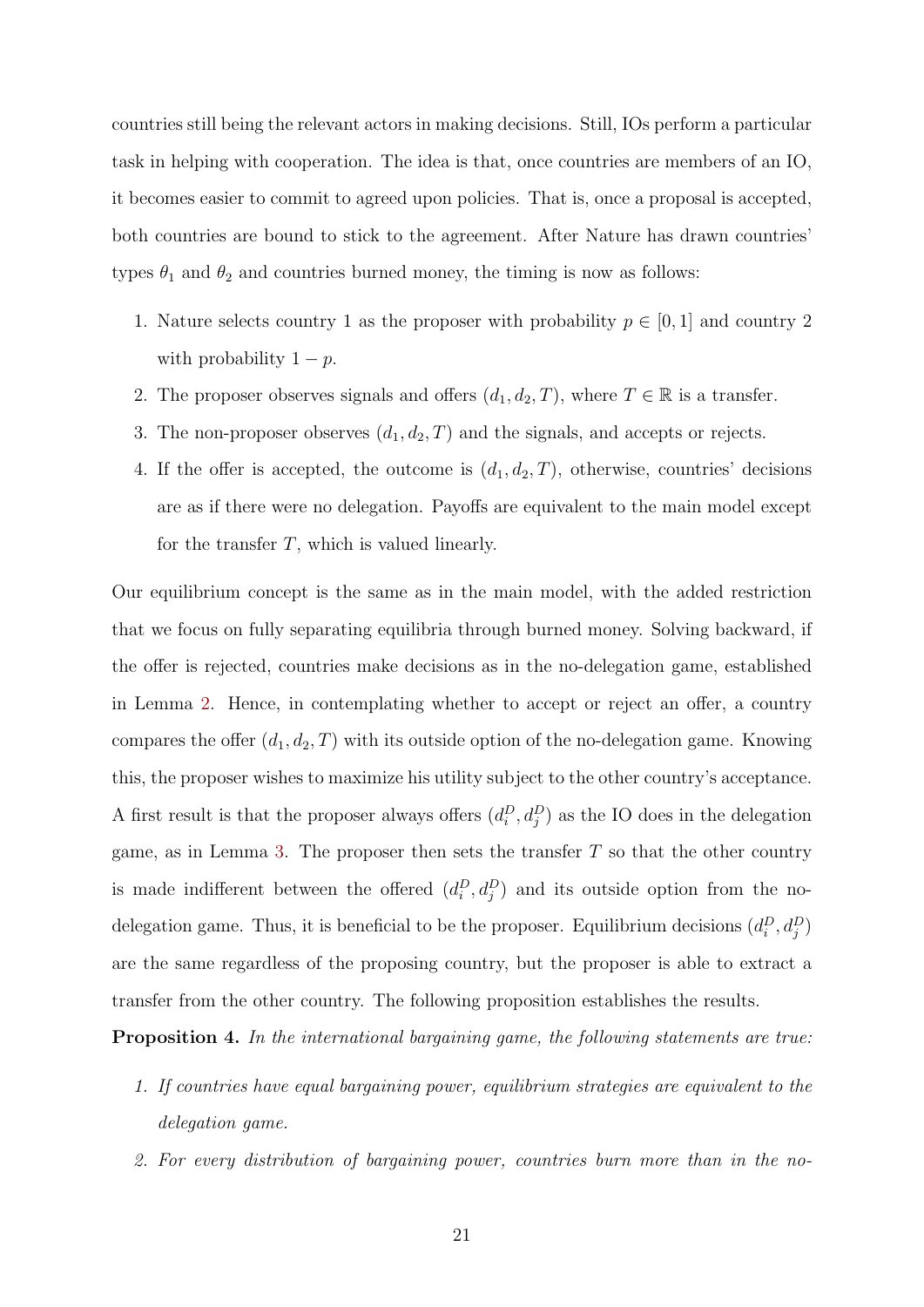delegation game.

3. If a country obtains more bargaining power, it burns more money.

Thus, if  $p = \frac{1}{2}$  $\frac{1}{2}$ , both countries have equal probability of being the proposer and we show that decision-making strategies and money burning strategies are equivalent to those in the delegation game. This provides a formal justification for the setup of the delegation game. In addition, for all  $p \in [0,1]$ , international bargaining leads to more aggregate money burning than in the no-delegation game. This highlights how even with asymmetric bargaining power, countries have stronger incentives to burn money. Finally, we also show that a country burns more money if its bargaining power increases. For example, if country 1 is the proposer, then if it signals that it has an extreme type, it reveals negative information about the other country's outside option. This allows country 1 to extract a greater transfer from country 2 than otherwise, which determines money burning strategies. Alternatively, if country 2 is the proposer, then country 1 wants to mimic extreme types to induce the proposer to offer  $(d_1, d_2)$  that are closer to 1's bliss point. These different incentives to burn money generate the result that lying is more attractive if a country is the proposer than if it is not.

### The Importance of Enforcement

Countries generally remain autonomous over policy-making even if IOs are involved. Hence, it is an open question how the enforcement capabilities of IOs affect strategic behavior of countries. We extend the delegation game by allowing countries to deviate from the IO's (recommended) decisions. That is, at some cost  $c \geq 0$ , which measures the IO's capabilities to enforce policies, each country may deviate from what the IO decides. The game is now as follows after Nature draws types and countries burned money:

- 1. The IO sets policies  $(d_1, d_2)$ .
- 2. Countries 1 and 2 individually make decisions. If country  $i = 1, 2$  deviates from  $d_i$ , it pays cost  $c \geq 0$ .

In observing a proposal, countries contemplate whether they want to deviate from it.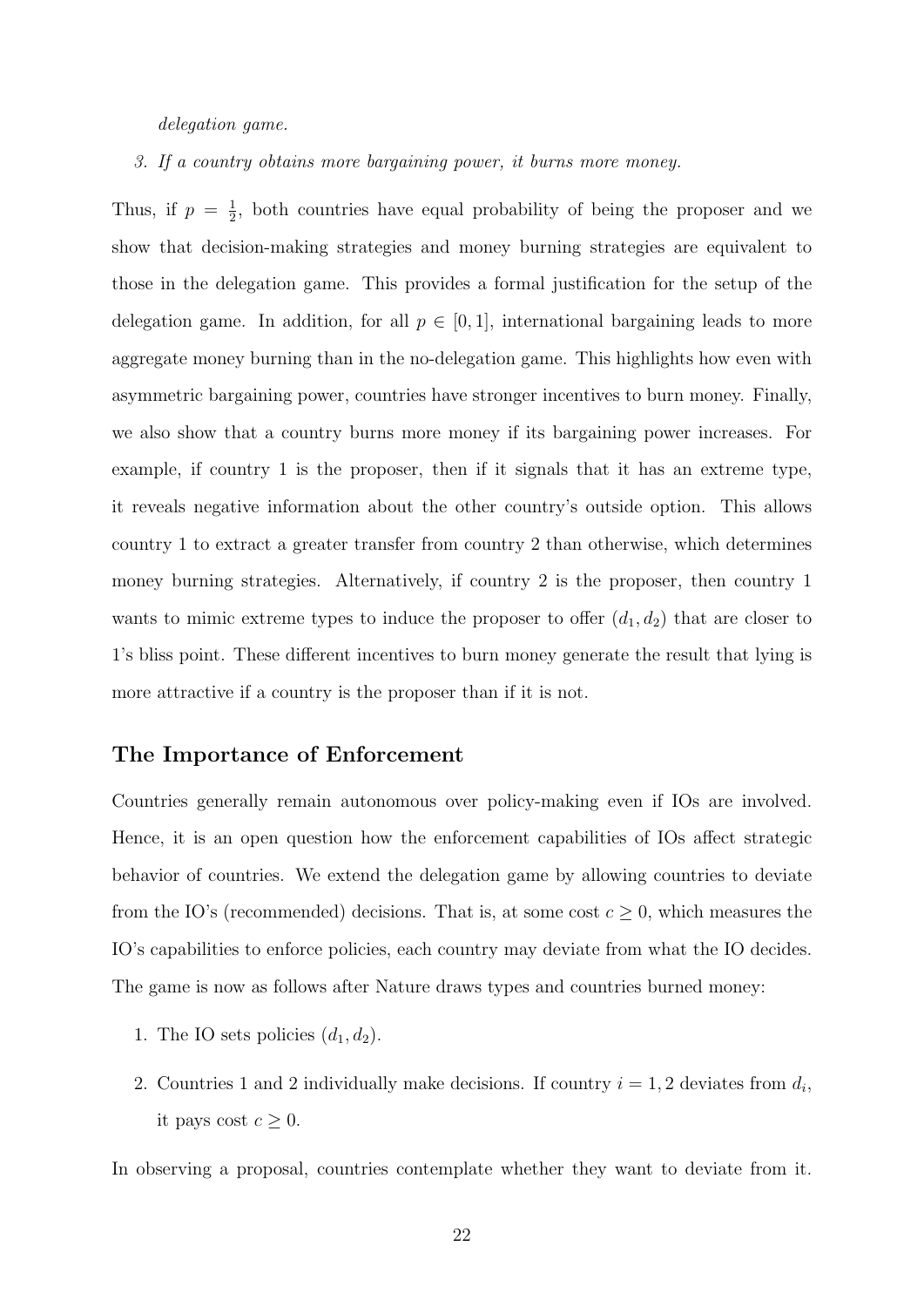Unless the IO chooses decisions as in the no-delegation game (which is the unique equilibrium without an IO), there is always a profitable deviation if there is no cost of deviating. Hence, if the IO anticipates potential deviations with low  $c$ , it wants to prevent this. Alternatively, if c is high enough, it can simply take decisions as in the delegation game in which no deviations were possible. The lower is  $c$ , the more the IO must accommodate countries to prevent them from deviating.

In turn, the value of  $c$  also has an effect on money burning strategies as countries anticipate less coordinated decisions from the IO if c is low. Put differently, if c is low, we obtain decisions and money burning strategies closer to the no-delegation game. If c is high, we obtain that it is equivalent to the delegation game with higher levels of money burning. The following proposition summarizes the results of this extension.

**Proposition 5.** In every equilibrium in which the IO makes a proposal that is accepted and from which neither country will deviate, the IO makes proposals as follows: If  $c \leq$  $(1-\beta)^2 \beta^2 \mathbb{E}_{IO} [\theta_1-\theta_2]^2$  $\frac{\beta^2 \mathbb{E}_{IO}[\theta_1 - \theta_2]^2}{(1+3\beta)^2}$ , then  $d = \left(d_1^{ND} + \right)$ √ c  $\frac{\sqrt{c}}{1+\beta}$ ,  $d_2^{ND}$  – √ c  $\frac{\sqrt{c}}{1+\beta}$ . Otherwise, decisions are as in the delegation game. Further, countries' money burning strategies are weakly increasing in the level of enforcement c.

As can be seen from the result above, low values of  $c$  leads to equilibrium structures similar to the no delegation game, whereas high values of  $c$  generates equilibrium strategies that are similar to the delegation game. We observe that our previous results are two extreme cases in terms of enforcement capabilities. Another salient aspect is that the level of enforcement necessary to generate decisions as in the delegation model is greater for higher levels of disagreement. That is, when  $\theta_1$  and  $\theta_2$  are very different, countries have different bliss points, and the IO must have enough enforcement capabilities  $c$  to sustain coordinated decisions.

### Preference Alignment and Delegation

We now evaluate how preference misalignment affects gains from delegation. Having established the equivalence between the international bargaining game and the delegation game, we return to the latter. We model varying levels of disagreement by altering  $\mathbb{E}^0[\theta_1]$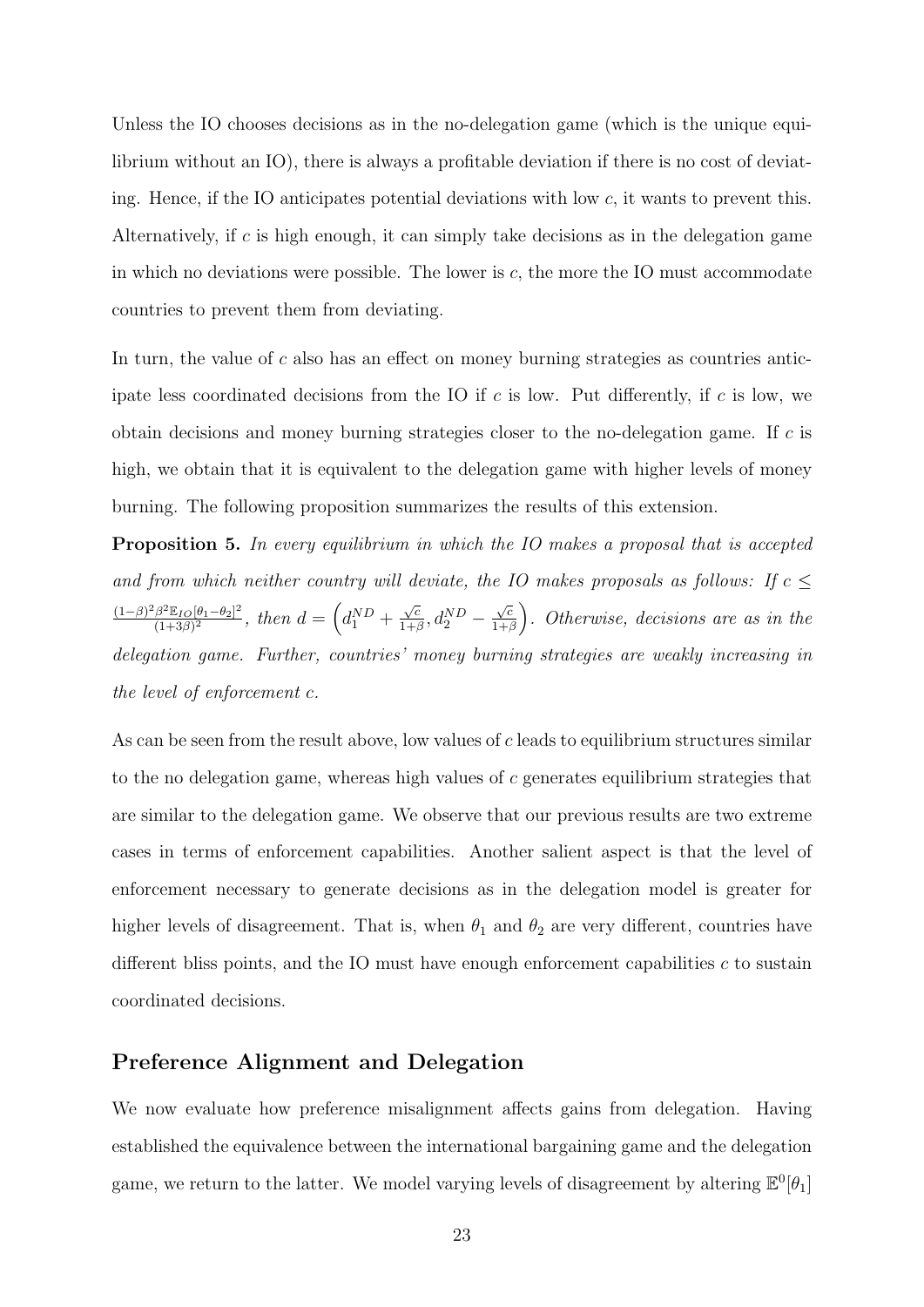and  $\mathbb{E}^0[\theta_2]$ , the means of the type distributions, but keeping them symmetric around 0. Formally,  $\mathbb{E}^0[\theta_2] = -\mathbb{E}^0[\theta_1] \geq 0$ , and both countries are in expectation equally aligned to the IO. The difference between the two means is then the level of disagreement, defined as  $\Delta := \mathbb{E}^0[\theta_2] - \mathbb{E}^0[\theta_1]$ . In the baseline model,  $\Delta = 2$ , but now we allow for any  $\Delta \geq 0$ and evaluate how delegation incentives are shaped by  $\Delta$ . We assume that the level of uncertainty is bounded above with  $s \in [0, \Delta)$ .

We find that alignment decreases the gains from delegation. The reason is that countries already coordinate their decisions to a large extent when there is little disagreement between them. Any marginal increase in coordination is less likely to outweigh the increased costs of money burning when countries have more similar preferences. As a result, there is a larger scope for delegation to be beneficial for higher values of disagreement. IOs have a larger marginal contribution in achieving more coordination when there is more disagreement, and due to the quadratic nature of payoffs, this additional coordination is relatively valuable. Proposition [6](#page-24-0) establishes the result.

<span id="page-24-0"></span>**Proposition 6.** The relative benefit of delegation vis-à-vis no delegation increases in  $\Delta$ .

This result illustrates that countries with more dissimilar standards have more to gain from the involvement of IOs. For instance, EU member states with similar technological standards and preferences would already be able to update and adapt their standards to accommodate multiple technologies without formal institutions, while countries such as Japan and Germany with less similar standards would have more to gain, even though delegation is unlikely for other reasons. If countries find coordination valuable but have different domestic circumstances, then their most preferred policies differ, and to achieve the gains from coordination, formal institutions have greater influence on bringing policies and standards closer together. Note, however, that as the previous extension has shown, enforcement becomes a bigger hurdle for countries to cross.

#### Asymmetric Uncertainty

We now turn to an extension to study equilibrium behavior with asymmetric uncertainty. More formally, there is one-sided incomplete information: country 2 has private infor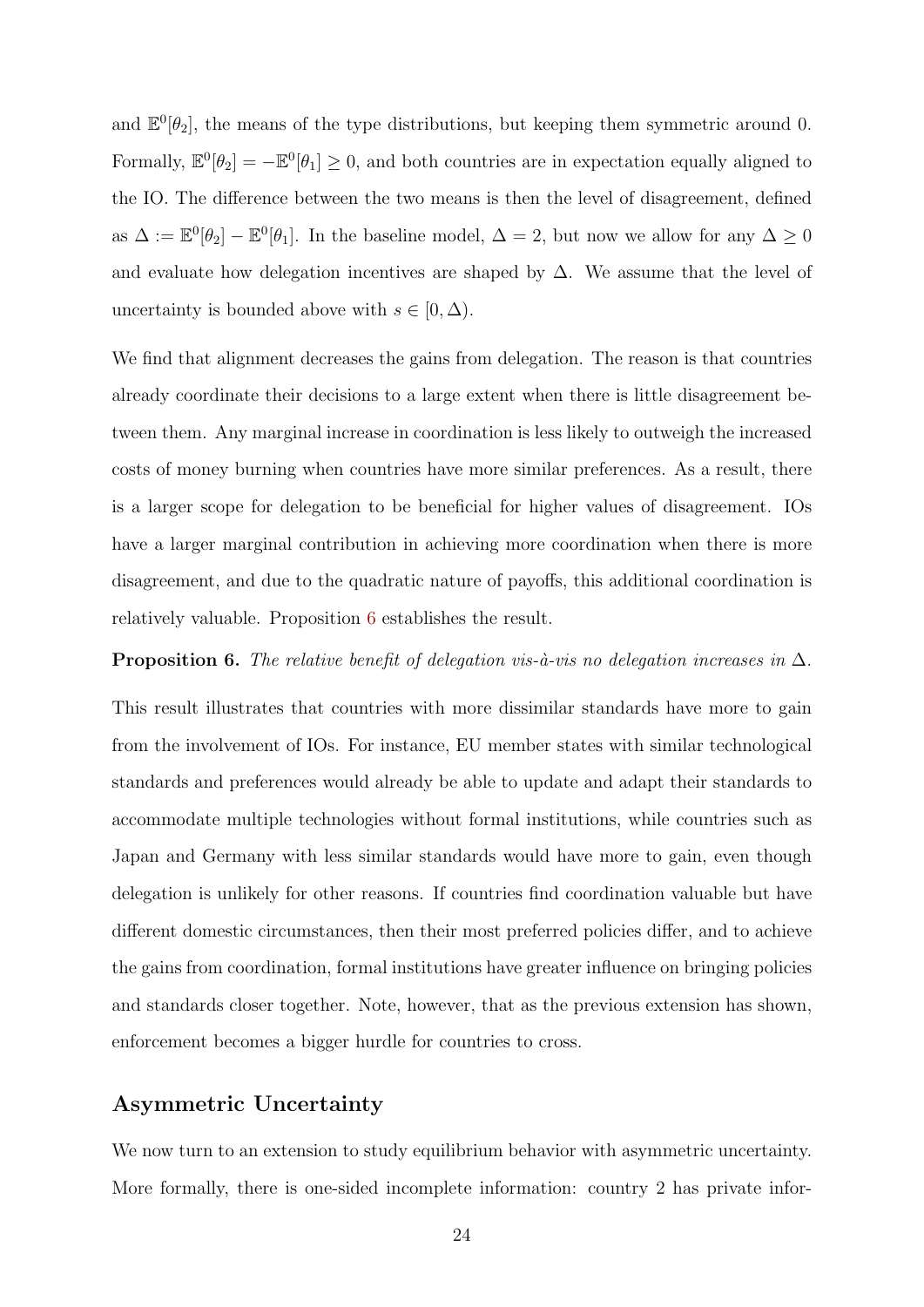mation, while country 1's type  $\theta_1$  is observable to both countries. An interpretation of this extension could be that it is already clear what one country wants, but not yet for the other. For instance, if a country's economy has for a long history relied on certain technologies in producing energy, then other countries know what its preferences are. For developing countries or countries with volatile political environments, other countries may start off with some uncertainty. Alternatively, in developing standards, the country with a public type may be already have some first mover advantage and locked in certain standards, while the one with a private type is a second mover.

In the model, the country without private information has no incentive to burn money because it does not affect decisions. On the flip side, the country with private information still has an incentive to burn money, but can now condition its strategy on what it has observed about the other country. Its incentives to incur signaling costs are stronger when the marginal benefit of misrepresenting is higher. Whenever the other country's type suggests it will make a decision that is far from one's own bliss point, then there is more reason to signal that one's own type is higher. The reason is that a marginal change toward more coordinated policies is more valuable if preferences are less congruent.

In evaluating whether delegation is jointly beneficial, we find that there is a wider range of parameter values for which delegation is optimal. This effect is determined by the fact that now only one country burns money, which implies that the benefits of coordination are more likely to outweigh the costs of deteriorated signaling. Proposition [7](#page-25-0) shows this result formally.

<span id="page-25-0"></span>Proposition 7. Delegation is jointly beneficial if and only if the level of uncertainty is sufficiently low such that  $s < \check{s}(\beta)$ , where  $\check{s}(\beta) > \hat{s}(\beta)$ .

In this extension, country 1 always benefits from delegation because there are gains from increased coordination but no losses due to costly signaling. As a result, the only restriction is on country 2, who may lose from delegation. There is thus a wider range of parameters for which delegation may be jointly beneficial, as the losses that country 2 incurs may be offset by the gains made by country 1.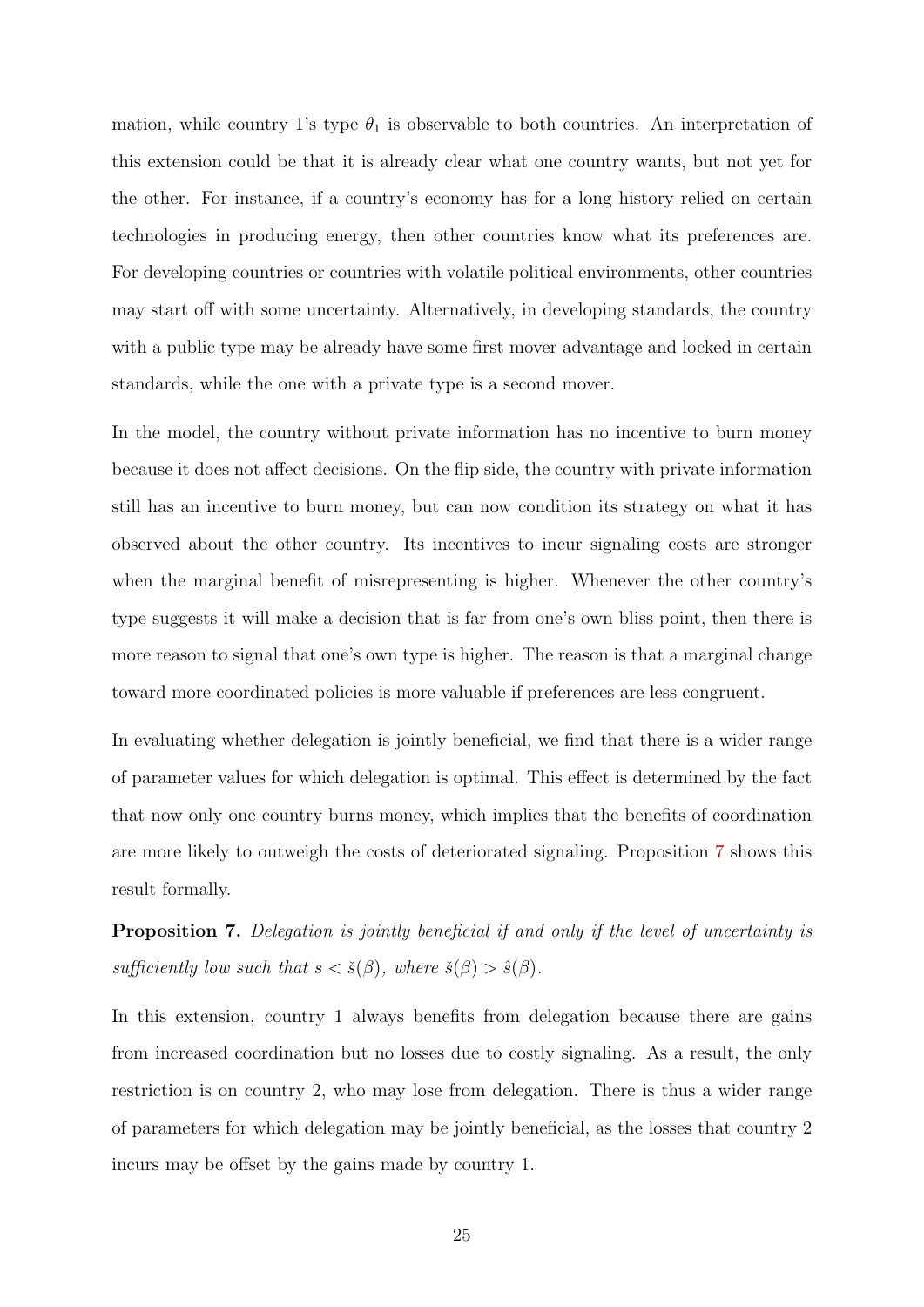### Selection of IO's Preferences

We now study how the gains from delegation depend on countries' potentially heterogeneous values of coordination  $\beta$ . This extension serves to capture a situation with a large and a small country. In a relative sense, the larger country such as China or the US cares more about adjusting decisions to domestic conditions, while a smaller country's economy is more strongly affected by decisions made in the large country and thus faces a larger cost if decisions are uncoordinated.

We study the extreme case and assume country 1 does not value coordination and has policy preferences of  $\pi_1(d_1, \theta_1) = -(d_1 - \theta_1)^{2.23}$  Country 2, however, still values coordination with weight  $\beta_2 \in (0,1)$  and has preferences as in the main model. We study preferences of the IO that are still a weighted average of both countries' interests i.e.,

$$
u_{IO}(\theta_1, \theta_2) = \alpha \left[ -(d_1 - \theta_1)^2 \right] + (1 - \alpha) \left[ -(1 - \beta_2)(d_2 - \theta_2)^2 - \beta_2(d_1 - d_2)^2 \right].
$$

In the benchmark we assume  $\alpha = \frac{1}{2}$  $\frac{1}{2}$  and provide the following result.

Lemma 4. Country 1 never prefers to delegate while country 2 always prefers to delegate. There exists an inverted u-shaped function  $\tilde{s}(\beta)$  such that, if  $s \leq \tilde{s}$ , then delegation generates joint benefits.

Thus, although country 1 would lose from delegation, country 2 gains more and could compensate for this loss by sending transfers as long as the level of uncertainty is sufficiently low. The reason for the non-monotonic effect becomes apparent by contrasting two extreme situations. If country 2 cares very little about coordination, with  $\beta_2 \approx 0$ , then the positive effects of the increase in coordination due to delegation is unlikely to outweigh the costs of money burning, even with little uncertainty. In the other extreme where country 2 finds coordination highly important, with  $\beta_2 \approx 1$ , country 2 is already willing to coordinate to a large extent with the other country, again implying that delega-

<sup>&</sup>lt;sup>23</sup>We study the case where country 1 does not value coordination ( $\beta_1 = 0$ ) to understand the general logic of the results. The analysis follows through when both countries value coordination positively with  $\beta_1 > 0$  and  $\beta_2 > 0$ .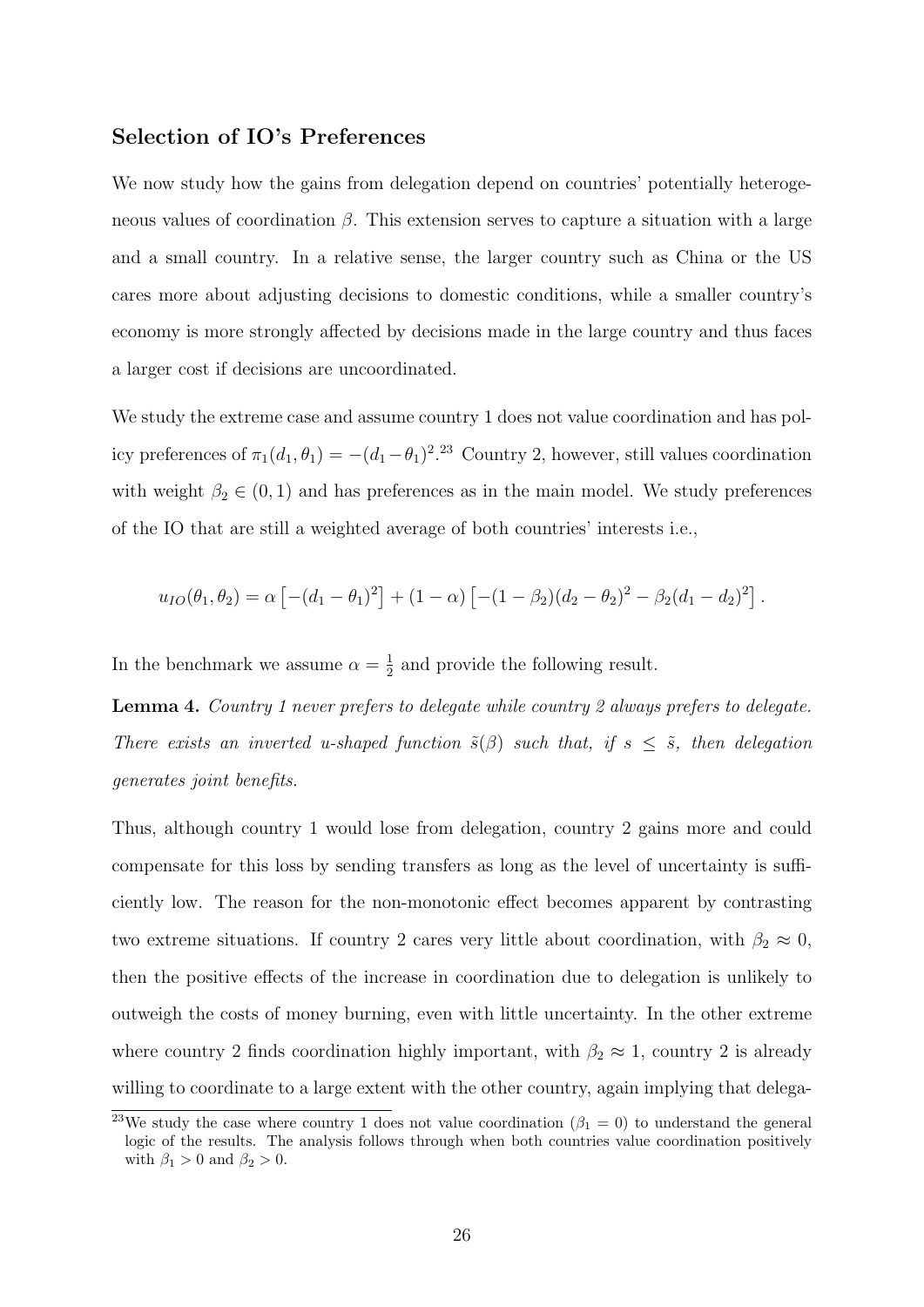tion is barely beneficial. Increased coordination is only valuable for intermediate values of  $\beta_2$ , and may lead to beneficial delegation for a wider range of uncertainty.

Another way to compensate country 1 is to alter the allocation of authority in the IO. We now study how the joint benefits from delegation can be maximized by selecting  $\alpha \in [0,1]$ , which is country 1's weight in the IO. An increase in  $\alpha$  grants country 1 more authority, shifting decisions in 1's favor, and also affects the signals that countries send. Proposition [8](#page-27-0) establishes our result in this section. The results depend crucially on the amount of uncertainty, s, and the importance that the small country places on coordination,  $\beta_2$ . If the goal of the IO is to generate the largest amount of joint benefits, then the share of authority by country 1 is increasing in the level of uncertainty.

<span id="page-27-0"></span>**Proposition 8.** The institution that maximizes joint benefits always gives weakly more authority to country 1 with  $\alpha \geq \frac{1}{2}$  $\frac{1}{2}$ . Further, there exists a function  $s^*(\beta_2) < 1$  such that if there is more uncertainty than  $s^*(\beta_2)$ , then all authority is in the hands of country 1 ( $\alpha = 1$ ). If there is less uncertainty than  $s^*(\beta_2)$ , then  $\alpha$  is increasing in the amount of uncertainty.

There are two factors that affect the total gains from delegation. First, each country's payoffs that are determined by equilibrium decisions. Given that institutions that maximize the total gains for both countries weigh the welfare of them both equally, it implies that if there is no uncertainty, countries should have equal authority. This guarantees that decisions are taken that weigh both countries' interests equally. The second factor is informational welfare. Country 1 never burns money because it has no interest in changing country 2's behavior. As a result, the only costly signals are sent by country 2. With more uncertainty, this part affects the gains and losses from delegation the most, and by giving country 1 more authority, country 2 knows that its signals have less influence on decisions, reducing incentives to send costly signals. With too much uncertainty, it is optimal to give all authority to country 1.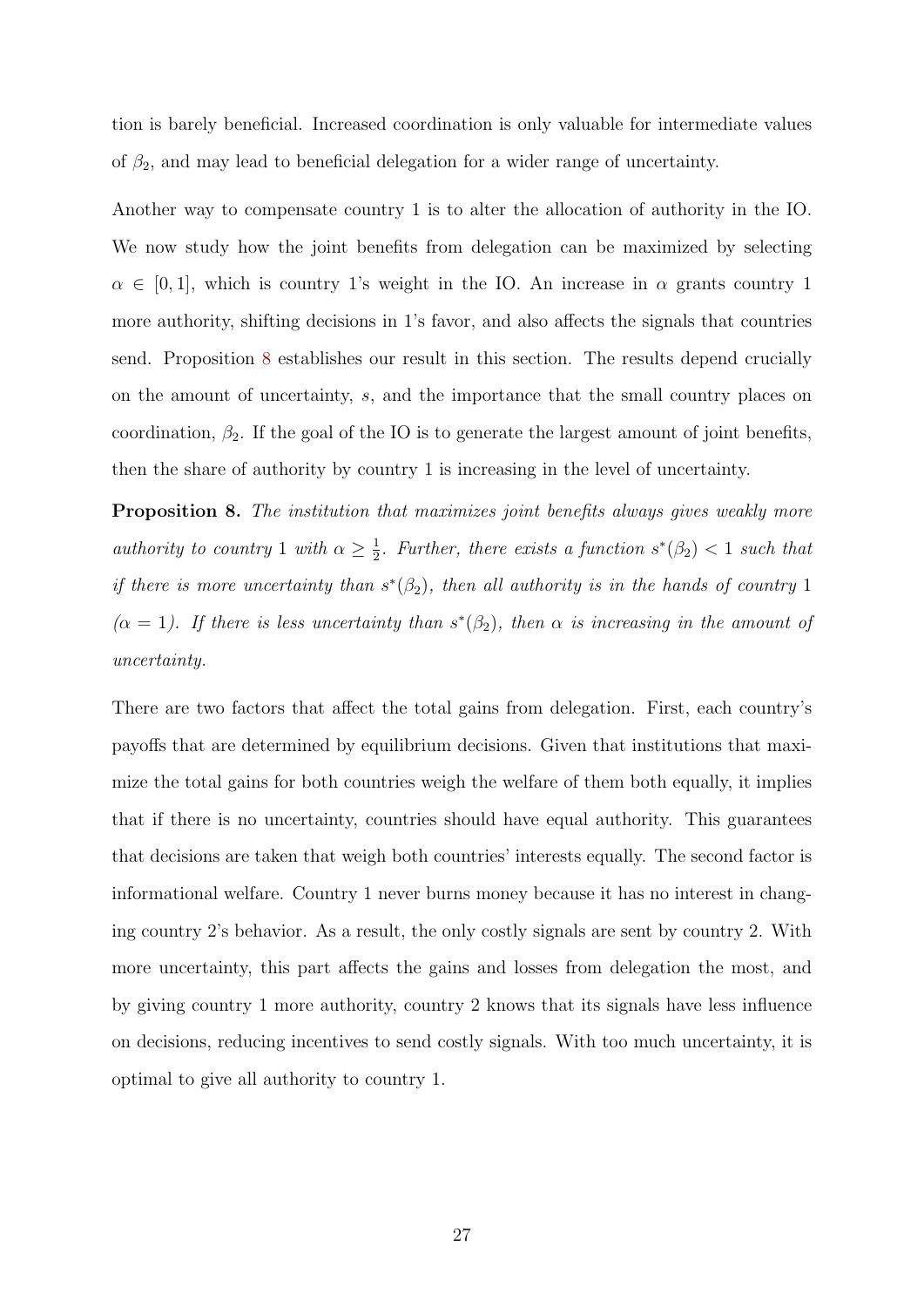### Limited Discretion

In this extension we ask how limiting the IO's discretion affects countries' gains from delegation? Formally, the IO is restricted to choose the same decision for both countries  $d = d_1 = d_2$  and has to select d from a delegation interval. We assume that this interval is symmetric about 0 with  $[-\ell/2, \ell/2]$ , which has length  $\ell \ge 0$ . Without discretion  $(\ell = 0)$ , the IO is forced to select  $d = 0$ , while if  $\ell = \infty$ , the IO has unlimited discretion.

The IO's decision-making strategy is the following function of its beliefs about  $\theta_1$  and  $\theta_2$ . The IO's ideal policy based on its beliefs is equal to  $\hat{d}_{IO} := \frac{1}{2} [\mathbb{E}_{IO}(\theta_1 | b_1, m_1) + \mathbb{E}_{IO}(\theta_2 | b_2, m_2)].$ If this ideal policy falls within the IO's delegation interval, then it is the outcome, otherwise the policy is its lower  $(-\ell/2)$  or upper bound  $(\ell/2)$ .

Changing the IO's discretion not only alters decisions but also countries' signals. When the IO has relatively more discretion, signals have a greater influence on decisions, which increases incentives to burn money. In selecting the IO's level of discretion, there is a trade-off between getting decisions that are more tailored to countries' domestic circumstances, and incurring costs to transmit information through money burning.

We evaluate how the length of the IO's delegation interval affects each country's benefits of delegation. With little uncertainty, it is best to give the IO no discretion. When the level of uncertainty increases, the size of the delegation interval grows. The interval's length  $\ell$  depends negatively on the amount of disagreement between the two countries. Finally, the length of the delegation interval does not depend on the value of coordination  $\beta$ . This is because the IO must take fully coordinated decisions, implying that there is only a trade-off between the benefits of adaptation and the cost of burned money.

Proposition 9. In each country's most preferred institution, the length of the delegation interval  $\ell$  increases in the level of uncertainty s and decreases in the amount of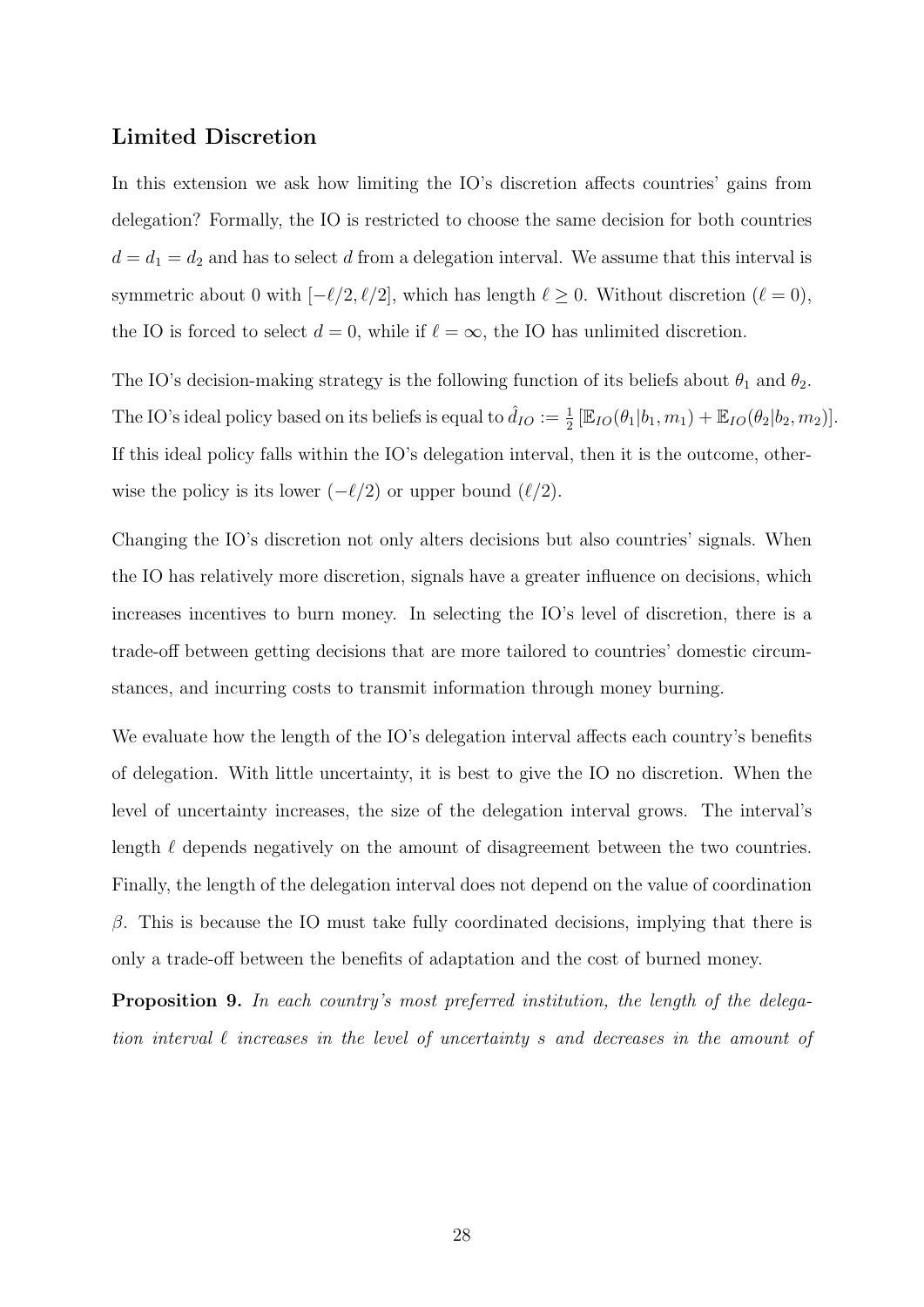disagreement  $\Delta$ , where

$$
\ell(s,\Delta) = \begin{cases} 0 & \text{if } 0 \le s \le \sqrt{3}(\Delta/2), \\ \frac{s}{3} - \frac{\Delta^2}{4s} & \text{if } \sqrt{3}(\Delta/2) < s \le \Delta. \end{cases}
$$

The results further emphasize our earlier findings about how IOs negatively impact signaling. With even more coordination after delegation, incentives to burn money are even stronger than in the baseline model. This makes it necessary to limit the IO's discretion to dampen money burning incentives. Further, we show that each country's most preferred length of the delegation interval increases in s because it increases the potential for both countries to have the same type  $\theta_1 = \theta_2$ . When type spaces do not overlap  $(s < \Delta/2)$ , it is never optimal to give the IO any discretion. Also, as shown earlier, greater disagreement makes money burning incentives stronger because there is more to gain from influencing the IO's decision, further increasing the benefits of limited discretion.

This extension can be applied to the selection of standards as well. Countries may cooperate in, e.g., the ITU to facilitate common standards for HDTV. Japan attempted to influence the world standard against the ones used in Europe, but the Europeans coordinated within their own institutions. Our results demonstrate that, as the ITU recommends a single standard, countries have much stronger incentives to try and influence the standard. Then, the more limited the ITU's discretion is in influencing standards, the less incentives countries have to send costly signals in transmitting information. Beyond the ITU, the results help in rethinking the design of other, future IOs as well, where limiting discretion can be helpful to curb countries' influence activities. Although this may prevent IOs from adapting policies to countries' circumstances, this loss of limited discretion may be outweighed by the gain in weakening costly signaling.

# Discussion and Conclusion

We have studied a model of international coordination in which countries have information that IOs lack. IOs help countries coordinate more but they also induce informational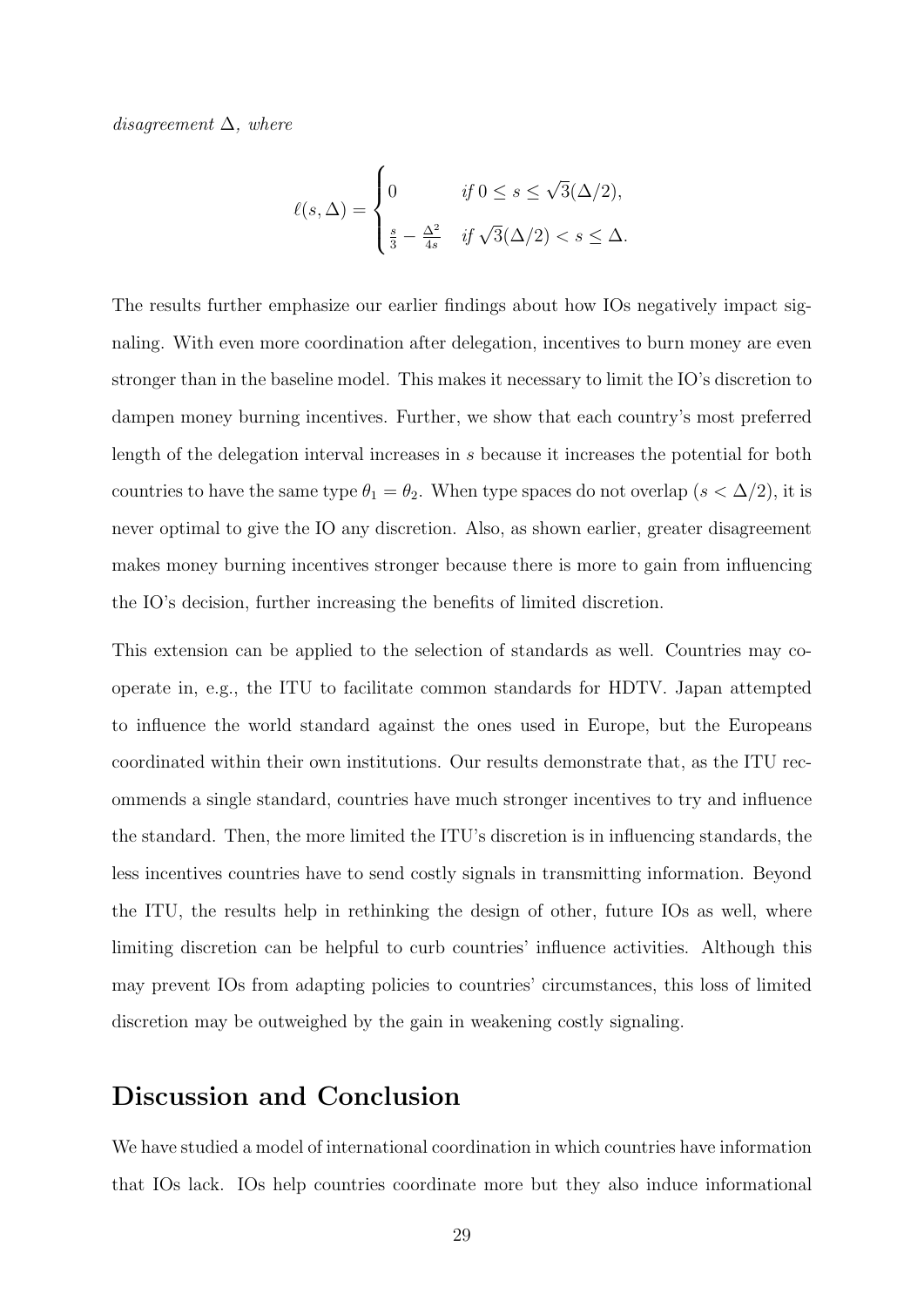losses due to increased incentives to send costly signals. The main result is that delegation is beneficial for countries as long as they sufficiently value coordination relative to the amount of uncertainty about other countries' preferences.

In contrast to established theories that emphasize the benefits of IOs for sharing and pooling information (Koremenos, [2008\)](#page-35-0), our novel result is that IOs perform worse in an informational sense. Countries are equally able to transmit information with and without IOs in our setup of coordinated adaptation. This contradicts previous theories that unequivocally emphasize the benefits of IOs in generating more information for its member states than they would have obtained otherwise. Moreover, signaling is costlier when IOs are involved. Thus, although countries may prefer that IOs are involved in decision-making because international policies are more coordinated, the road to get there has significant costs. In our model, these costs could take many forms, such as subsidies, research and development, costly investments, and lobbying. The main component of these activities, however, is that they are costly and help persuade other countries.

We predict that similar patterns hold true in a model without money burning, but in which countries may incur costs in other ways. For example, if two countries are incompletely informed and engage in bargaining over time, then an established result is that countries may delay decision-making to signal their resolve or preference intensity (Rubinstein, [1985;](#page-35-11) Abreu and Gul, [2000\)](#page-33-13). Thus, instead of actively engaging in costly activities, delaying decision-making may act a similar tool to send other countries a signal about preferences, which helps if cheap talk is only partially informative. In a similar vein, Urpelainen [\(2012\)](#page-36-4) studies a model where international bureaucrats are influenced by different countries to get preferred policies. Although this is a model with complete information, it shows that countries engage in costly activities to influence decisions. If, as in our model, countries would be incompletely informed about other countries, this would exacerbate the problem because costly activities are not merely directly influential, they also have an indirect signaling value. Countries that have more to gain from influencing policies are more willing to engage in costly actions.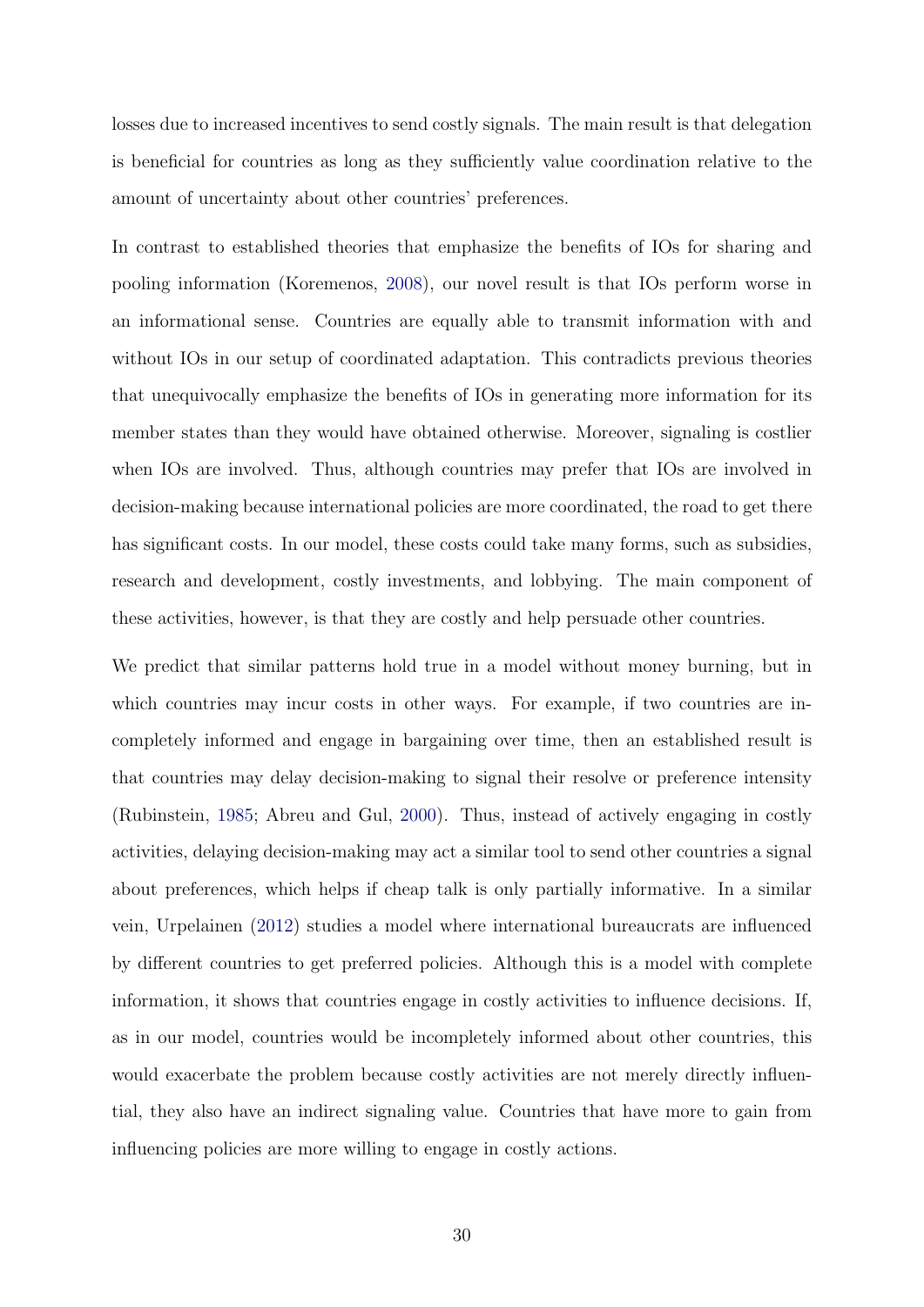The results have several implications for countries in the context of international coordination. First, we should observe more successful coordination when IOs are involved in decision-making. IOs are able to push countries to coordinate, for example, in selecting common product standards. At the same time, however, we predict that countries exert more effort in trying to get policies in their favor if IOs are involved. In this sense, countries engage in more wasteful activities to ensure that preferred decisions are taken.

In two main robustness checks, we show that information sharing and decision-making occurs in a qualitatively similar way if countries bargain over policies. That is, if countries have some probability of drafting a proposal that must be accepted by the other country, this can generate the same results compared to when a separate entity makes decisions on their behalf. Second, a driving force of an IO's impact on information sharing and decision-making is its capability to enforce decisions. Going from weak to strong IOs, policy outcomes become more coordinated, and hence, countries need to send costlier signals to ensure that all information is transmitted. The enforceability of decisions is especially salient when countries disagree more about which policies work best for their respective economies.

We provide several other implications for institutional design beyond the simple binary delegation comparison. First, if countries are less aligned, they actually gain more from the involvement of IOs. Thus, we may observe coordination without formal institutions if countries are aligned, as IOs only generate benefits when countries need institutions to enforce coordination. Second, when there is relatively less uncertainty about one country's preferences than the other, this may generate a wider scope for IOs to be beneficial for both countries. Third, larger countries that care relatively less about coordination must be compensated for them to gain from IOs. That is, either smaller countries must compensate through monetary benefits (similar to Urpelainen [\(2012\)](#page-36-4)) or allow larger countries to have more authority in IOs. Fourth, from the perspective of countries, IOs may be best designed with limited discretion. Although this prevents policies from being more tailored to countries' circumstances, the benefits of reduced costly signaling is more likely to outweigh this, especially when countries are less aligned.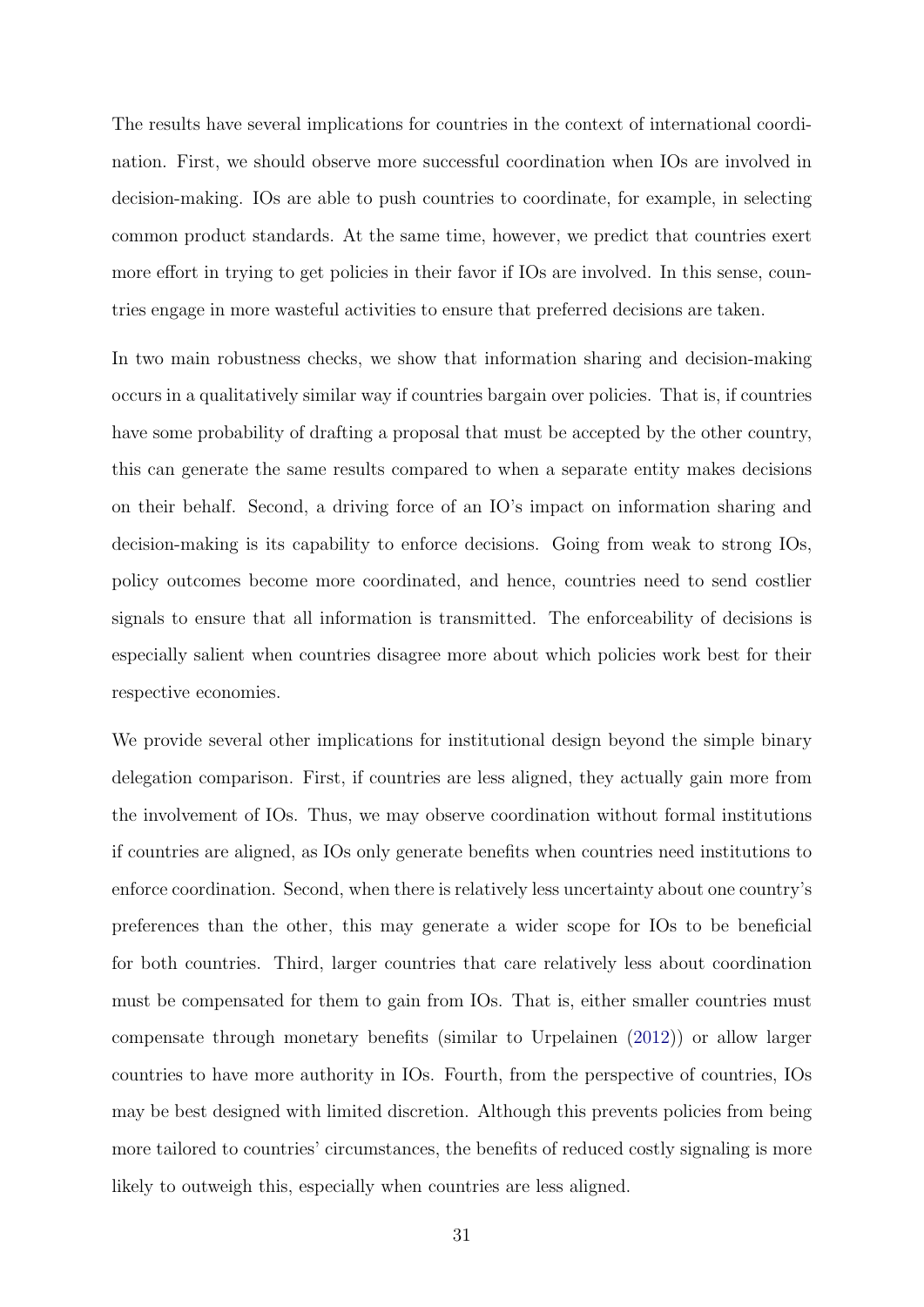Naturally, as the literature shows, there are several potential reasons for why IOs are not organized to maximize the joint benefits of member states. Instead, countries bargain over institutional design, and those that have better outside options often have a greater say in the design process (Johns, [2007;](#page-34-2) Lipscy, [2017\)](#page-35-12). Additionally, countries are not in complete control over institutional design in IOs, and international bureaucrats play an important role (Johnson, [2013,](#page-34-11) [2014;](#page-34-12) Johnson and Urpelainen, [2014\)](#page-34-13). Thus, even if limited discretion is best from countries' perspectives, we may not observe it in practice if bureaucrats have bargaining power.

We study the effect of formal institutions on informational issues in a framework where countries trade off coordination and adaptation. Future work could help analyze similar issues in different frameworks. For example, if countries face a free-rider problem (Kenkel, [2019\)](#page-35-3), it is an open question if IOs are still beneficial when countries must transmit information prior to policy-making. In different policy areas, preferences may be determined by a competition motive rather than a coordination motive (Lazer, [2001\)](#page-35-13). Our results, however, indicate that informational issues in international policy-making cannot be underestimated, especially in highly uncertain environments, and that IOs may make them worse rather than solve them.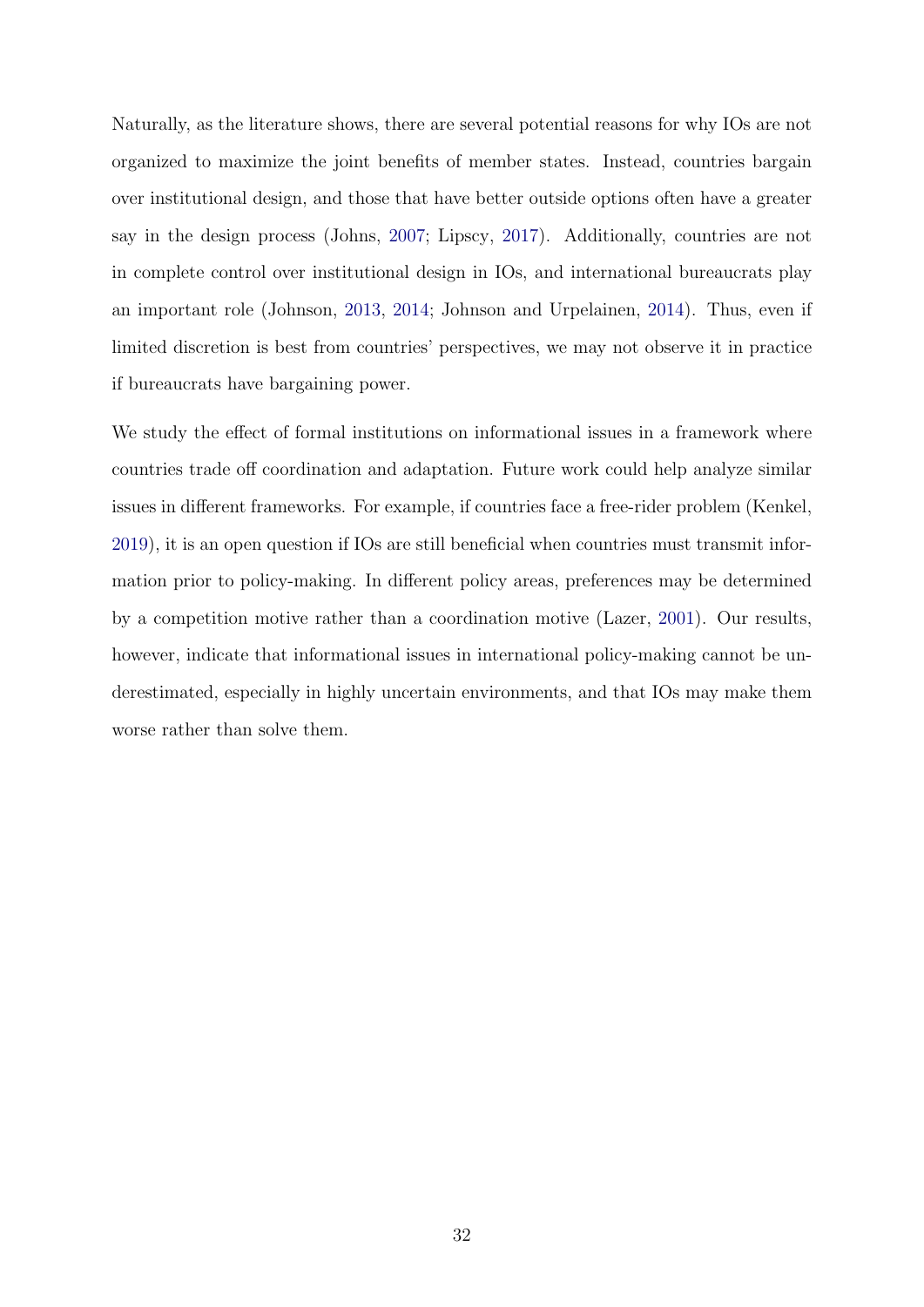# References

- <span id="page-33-0"></span>Abbott, Kenneth W and Duncan Snidal. 1998. "Why States Act Through Formal International Organizations." Journal of Conflict Resolution 42(1):3–32.
- <span id="page-33-13"></span>Abreu, Dilip and Faruk Gul. 2000. "Bargaining and Reputation." Econometrica 68(1):85– 117.
- <span id="page-33-7"></span>Alonso, Ricardo, Wouter Dessein and Niko Matouschek. 2008. "When Does Coordination Require Centralization?" American Economic Review 98(1):145–79.
- <span id="page-33-12"></span>Angulo, Jorge, Joan Calzada and Alejandro Estruch. 2011. "Selection of Standards for Digital Television: The battle for Latin America." Telecommunications Policy 35(8):773–787.
- <span id="page-33-8"></span>Austen-Smith, David and Jeffrey S. Banks. 2000. "Cheap Talk and Burned Money." Journal of Economic Theory 91(1):1–16.
- <span id="page-33-11"></span>Austin, Marc T and Helen V Milner. 2001. "Strategies of European Standardization." Journal of European Public Policy 8(3):411–431.
- <span id="page-33-4"></span>Barnett, Michael N and Martha Finnemore. 1999. "The Politics, Power, and Pathologies of International Organizations." International Organization 53(4):699–732.
- <span id="page-33-3"></span>Bendor, Jonathan, Amihai Glazer and Thomas Hammond. 2001. "Theories of Delegation." Annual Review of Political Science 4(1):235–269.
- <span id="page-33-10"></span>Bernheim, B Douglas and Sergei Severinov. 2003. "Bequests as Signals: An explanation for the equal division puzzle." Journal of Political Economy 111(4):733–764.
- <span id="page-33-1"></span>Bradley, Curtis A and Judith G Kelley. 2008. "The Concept of International Delegation." Law and Contemporary Problems 71(1):1–36.
- <span id="page-33-6"></span>Carnegie, Allison and Austin Carson. 2019. "The Disclosure Dilemma: nuclear intelligence and international organizations." American Journal of Political Science 63(2):269–285.
- <span id="page-33-5"></span>Carson, Austin and Alexander Thompson. 2014. "The Power in Opacity: Rethinking Information in International Organizations.".
- <span id="page-33-2"></span>Chapman, Terrence L. 2007. "International Security Institutions, Domestic Politics, and Institutional Legitimacy." Journal of Conflict Resolution 51(1):134–166.
- <span id="page-33-9"></span>Chen, Ying, Navin Kartik and Joel Sobel. 2008. "Selecting Cheap-Talk Equilibria." Econometrica 76(1):117–136.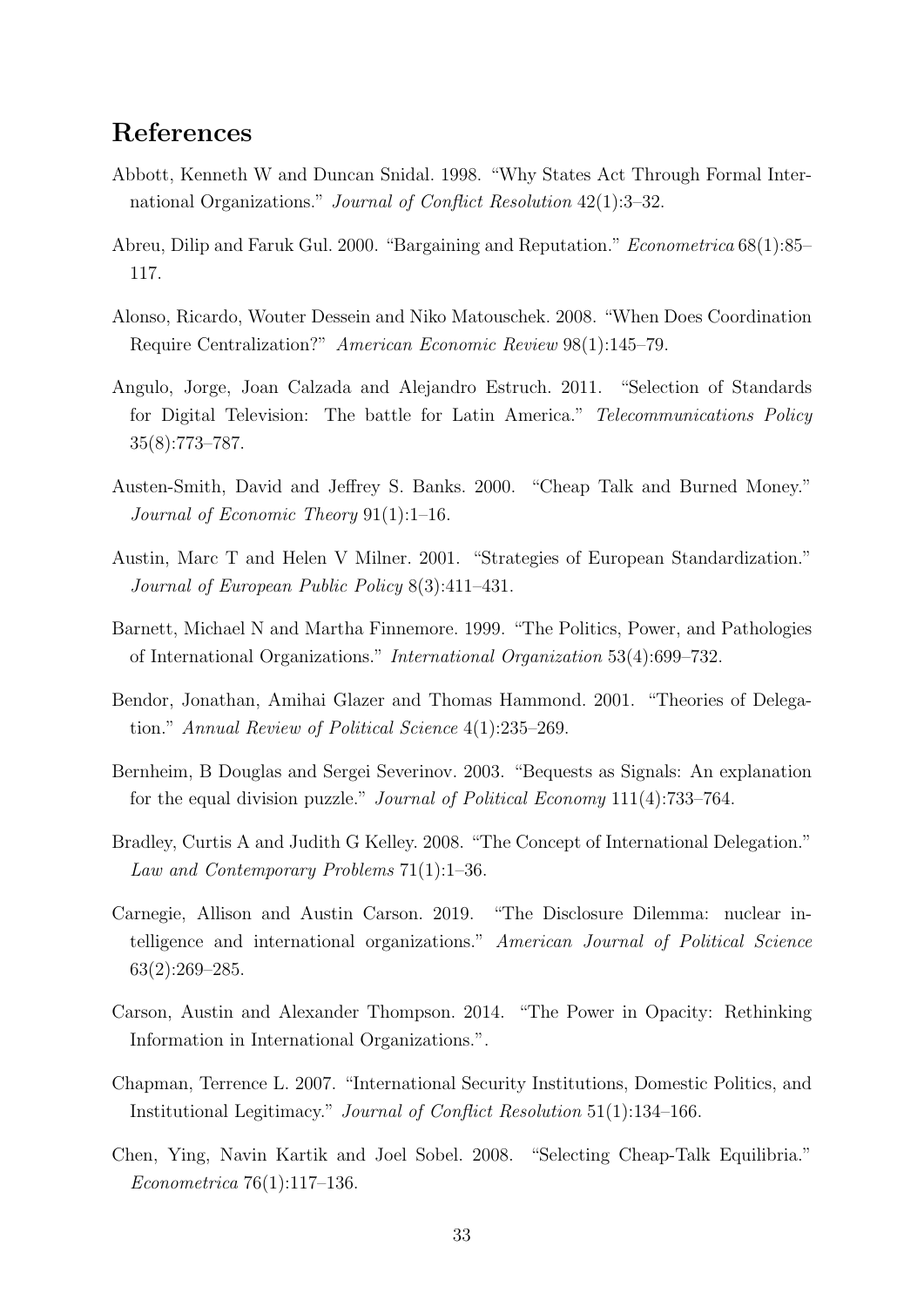- <span id="page-34-9"></span>Cho, In-Koo and David M Kreps. 1987. "Signaling Games and Stable Equilibria." The Quarterly Journal of Economics 102(2):179–221.
- <span id="page-34-10"></span>Crane, Rhonda J. 1978. "Communication Standards and the Politics of Protectionism: The case of colour television systems." Telecommunications Policy 2(4):267–281.
- <span id="page-34-7"></span>Crawford, Vincent P. and Joel Sobel. 1982. "Strategic Information Transmission." Econometrica 50(6):1431–1451.
- <span id="page-34-8"></span>Cressman, Ross and Maria Gallego. 2009. "On the Ranking of Bilateral Bargaining Opponents." Mathematical Social Sciences 58(1):64–83.
- <span id="page-34-4"></span>Crombez, Christophe, Martijn Huysmans and Wim Van Gestel. 2017. "Choosing an Informative Agenda Setter: The appointment of the Commission in the European Union." European Union Politics 18(2):145–167.
- <span id="page-34-5"></span>Fang, Songying. 2008. "The Informational Role of International Institutions and Domestic Politics." American Journal of Political Science 52(2):304–321.
- <span id="page-34-3"></span>Fang, Songying and Randall W Stone. 2012. "International Organizations as Policy Advisors." International Organization 66(04):537–569.
- <span id="page-34-6"></span>Fearon, James D. 1995. "Rationalist Explanations for War." International organization 49(03):379–414.
- <span id="page-34-0"></span>Hawkins, Darren G, David A Lake, Daniel L Nielson and Michael J Tierney. 2006. Delegation and Agency in International Organizations. Cambridge University Press.
- <span id="page-34-1"></span>Hooghe, Liesbet and Gary Marks. 2015. "Delegation and Pooling in International Organizations." The Review of International Organizations 10(3):305–328.
- <span id="page-34-2"></span>Johns, Leslie. 2007. "A Servant of Two Masters: Communication and the selection of international bureaucrats." International Organization 61(02):245–275.
- <span id="page-34-11"></span>Johnson, Tana. 2013. "Looking beyond States: Openings for international bureaucrats to enter the institutional design process." The Review of International Organizations 8(4):499–519.
- <span id="page-34-12"></span>Johnson, Tana. 2014. Organizational Progeny: Why governments are losing control over the proliferating structures of global governance. Transformations in Governance.
- <span id="page-34-13"></span>Johnson, Tana and Johannes Urpelainen. 2014. "International Bureaucrats and the Formation of Intergovernmental Organizations: Institutional design discretion sweetens the pot." International Organization 68(1):177–209.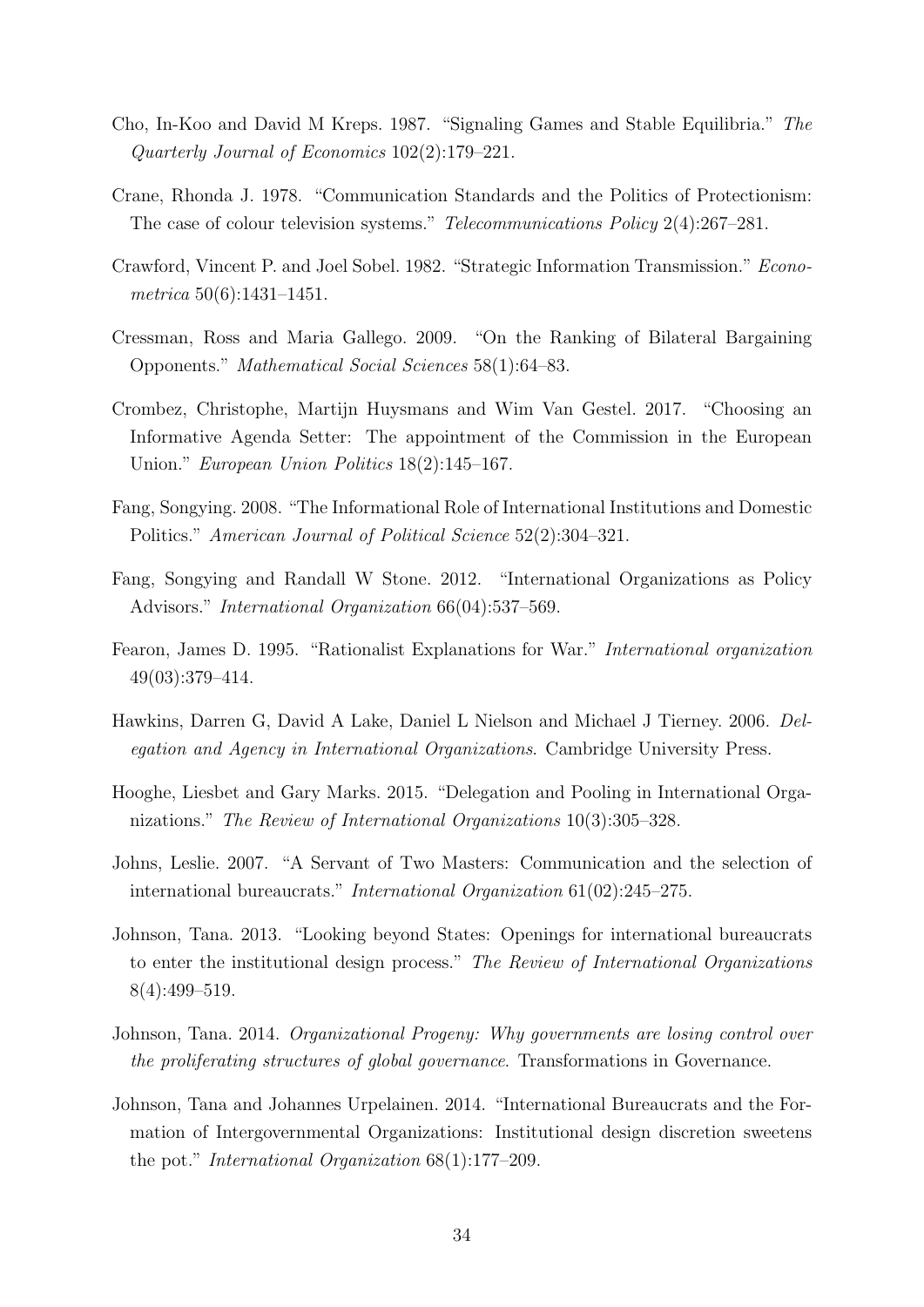- <span id="page-35-8"></span>Karamychev, Vladimir and Bauke Visser. 2016. "Optimal Signaling with Cheap Talk and Money Burning." International Journal of Game Theory 46(3):1–38.
- <span id="page-35-14"></span>Kartik, Navin. 2009. "Strategic Communication with Lying Costs." The Review of Economic Studies 76(4):1359–1395.
- <span id="page-35-3"></span>Kenkel, Brenton. 2019. "The Efficacy of Cheap Talk in Collective Action Problems." Journal of Theoretical Politics 31(3):370–402.
- <span id="page-35-4"></span>Keohane, Robert O. 1982. "The Demand for International Regimes." International Organization 36(2):325–355.
- <span id="page-35-2"></span>Keohane, Robert O. 1984. After Hegemony: Cooperation and discord in the world political economy. Princeton University Press.
- <span id="page-35-9"></span>Kolotilin, Anton and Hongyi Li. 2021. "Relational Communication." Theoretical Economics  $16(4):1391-1430$ .
- <span id="page-35-0"></span>Koremenos, Barbara. 2008. "When, What, and Why do States Choose to Delegate?" Law and Contemporary Problems 71(1):151–192.
- <span id="page-35-1"></span>Koremenos, Barbara, Charles Lipson and Duncan Snidal. 2001. "The Rational Design of International Institutions." International Organization 55(04):761–799.
- <span id="page-35-13"></span>Lazer, David. 2001. "Regulatory Interdependence and International Governance." Journal of European Public Policy 8(3):474–492.
- <span id="page-35-12"></span>Lipscy, Phillip Y. 2017. Renegotiating the World Order: Institutional Change in International Relations. Cambridge University Press.
- <span id="page-35-6"></span>McAllister, Jordan H and Keith E Schnakenberg. 2021. "Designing the Optimal International Climate Agreement with Variability in Commitments." International Organization pp.  $1-18$ .
- <span id="page-35-5"></span>Morrow, James D. 1994. "Modeling the Forms of International Cooperation: Distribution versus information." International Organization 48(3):387–423.
- <span id="page-35-10"></span>Pelkmans, Jacques. 2001. "The GSM Standard: explaining a success story." Journal of European Public Policy 8(3):432–453.
- <span id="page-35-7"></span>Rantakari, Heikki. 2008. "Governing Adaptation." The Review of Economic Studies 75(4):1257–1285.
- <span id="page-35-11"></span>Rubinstein, Ariel. 1985. "A Bargaining Model with Incomplete Information about Time Preferences." Econometrica pp. 1151–1172.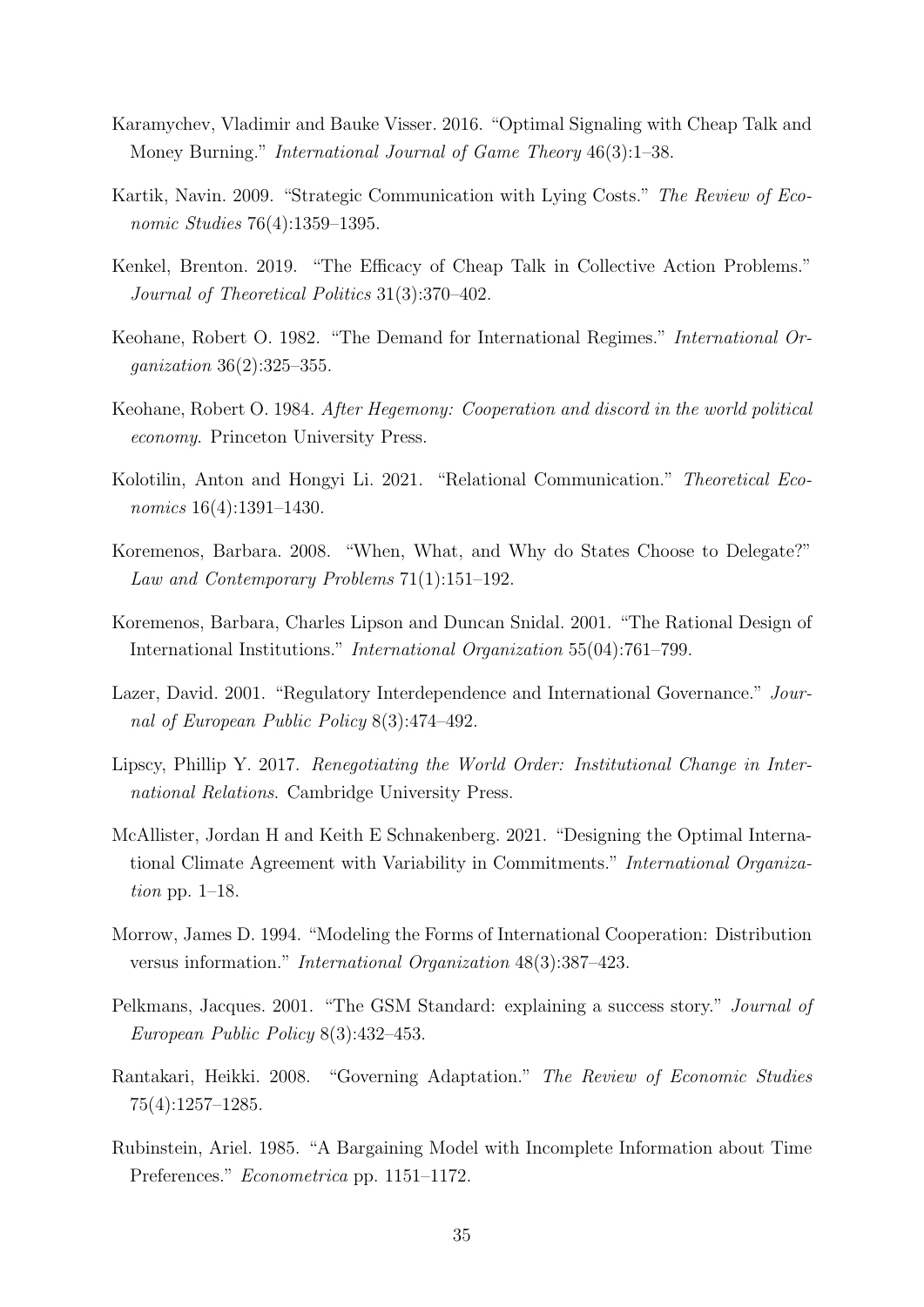- <span id="page-36-2"></span>Stone, Randall W. 2009. Institutions, Power, and Interdependence. In Power, interdependence, and nonstate actors in world politics. Princeton University Press pp. 31–49.
- <span id="page-36-0"></span>Thompson, Alexander. 2015. Channels of Power: The UN Security Council and US statecraft in Iraq. Cornell University Press.
- <span id="page-36-3"></span>Toulemonde, Eric. 2013. "A Welfare Analysis of the Principle of Mutual Recognition." European Economic Review 60:1–16.
- <span id="page-36-4"></span>Urpelainen, Johannes. 2012. "Unilateral Influence on International Bureaucrats: An international delegation problem." Journal of Conflict Resolution 56(4):704–735.
- <span id="page-36-1"></span>Voeten, Erik. 2019. "Making Sense of the Design of International Institutions." Annual Review of Political Science 22:147–163.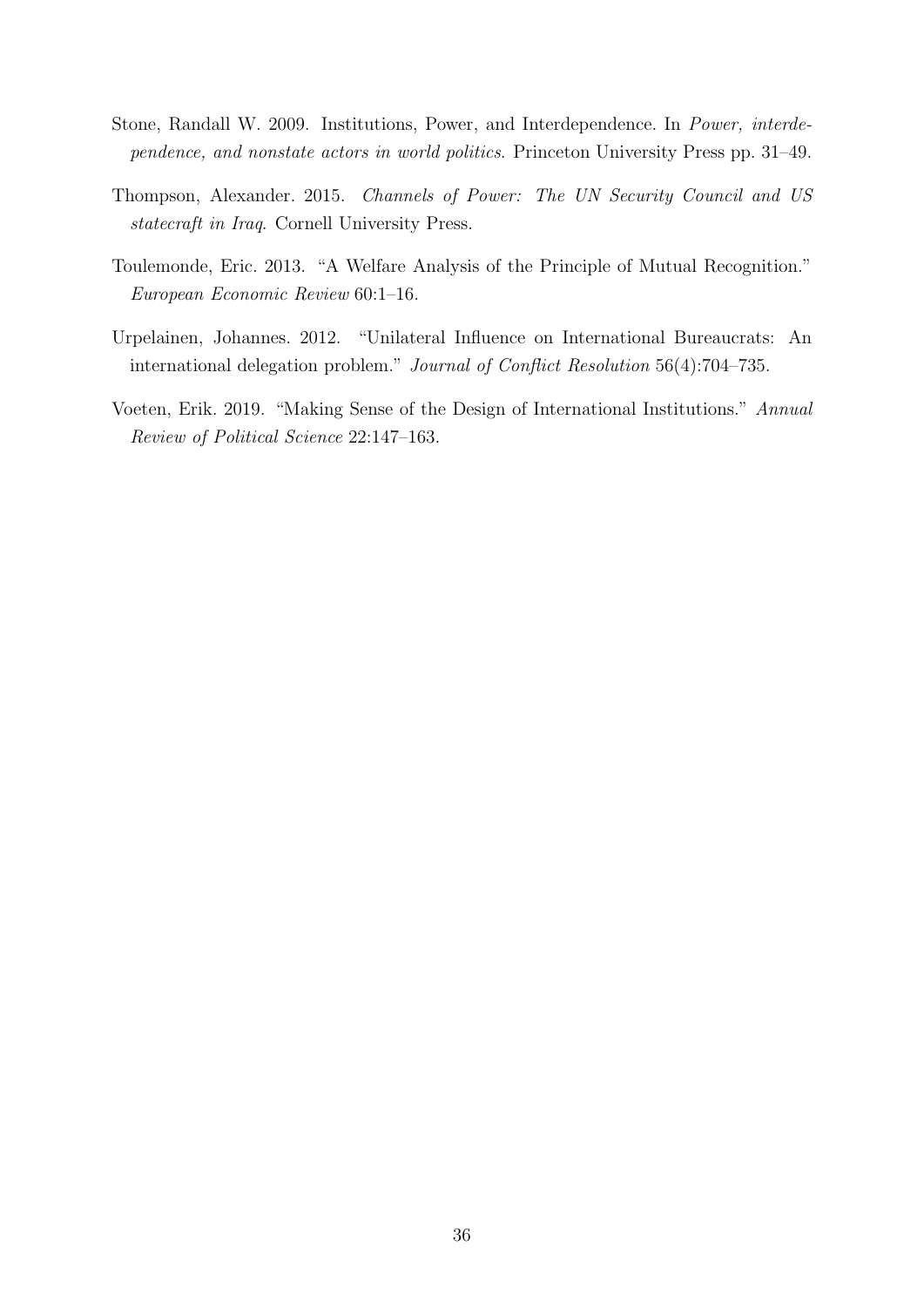Supplementary Information for "International Coordination and the Informational Rationale for Delegation"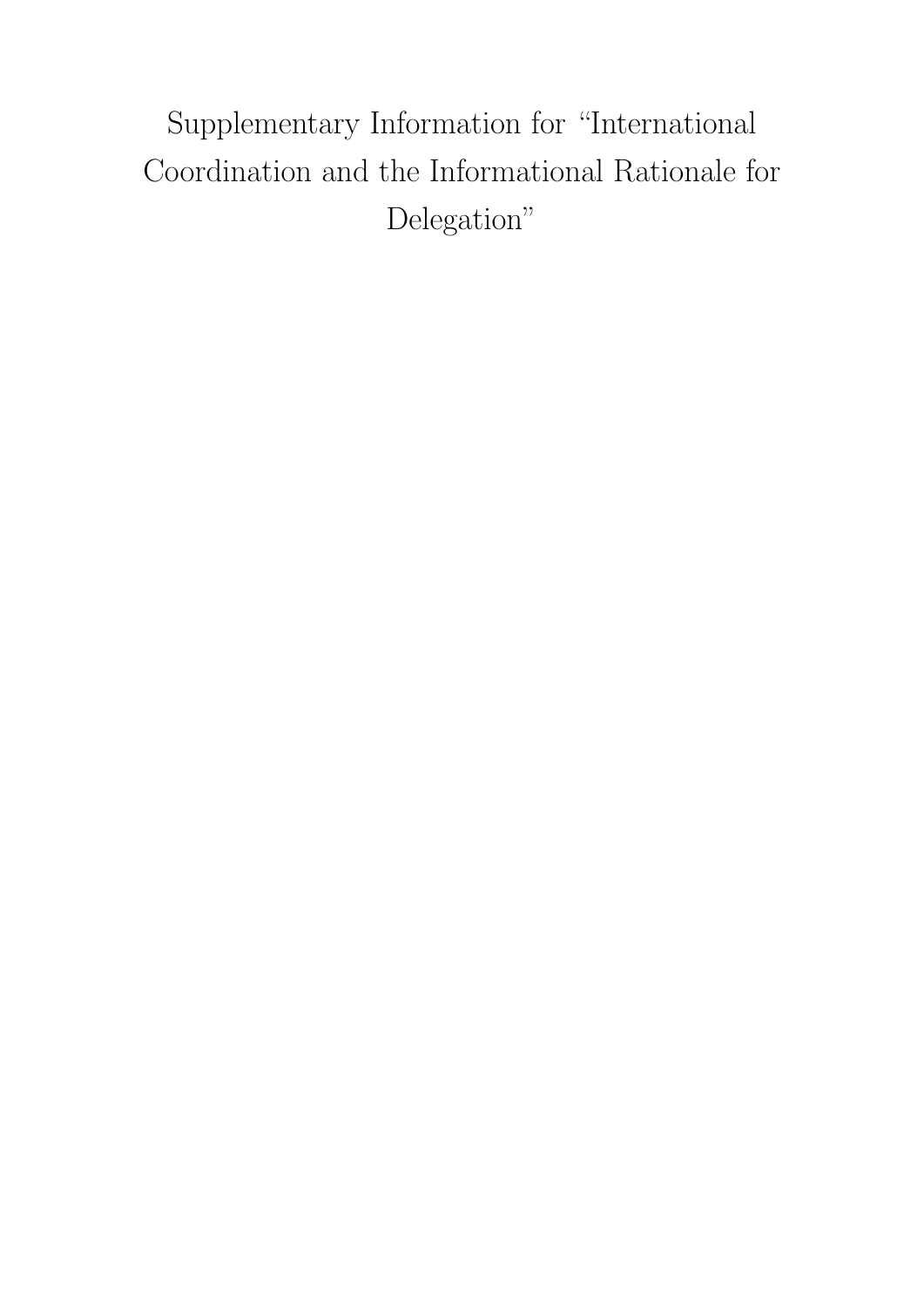# Online Appendix

# Table of Contents

| $\mathbf{A}$ | <b>Model Setup and Equilibrium</b> | 1  |
|--------------|------------------------------------|----|
|              |                                    | 1  |
|              |                                    | 1  |
| B            | <b>Proofs for Baseline Model</b>   | 3  |
|              | <b>B.1</b>                         | 3  |
|              | B <sub>2</sub>                     | 3  |
|              | B.3                                | 4  |
|              | <b>B.4</b>                         | 5  |
|              | <b>B.5</b>                         | 5  |
|              | B.6                                | 7  |
| $\mathbf C$  | <b>Proofs of Extensions</b>        | 8  |
|              | C.1                                | 8  |
|              | C.2                                | 10 |
|              | C.3                                | 13 |
|              | C.4                                | 14 |
|              | C.5                                | 15 |
|              | C.6                                | 16 |
|              | C.7                                | 16 |
|              | C.8                                | 17 |
|              |                                    |    |

<u> 1980 - Johann Barn, mars eta bainar eta baina eta baina eta baina eta baina eta baina eta baina eta baina e</u>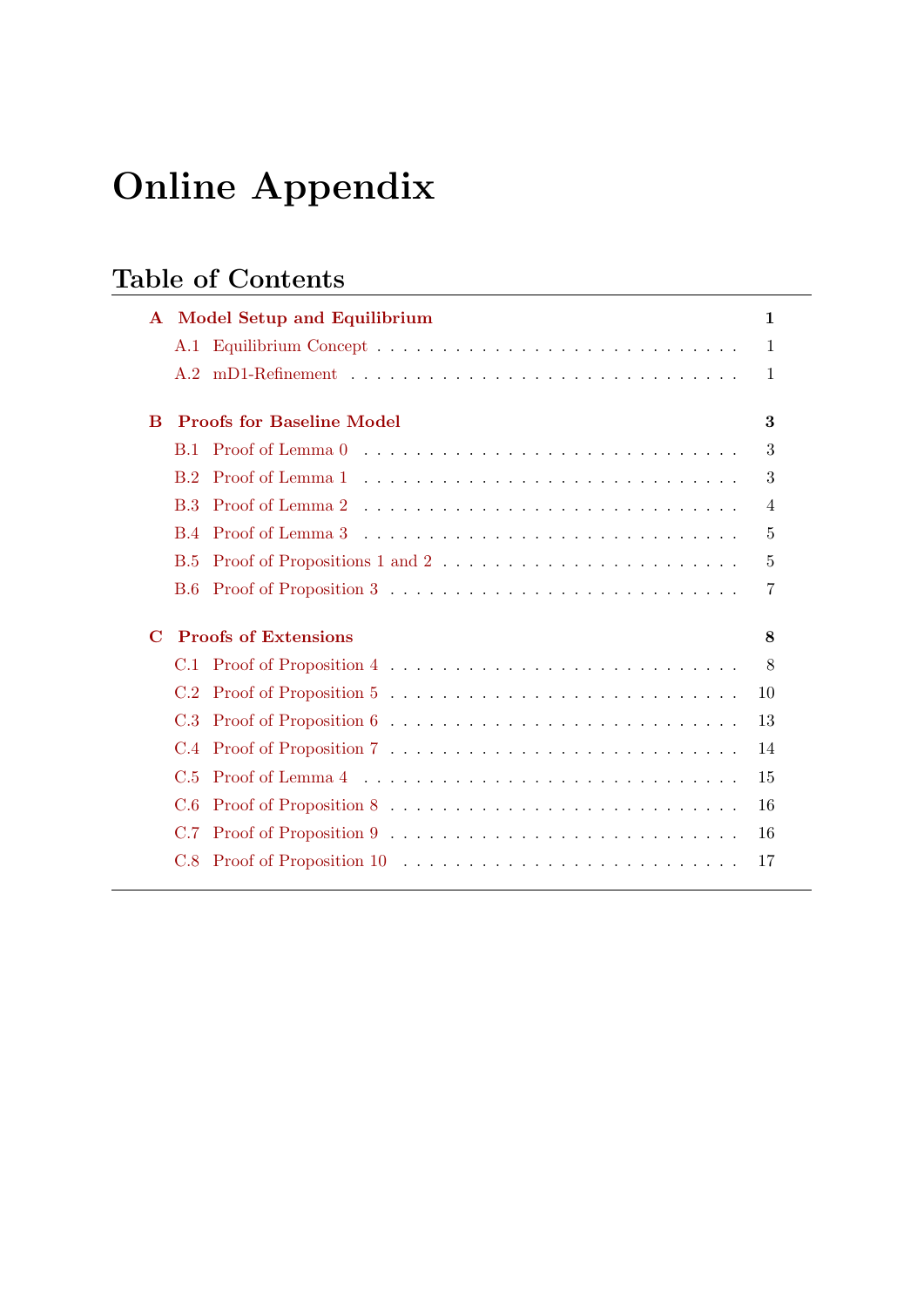# <span id="page-39-0"></span>A Model Setup and Equilibrium

# <span id="page-39-1"></span>A.1 Equilibrium Concept

In the no-delegation game, country  $i$ 's strategy is (i) a mapping from types to signals  $(b_i^{ND}, m_i^{ND}) : \Theta_i \to \mathbb{R}_+ \times \mathbb{R}_+$  and (ii) a mapping from country *i*'s type, country *i*'s and j's signals to decisions  $d_i^{ND}$ :  $\Theta_i \times \mathbb{R}_+ \times \mathbb{R}_+ \to \mathbb{R}$ .

In the delegation game, country *i*'s strategy is a mapping from types to signals  $(b_i^D, m_i^D)$ :  $\Theta_i \to \mathbb{R}_+ \times \mathbb{R}_+$ ; and for the IO it is a mapping from the signals of both countries to decisions  $(d_1^D, d_2^D)$  with  $d_i^D : \mathbb{R}_+^2 \times \mathbb{R}_+^2 \to \mathbb{R}$ . Let  $\mu_i^{ND}(b_j, m_j) \in \Delta(\Theta_j)$  be country *i*'s posterior belief about country j's type after observing  $(b_j, m_j)$  and  $\mu_{IO}^D(b_i, m_i, b_j, m_j) \in$  $\Delta(\Theta_i) \times \Delta(\Theta_j)$  the IO's posterior beliefs about countries i and j's types after observing  $(b_i, m_i, b_j, m_j)$ . Denote  $b^{\mathcal{I}} = (b_1^{\mathcal{I}}, b_2^{\mathcal{I}}), m^{\mathcal{I}} = (m_1^{\mathcal{I}}, m_2^{\mathcal{I}}), d^{\mathcal{I}} = (d_1^{\mathcal{I}}, d_2^{\mathcal{I}}), \mu^{ND} = (\mu_1^{ND}, \mu_2^{ND})$ and  $\mu^D = \mu_{IO}^D$ .

Formally, a perfect Bayesian equilibrium (PBE), and from now on an equilibrium, is a tuple  $(b^{\mathcal{I}}, m^{\mathcal{I}}, d^{\mathcal{I}}, \mu^{\mathcal{I}})$  where  $(b^{\mathcal{I}}, m^{\mathcal{I}}, d^{\mathcal{I}})$  is sequentially rational given  $\mu^{\mathcal{I}}$  and  $\mu^{\mathcal{I}}$  is Bayesian consistent with  $(b^{\mathcal{I}}, m^{\mathcal{I}})$ .

In the no-delegation game,  $(b^{ND}, m^{ND}, d^{ND})$  is sequentially rational given  $\mu^{ND}$  if

For each  $\theta_i$ ,

$$
(b_i^{ND}(\theta_i), m_i^{ND}(\theta_i)) \in \operatorname{argmax}_{(b_i, m_i)} \mathbb{E}_i^0 \Big[ u_i \Big( d_i^{ND}(\theta_i, b_j^{ND}(\theta_j), m_j^{ND}(\theta_j)), d_j^{ND}(\theta_j, b_i, m_i), \theta_i, b_i \Big) \Big].
$$
  
For each  $\theta_i, b_j$  and  $m_j$ ,

 $d_i^{ND}(\theta_i, b_j, m_j) \in \text{argmax}_{d_i} \mathbb{E}_i \Big[ \pi_i \Big( d_i, d_j^{ND}(\theta_j, b_i^{ND}(\theta_i), m_i^{ND}(\theta_i)), \theta_i \Big) | b_j, m_j \Big].$ 

In the delegation game,  $(b^D, m^D, d^D)$  is sequentially rational given  $\mu^D$  if

For each  $\theta_i$ ,

$$
(b_i^D(\theta_i), m_i^D(\theta_i)) \in \operatorname{argmax}_{(b_i, m_i)} \mathbb{E}_i^0 \Big[ u_i \Big( d_i^D\big(b_i, m_i, b_j^D(\theta_j), m_j^D(\theta_j) \big), d_j^D\big(b_i, m_i, b_j^D(\theta_j), m_j^D(\theta_j) \big), \theta_i, b_i \Big) \Big].
$$
  
For each  $b_i, m_i, b_j$  and  $m_j$ ,

$$
(d_i^D(b_i, m_i, b_j, m_j), d_j^D(b_i, m_i, b_j, m_j)) \in \operatorname{argmax}_{(d_i, d_j)} \mathbb{E}_{IO}\left[u_A\left(d_i, d_j, \theta_i, \theta_j\right)|b_i, m_i, b_j, m_j\right].
$$

In both cases,  $\mu^{\mathcal{I}}$  is *Bayesian consistent* with  $(b^{\mathcal{I}}, m^{\mathcal{I}})$  if  $\mu_i^{\mathcal{I}}$  is the conditional probability distribution of  $\theta_j$  given  $(b_j, m_j)$  derived from the joint distribution over  $\Theta_i \times \mathbb{R}_+ \times \mathbb{R}_+$ that the prior distribution and  $(b_j^{\mathcal{I}}, m_j^{\mathcal{I}}) : \theta_j \to \mathbb{R}_+ \times \mathbb{R}_+$  induce.

#### <span id="page-39-2"></span>A.2 mD1-Refinement

We adopt the monotonic D1 refinement (Bernheim and Severinov [\(2003\)](#page-33-10)). The D1 criterion (Cho and Kreps, [1987\)](#page-34-9) says that after observing an out-of-equilibrium signal, players should not believe it is a type  $\theta_i$  if there is some other type  $\theta_i'$  who would strictly prefer to deviate for any response from the players that type  $\theta_i$  would weakly prefer to deviate for. The monotonicity requirement is that higher types use weakly higher (or weakly lower) costly signals and posterior beliefs are monotonic as a function of these costly signals (including out-of-equilibrium signals).

The D1 refinement rules out the possibility of pooling intervals. The monotonicity re-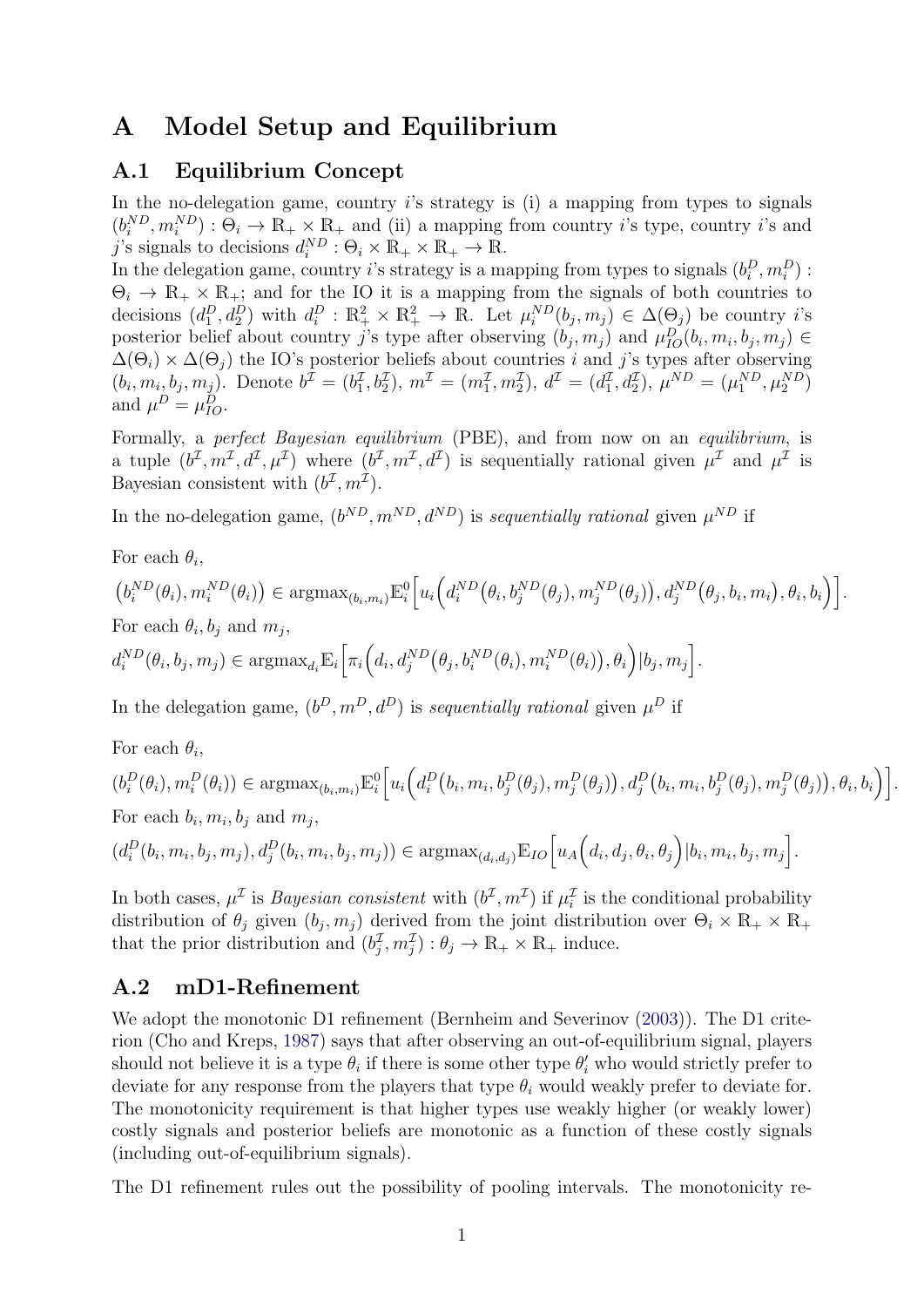quirement gives some order to posterior beliefs regarding signals that rule out pooling from isolated types. In sum, both conditions allow us to have an equilibrium where information is fully transmitted, which in our model is unique. Our focus on this type of equilibrium is important for two reasons. First, we are interested in understanding the negative consequences of countries' private information. A fully revealing equilibrium corresponds to the extreme/worst case in terms of the amount of burned money burned to transmit information. In the other extreme, countries do not incur any costs of money burning, and information can only be transmitted via cheap talk, which may involve interval equilibria as in Crawford and Sobel [\(1982\)](#page-34-7). Any other semi-separating equilibrium corresponds to an intermediate case between these two extremes. Second, equilibrium uniqueness allows a fair comparison between the two models.

We may also think of a cap on how much money a country can burn (Kartik, [2009\)](#page-35-14). In this case, countries have fewer actions to separate themselves, resulting in a pooling interval for extreme types in equilibrium. From the identical discussion to the previous paragraph, we do not consider this type of equilibrium and instead interpret our equilibrium as one where the cap is sufficiently high.

Formally, fix an equilibrium  $(b^{\mathcal{I}}, m^{\mathcal{I}}, d^{\mathcal{I}}, \mu^{\mathcal{I}})$ . We illustrate the refinement in the nodelegation game. The refinement for the delegation game follows analogously. Define the following:

$$
\begin{split} &\underline{\nu}_{1}(\tilde{b}_{1}):=\max\Big\{\frac{\underline{\theta}_{2}}{1+\beta}+\frac{\underline{\theta}_{1}}{1+\beta}\beta,\sup_{\theta_{1}:b_{1}^{ND}(\theta_{1})\leq\tilde{b}_{1}}d_{2}^{ND}\left(\underline{\theta}_{2},b_{1}^{ND}(\theta_{1}),m_{1}^{ND}(\theta_{1})\right)\Big\},\\ &\overline{\nu}_{1}(\tilde{b}_{1}):=\min\Big\{\frac{\overline{\theta}_{2}}{1+\beta}+\frac{\overline{\theta}_{1}}{1+\beta}\beta,\inf_{\theta_{1}:b_{1}^{ND}(\theta_{1})\geq\tilde{b}_{1}}d_{2}^{ND}\left(\overline{\theta}_{2},b_{1}^{ND}(\theta_{1}),m_{1}^{ND}(\theta_{1})\right)\Big\},\\ &\underline{\nu}_{2}(\tilde{b}_{2}):=\max\Big\{\frac{\underline{\theta}_{1}}{1+\beta}+\frac{\underline{\theta}_{2}}{1+\beta}\beta,\sup_{\theta_{2}:b_{2}^{ND}(\theta_{2})\leq\tilde{b}_{2}}d_{1}^{ND}\left(\underline{\theta}_{1},b_{2}^{ND}(\theta_{2}),m_{2}^{ND}(\theta_{2})\right)\Big\},\\ &\overline{\nu}_{2}(\tilde{b}_{2}):=\min\Big\{\frac{\overline{\theta}_{1}}{1+\beta}+\frac{\overline{\theta}_{2}}{1+\beta}\beta,\inf_{\theta_{2}:b_{2}^{ND}(\theta_{2})\geq\tilde{b}_{2}}d_{1}^{ND}\left(\overline{\theta}_{1},b_{2}^{ND}(\theta_{2}),m_{2}^{ND}(\theta_{2})\right)\Big\}. \end{split}
$$

The function  $\underline{\nu}_i(\tilde{b}_i)$  is the lowest equilibrium policy action taken in response to  $\tilde{b}_i$ . If no type chooses  $\tilde{b}_i$ , then it is the highest equilibrium policy action taken in response to  $b_i \leq \tilde{b}_i$ . If no type chooses  $b_i \leq \tilde{b}_i$ , then it is the highest rationalizable action. The function  $\bar{\nu}_i(\tilde{b}_i)$  is the analogue highest equilibrium policy action in response to  $\tilde{b}_i$ .

Denote

$$
\hat{u}_i(d_j, \theta_i, b_i) := \mathbb{E}_i^0 \Big[ u_i \Big( d_i^{ND} \big( \theta_i, b_j^{ND}(\theta_j), m_j^{ND}(\theta_j) \big), d_j, \theta_i, b_i \Big) \Big].
$$

Now, define

$$
A_i(\tilde{b}_i, \theta_i) := \left[ \underline{\nu}_i(\tilde{b}_i), \overline{\nu}_i(\tilde{b}_i) \right] \cap \left\{ d_j : \hat{u}_i\Big(d_j, \theta_i, \tilde{b}_i\Big) \geq \hat{u}_i\Big(d_j^{ND}(\theta_j, b_i^{ND}(\theta_i), m_i^{ND}(\theta_i)\Big), \theta_i, b_i^{ND}(\theta_i)\Big) \right\},
$$

$$
\overline{A}_i(\tilde{b}_i,\theta_i) := \left[\underline{\nu}_i(\tilde{b}_i),\overline{\nu}_i(\tilde{b}_i)\right] \cap \left\{d_j : \hat{u}_i\Big(d_j,\theta_i,\tilde{b}_i\Big) > \hat{u}_i\Big(d_j^{ND}\big(\theta_j,b_i^{ND}(\theta_i),m_i^{ND}(\theta_i)\big),\theta_i,b_i^{ND}(\theta_i)\Big)\right\}.
$$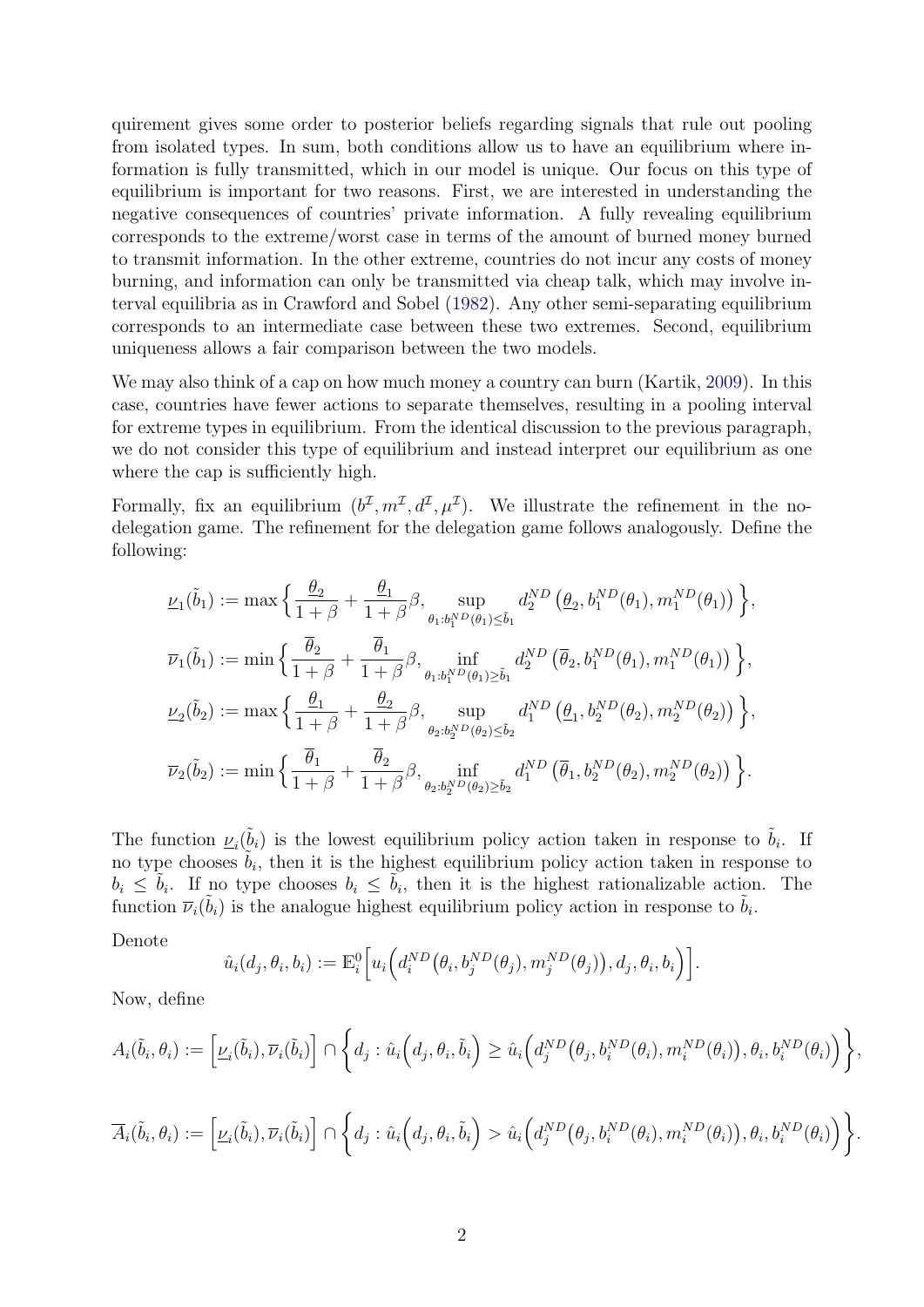Fix an amount of burned money  $\tilde{b}_i$ . The first is the set of responses within the set  $[\underline{\nu}_i(\tilde{b}_i), \overline{\nu}_i(\tilde{b}_i)]$  that give type  $\theta_i$  a weak incentive to deviate to  $\tilde{b}_i$ . The second one is the strict version of the same set. Let  $G_i^{ND}(\cdot|b_j, m_j)$  be the cumulative distribution function of  $\mu_i^{ND}(b_j, m_j)$ .

An equilibrium  $(b^{ND}, m^{ND}, d^{ND}, \mu^{ND})$  satisfies the *mD1 criterion* if it satisfies:

- i)  $b_i^{ND}$  is a monotonic function.
- ii) 1. For all  $m_1, m'_1, \theta_1$ , and  $b_1 > b'_1$ ,  $G_2^{ND}(\theta_1 | b_1, m_1) \ge G_2^{ND}(\theta_1 | b'_1, m'_1)$ .
	- 2. For all  $m_2, m'_2, \theta_2$ , and  $b_2 > b'_2$ ,  $G_1^{ND}(\theta_2|b_2, m_2) \le G_1^{ND}(\theta_2|b'_2, m'_2)$ .
- iii)  $Support[\mu_i^{ND}(\tilde{b}_j, \tilde{m}_j)] = \theta'_j$  for any  $\theta'_j$  and any out-of-equilibrium  $\tilde{b}_j$  such that  $A_i(\tilde{b}_j, \theta_j) \subseteq \overline{A}_i(\tilde{b}_j, \theta'_j)$  for all  $\theta_j \neq \theta'_j$  and  $A_i(\tilde{b}_j, \theta'_j) \neq \emptyset$ .

# <span id="page-41-0"></span>B Proofs for Baseline Model

# <span id="page-41-1"></span>B.1 Proof of Lemma 0

Following the result from Austen-Smith and Banks [\(2000\)](#page-33-8), all equilibria have the following structure: there is a partition  $(B_0 \equiv \underline{\theta}_i, A_1, B_1, \ldots, A_N, B_N, A_{N+1} \equiv \theta_i)$  with  $B_{j-1} \leq$  $A_j < B_j \leq A_{j+1}$  for all  $j \in I = \{1, ..., N\}$ , such that a country pools all states  $\theta_i \in$  $(A_j, B_j)$  by burning an amount and sending a message  $(b_i^{\mathcal{I}}(\theta_i), m_i^{\mathcal{I}}(\theta_i)) = (b_i^{\mathcal{I}}(j), m_i^{\mathcal{I}}(j))$ that is constant over that set. Moreover, if  $\theta_i \in (B_j, A_{j+1})$ , a country separates by burning different amounts  $b_i^{\mathcal{I}}(\theta_i)$ . Additionally, for any equilibrium where  $\theta_i, \theta'_i \in (B_j, A_{j+1})$  and  $m_i^{\mathcal{I}}(\theta_i) \neq m_i^{\mathcal{I}}(\theta_i)$ , there is another output equivalent equilibrium where the only difference is that  $m_i^{\mathcal{I}}(\theta_i) = m_i^{\mathcal{I}}(\theta_i)$ . Thus, it is with out loss of generality we do not need to specify the equilibrium messages for any set of this kind. The partition is uniquely defined by its collection of pooling intervals  $P = \{(A_j, B_j) | j \in I\}$ . As Austen-Smith and Banks [\(2000\)](#page-33-8) note, the set of equilibria contains a continuum of semi separating equilibria, with the separating equilibrium  $P = \emptyset$  at one end and the pooling equilibrium  $P = \{\Theta_i\}$  at the other end.

### <span id="page-41-2"></span>B.2 Proof of Lemma 1

We sketch a proof that works for both models. Consider the no-delegation game and without loss of generality focus on country 1. Suppose two types  $\theta_1 < \theta'_1$  burn the same amount but send different messages  $m_1, m'_1$  in equilibrium. It is a profitable deviation for type  $\theta_1'$  to send message  $m_1$  and pretend to be a lower type to induce a lower policy. Thus, any equilibrium where different types burn the same amount must have these types sending the same message. We show in Proposition 1 and Proposition 2 that  $b_1^{ND}$  is a non-increasing function. Intuitively, lower types are willing to burn more because the gains to lie and induce a lower policy are higher. Our refinement rules out cases when types pool on the same amount of burned money.

Suppose by contradiction that  $b_1^{ND}$  is not a one-to-one function. There must be an 1 interval  $[\theta', \theta''] \subseteq \Theta_1$  such that  $b_1^{ND}(\theta) = b^* \geq 0$ ,  $m^{ND}(\theta) = m^*$  for every  $\theta \in [\theta', \theta'']$  and  $b_1^{ND}(\theta) \neq b^*$  for every  $\theta \notin [\theta', \theta'']$ . Since the prior belief is uniform,  $\mathbb{E}_2[\theta_1|b^*, m^*] = \frac{(\theta''-\theta')}{2}$ 2 and for any  $b > b^*$ ,  $\mathbb{E}_2[\theta_1 | b, m] \leq \theta'$ . Thus

$$
\mathbb{E}_2[\theta_1|b,m] \le \theta' < \frac{(\theta'' - \theta')}{2} = \mathbb{E}_2[\theta_1|b^*, m^*].
$$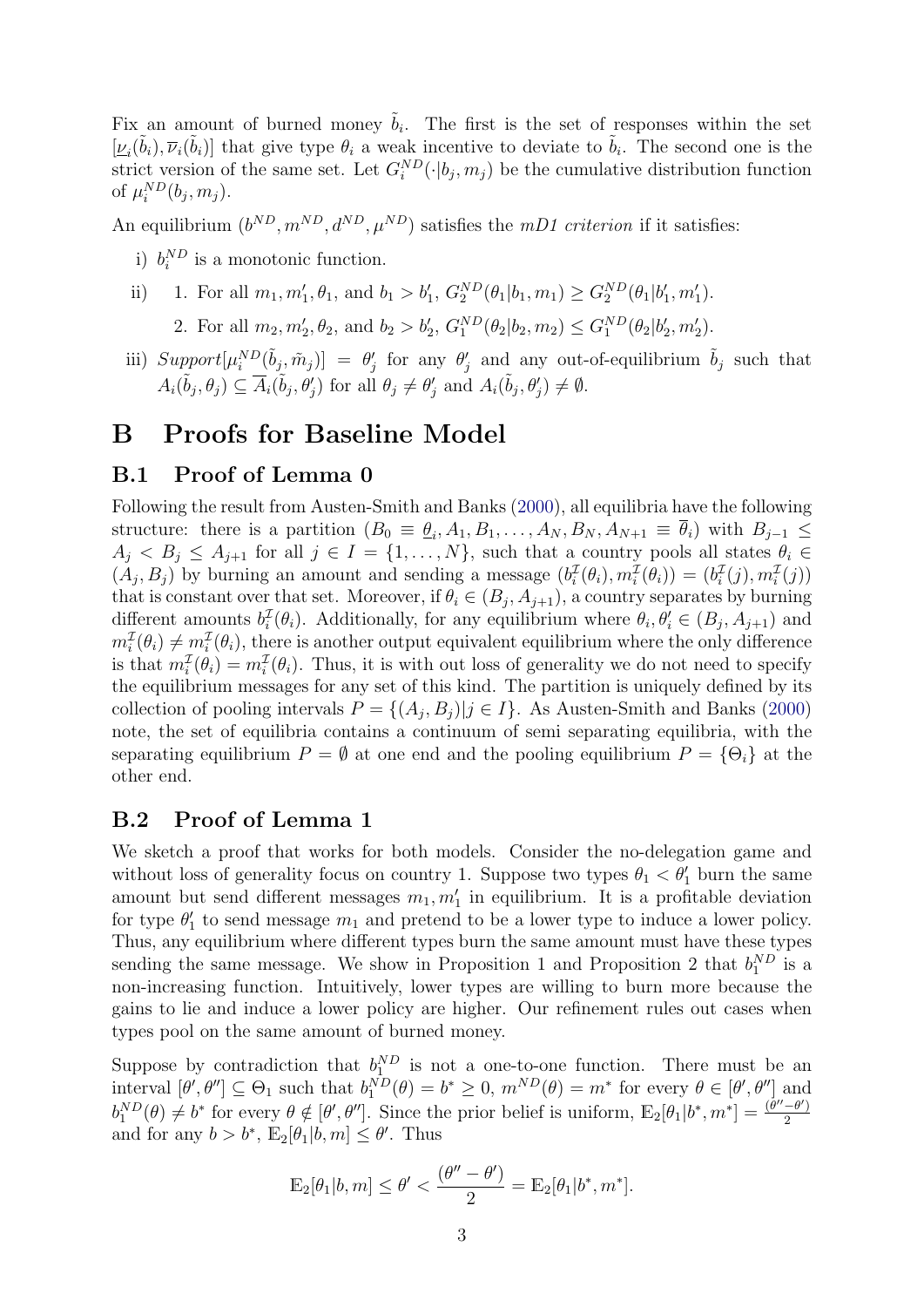Invoking the fact that country 1's strategy is sequentially rational, the previous inequality implies

$$
\lim_{\theta \to \theta'^{-}} b_1^{ND}(\theta) > b^*.
$$

Consider type  $(\theta'-\epsilon)$ , and a deviation to an off-path b that satisfies  $b^* < b < \lim_{\theta \to \theta'} b_1^{ND}(\theta)$ . For a sufficiently small  $\epsilon$ , this type has a profitable deviation to choose b. Intuitively, this deviation is profitable because this type burns a strictly smaller amount  $b$  and signals that he is type  $\theta'$  (because the mD1 criteria restricts the posterior belief after b to put probability one to type  $\theta'$ ), which is  $\epsilon$  close to his type. This produces a contradiction with type  $(\theta' - \epsilon)$ 's sequential rationality condition. Then  $b_1^{ND}$  is a one-to-one mapping. Thus, the money burned is fully informative of a country's type and characterized by an ODE equation that has a unique solution which is a strictly monotone function (see the proof of Propositions 1 and 2 for more details). Thus, the equilibrium is fully informative and unique. Since information is transmitted with burned money, there is no space for cheap talk messages to produce a different outcome (Austen-Smith and Banks, [2000\)](#page-33-8).

### <span id="page-42-0"></span>B.3 Proof of Lemma 2

We want to show that in the no-delegation game, country i chooses

$$
d_i^{ND} = (1 - \beta)\theta_i + \beta \left[ \frac{1}{1 + \beta} \mathbb{E}_i[\theta_j | b_j, m_j] + \frac{\beta}{1 + \beta} \mathbb{E}_j[\theta_i | b_i, m_i] \right].
$$

In the final stage, country i has observed  $\theta_i$  and  $b_j$ . For simplicity, denote as  $\mathbb{E}_i[\cdot] :=$  $\mathbb{E}_i[\cdot|b_j, m_j]$  the expected value with respect to  $\theta_j$  using country *i*'s beliefs induced by  $(b_j, m_j)$ . Country *i* solves

$$
\max_{d_i} \mathbb{E}_i \left[ -(1-\beta)(d_i - \theta_i)^2 - \beta(d_i - d_j(\theta_j))^2 \right] = \max_{d_i} -(1-\beta)(d_i - \theta_i)^2 - \beta \mathbb{E}_i [d_i - d_j(\theta_j)]^2.
$$

Calculating the first-order condition we obtain

$$
0 = -2(1 - \beta)(d_i - \theta_i) - 2\beta \mathbb{E}_i(d_i - d_j(\theta_j))
$$
  
= -(1 - \beta)(d\_i - \theta\_i) - \beta(d\_i - \mathbb{E}\_i[d\_j(\theta\_j)]).

Which results in

$$
d_i = (1 - \beta)\theta_i + \beta \mathbb{E}_i[d_j(\theta_j)].
$$

Analogously, we obtain for country j

$$
d_j = (1 - \beta)\theta_j + \beta \mathbb{E}_j[d_i(\theta_i)].
$$

Taking expected values of each expression

$$
\mathbb{E}_i[d_j(\theta_j)] = \mathbb{E}_i[(1-\beta)\theta_j + \beta \mathbb{E}_j[d_i(\theta_i)]] = (1-\beta)\mathbb{E}_i[\theta_j] + \beta \mathbb{E}_j[d_i(\theta_i)],
$$
  

$$
\mathbb{E}_j[d_i(\theta_i)] = \mathbb{E}_j[(1-\beta)\theta_i + \beta \mathbb{E}_i[d_j(\theta_j)]] = (1-\beta)\mathbb{E}_j[\theta_i] + \beta \mathbb{E}_i[d_j(\theta_j)].
$$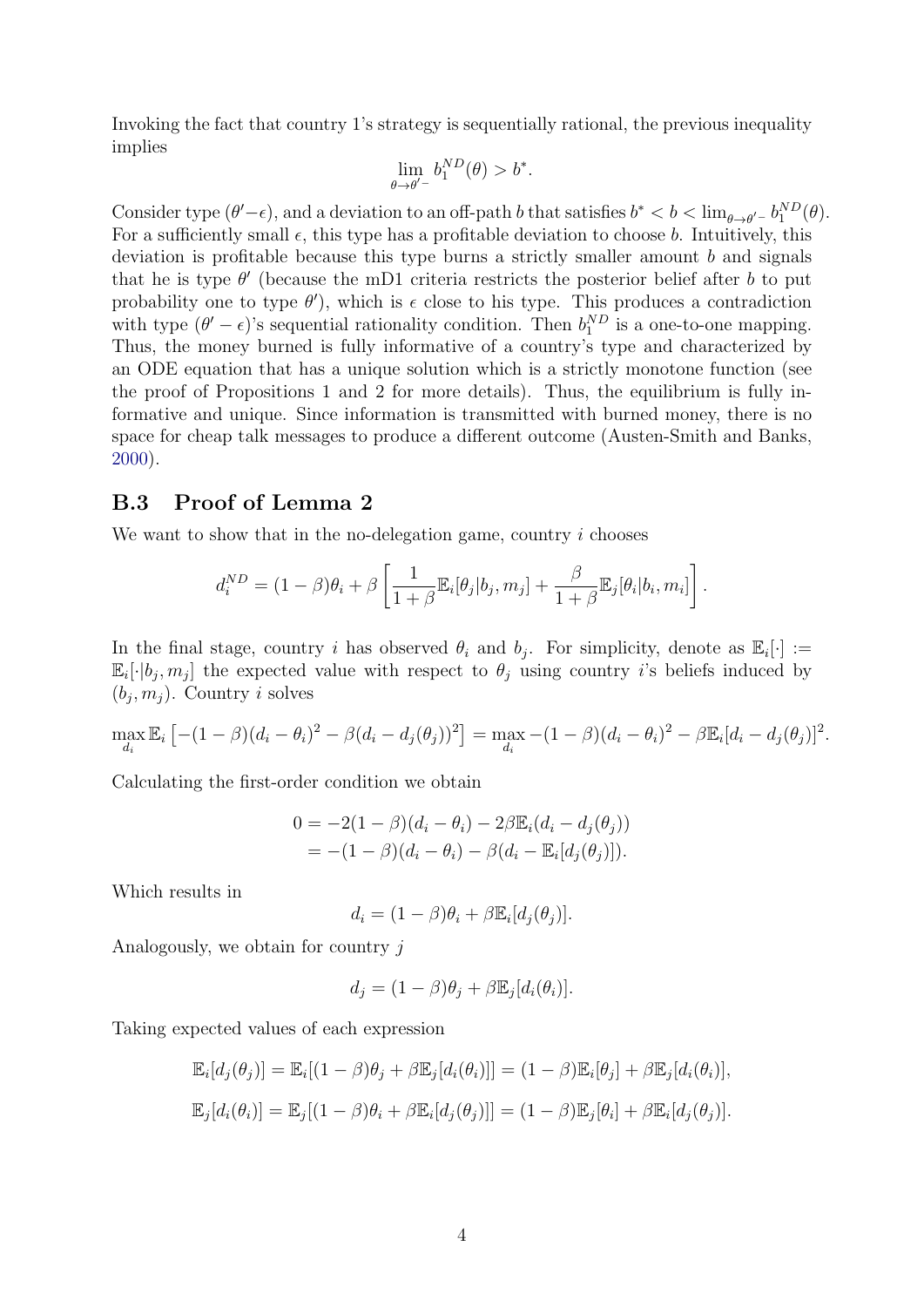Solving the previous system of equations

$$
\mathbb{E}_j[d_i(\theta_i)] = \frac{1}{1+\beta} \mathbb{E}_j[\theta_i] + \frac{\beta}{1+\beta} E_i[\theta_j],
$$
  

$$
\mathbb{E}_i[d_j(\theta_j)] = \frac{1}{1+\beta} \mathbb{E}_i[\theta_j] + \frac{\beta}{1+\beta} \mathbb{E}_j[\theta_i].
$$

Replacing these expected values, we obtain

$$
d_i = (1 - \beta)\theta_i + \beta \left[ \frac{1}{1 + \beta} \mathbb{E}_i[\theta_j] + \frac{\beta}{1 + \beta} \mathbb{E}_j[\theta_i] \right],
$$
  

$$
d_j = (1 - \beta)\theta_j + \beta \left[ \frac{1}{1 + \beta} \mathbb{E}_j[\theta_i] + \frac{\beta}{1 + \beta} \mathbb{E}_i[\theta_j] \right].
$$

# <span id="page-43-0"></span>B.4 Proof of Lemma 3

Let  $\mathbb{E}_{IO}[\cdot] := \mathbb{E}_{IO}[\cdot|b_i, m_i, b_j, m_j]$  be the expected value with respect to  $\theta_i$  and  $\theta_j$  given the IO's beliefs, which are induced by  $(b_i, m_i)$  and  $(b_j, m_j)$  respectively. We want to show that in the delegation game the IO chooses

$$
d_i^D = \frac{1+\beta}{1+3\beta} \mathbb{E}_{IO}[\theta_i] + \frac{2\beta}{1+3\beta} \mathbb{E}_{IO}[\theta_j].
$$

The IO solves

$$
\max_{d_i,d_j} \frac{1}{2} \mathbb{E}_{IO} \left[ -(1-\beta)((d_i-\theta_i)^2 + (d_j-\theta_j)^2) - \beta((d_i-d_j)^2 + (d_j-d_i)^2) \right].
$$

Calculating the first-order condition for  $d_i$  we obtain

$$
0 = -(1 - \beta)(d_i - \mathbb{E}_{IO}[\theta_i]) - 2\beta(d_i - d_j).
$$

Analogously, we obtain for  $d_i$ 

$$
0 = -(1 - \beta)(d_j - \mathbb{E}_{IO}[\theta_j]) - 2\beta(d_j - d_i).
$$

Solving the previous system of equations yields the solutions

$$
d_i = \frac{1+\beta}{1+3\beta} \mathbb{E}_{IO}[\theta_i] + \frac{2\beta}{1+3\beta} \mathbb{E}_{IO}[\theta_j],
$$
  

$$
d_j = \frac{1+\beta}{1+3\beta} \mathbb{E}_{IO}[\theta_j] + \frac{2\beta}{1+3\beta} \mathbb{E}_{IO}[\theta_i].
$$

### <span id="page-43-1"></span>B.5 Proof of Propositions 1 and 2

Denote  $d_i(\theta_i, \theta'_i, \theta_j)$  as country i's decision when (i) his type is  $\theta_i$ , (ii) he signals that his type is  $\theta_i'$  and (iii) he believes the other country is type  $\theta_j$  with probability one. Denote analogously country  $i$ 's political payoff, assuming that country  $j$  signals his type truthfully

$$
U_i(\theta_i, \theta'_i, \theta_j) := \pi_i(d_i(\theta_i, \theta'_i, \theta_j), d_j(\theta_j, \theta_j, \theta'_i), \theta_i).
$$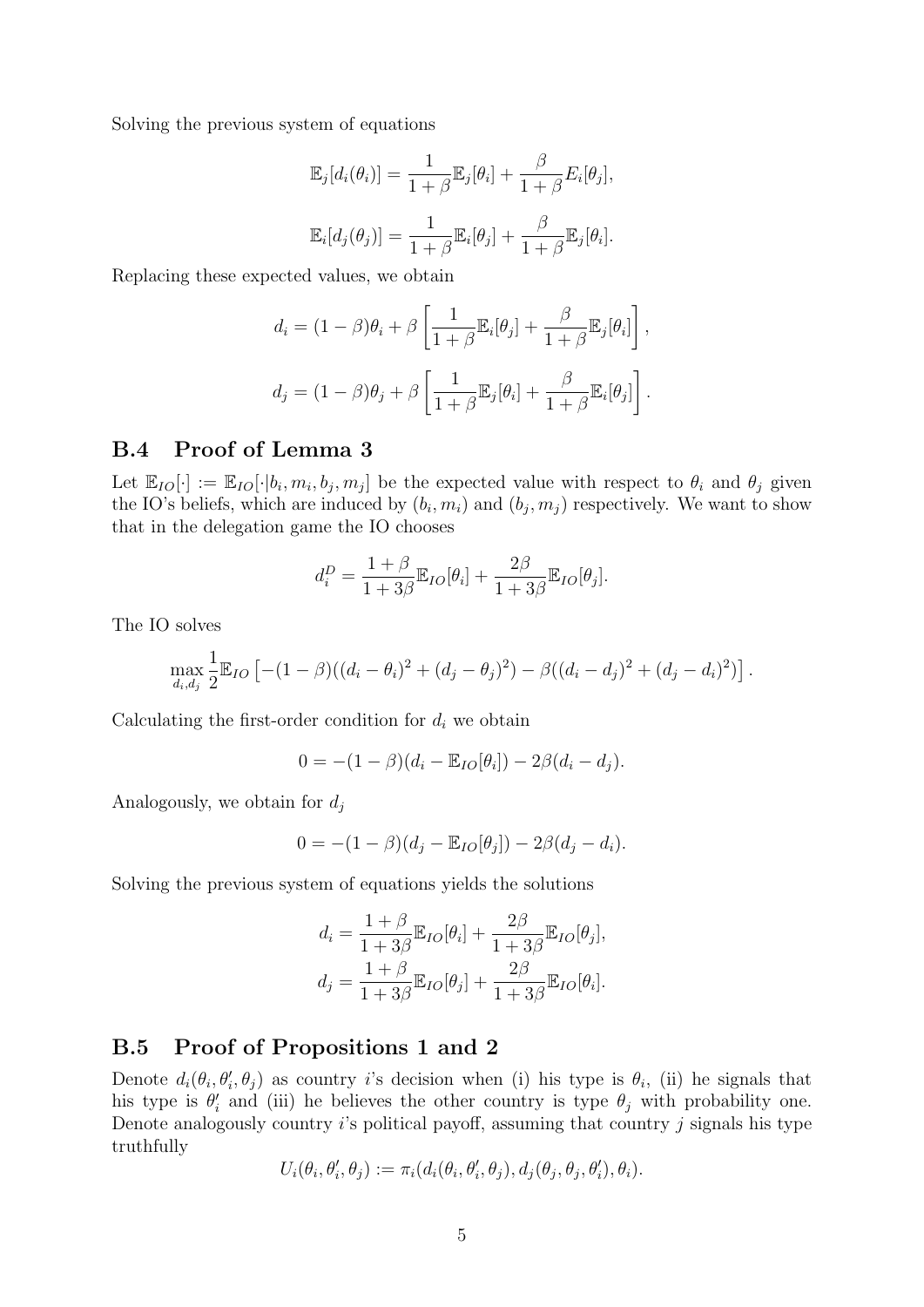Suppose that country i burns  $b_i(\theta_i)$  in order to signal that his type is  $\theta_i'$ . Then, he obtains

$$
U_i(\theta_i, \theta'_i, \theta_j) - b_i(\theta'_i).
$$

A function  $b_i(\theta_i)$  is incentive-compatible and fully reveals country *i*'s type if

 $\theta_i \in \arg \max_{\theta_i'} \mathbb{E}_i^0 \left[ U_i(\theta_i, \theta_i', \theta_j) \right] - b_i(\theta_i'), \text{ and}$  $b_i(\theta_i)$  is a strictly monotone function.

The first requirement implies that  $\theta_i' = \theta_i$  satisfies the following first-order condition

$$
\frac{\partial b_i'(\theta_i')}{\partial \theta_i'} = \mathbb{E}_i^0 \left[ \frac{\partial U_i(\theta_i, \theta_i', \theta_j)}{\partial \theta_i'} \right].
$$

Depending on which institution and country we consider, we have different expressions in the right hand side. Integrating those expressions with respect to  $\theta_i$  yields the following

• In the case of no delegation:

i) Country 1 burns 
$$
b_1^{ND}(\theta_1) = \frac{2(1-\beta)\beta^2}{(1+\beta)^2} \left(\frac{\theta_1^2}{2} - \theta_1\right) + C
$$
,

- ii) Country 2 burns  $b_2^{ND}(\theta_2) = \frac{2(1-\beta)\beta^2}{(1+\beta)^2}$  $\frac{(1-\beta)\beta^2}{(1+\beta)^2} \left( \frac{\theta_2^2}{2} + \theta_2 \right) + C.$
- In the case of delegation:

i) Country 1 burns 
$$
b_1^D(\theta_1) = \frac{2(1-\beta)\beta}{(1+3\beta)} \left(\frac{\theta_1^2}{2} - \theta_1\right) + C
$$
,

ii) Country 2 burns 
$$
b_2^D(\theta_2) = \frac{2(1-\beta)\beta}{(1+3\beta)} \left(\frac{\theta_2^2}{2} + \theta_2\right) + C.
$$

Where C is an integrating constant. These functions are strictly convex centered in 1 for country 1 and in  $-1$  for country 2. For these functions to be equilibrium strategies, the lowest type for each country and in any institution must burn zero. Thus  $b_1^{\mathcal{I}}(\min\{\overline{\theta}_1,1\}) = b_2^{\mathcal{I}}(\max\{\underline{\theta}_2,-1\}) = 0$  for any institution  $\mathcal{I} \in \{D,ND\}$ . Incorporating these restrictions we obtain

• In case of no delegation:

i) Country 1 burns 
$$
b_1^{ND}(\theta_1) = \frac{2(1-\beta)\beta^2}{(1+\beta)^2} (\theta_1 - \min{\{\overline{\theta}_1, 1\}}) \left(\frac{\theta_1 + \min{\{\overline{\theta}_1, 1\}}}{2} - 1\right)
$$

,

.

ii) Country 2 burns 
$$
b_2^{ND}(\theta_2) = \frac{2(1-\beta)\beta^2}{(1+\beta)^2} (\theta_2 - \max{\{\underline{\theta}_2, -1\}}) \left(\frac{\theta_2 + \max{\{\underline{\theta}_2, -1\}}}{2} + 1\right)
$$

• In case of delegation:

i) Country 1 burns 
$$
b_1^D(\theta_1) = \frac{2(1-\beta)\beta}{(1+3\beta)} \left(\theta_1 - \min\{\overline{\theta}_1, 1\}\right) \left(\frac{\theta_1 + \min\{\overline{\theta}_1, 1\}}{2} - 1\right)
$$
,  
ii) Country 2 burns  $b_2^D(\theta_2) = \frac{2(1-\beta)\beta}{(1+3\beta)} (\theta_2 - \max\{\underline{\theta}_2, -1\}) \left(\frac{\theta_2 + \max\{\underline{\theta}_2, -1\}}{2} + 1\right)$ .

If  $s \leq 2$ , these functions are strictly monotone and a fully revealing equilibrium exists. If  $s > 2$ , these functions are strictly convex, so for each country, there may be a pair of types that burn the same amount. We can assume that each of these types send a different message to fully reveal their types. For example, if we consider country 1, we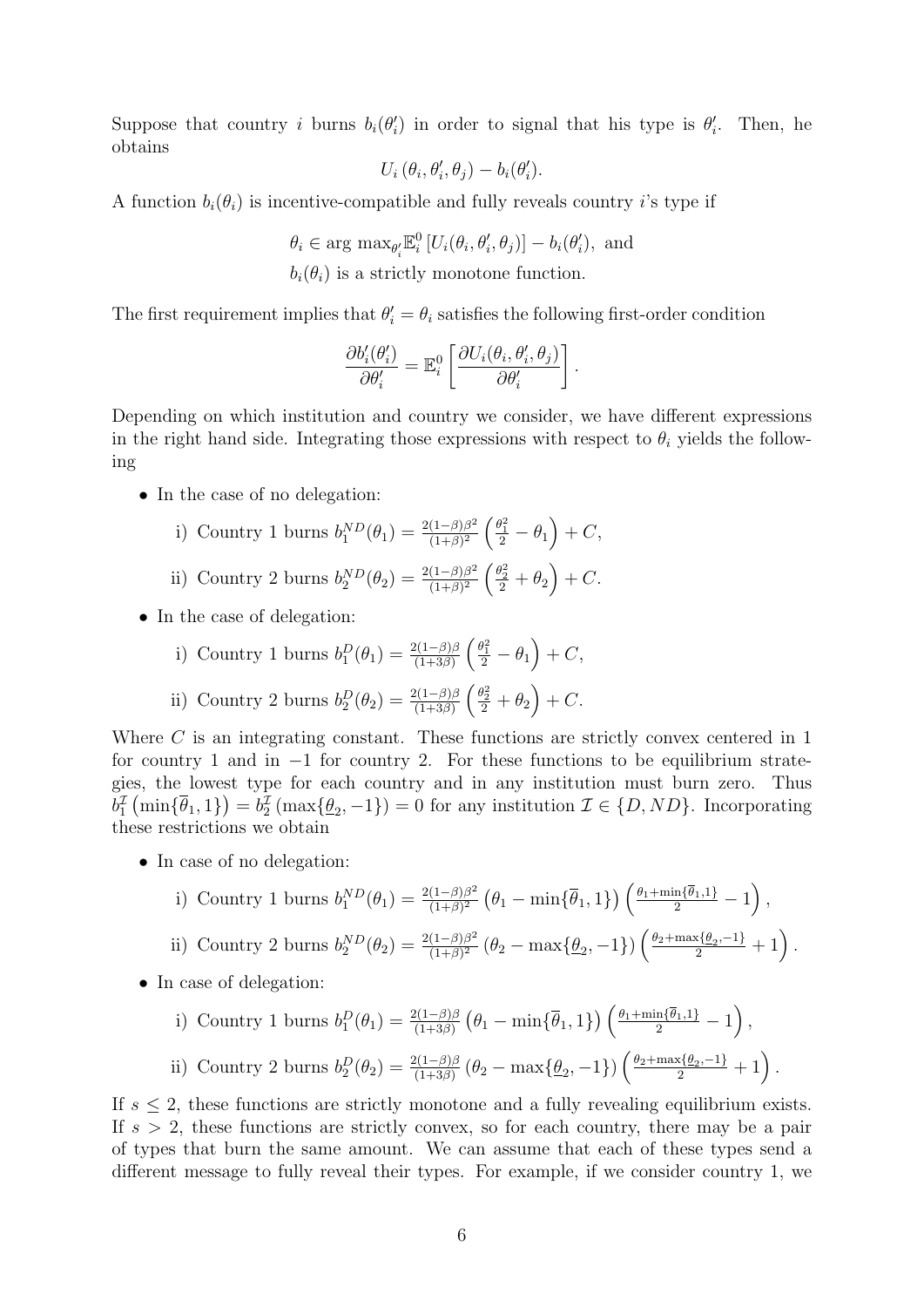can assume types  $\theta_1 < 1$  send signal  $s_l$  and types  $\theta_1 > 1$  send signal  $s_r$ , with  $s_l \neq s_r$ . Thus a fully revealing equilibrium exists too.

Note that  $b_i^D(\theta_i) > b_i^{ND}(\theta_i)$ ,  $i \in \{1,2\}$ . Thus for a fixed country and type, the money burned under delegation is higher than the money burned under no delegation.

### <span id="page-45-0"></span>B.6 Proof of Proposition 3

For any institution  $\mathcal{I} \in \{D, ND\}$ , denote  $\Pi_i^{\mathcal{I}} := \mathbb{E}^0[\pi_i^{\mathcal{I}}(\theta)]$  and  $B_i^{\mathcal{I}} := \mathbb{E}^0[b_i^{\mathcal{I}}(\theta_i)]$ . In this case countries are symmetric so

$$
\Pi^{\mathcal{I}} := \Pi_1^{\mathcal{I}} = \Pi_2^{\mathcal{I}},
$$
  

$$
B^{\mathcal{I}} := B_1^{\mathcal{I}} = B_2^{\mathcal{I}}.
$$

Using the previous results, after some algebra we obtain

• In case of no delegation:

$$
\Pi^{ND} = -\frac{2}{3} \frac{(1-\beta)\beta(6+s^2)}{(1+\beta)^2},
$$

$$
B^{ND} = \frac{1}{3} \frac{(1-\beta)\beta^2(9+s^2-3\max\{-1,1-s\}^2-6\max\{-1,1-s\})}{(1+\beta)^2}.
$$

• In case of delegation:

$$
\Pi^{D} = -\frac{2}{3} \frac{(1-\beta)\beta(6+s^2)}{(1+3\beta)},
$$

$$
B^{D} = \frac{1}{3} \frac{(1 - \beta)\beta(9 + s^{2} - 3\max\{-1, 1 - s\}^{2} - 6\max\{-1, 1 - s\})}{(1 + 3\beta)}.
$$

Note that whenever  $\beta \in (0, 1)$ ,  $\Pi^D > \Pi^{ND}$  and  $B^D > B^{ND}$ . We need to compare  $(\Pi^{ND} - B^{ND})$  and  $(\Pi^{D} - B^{D})$ . After some algebra we obtain:

$$
(\Pi^{ND} - B^{ND}) - (\Pi^D - B^D) = \begin{cases} \frac{2}{3} \frac{(1-\beta)^2 \beta \left(s^2 + 12\beta + 12\right)}{(\beta+1)^2 (1+3\beta)} & \text{if } s \ge 2\\ \frac{4}{3} \frac{(1-\beta)^2 \beta \left[(6-s)s - 3\beta \left(s^2 - 4s + 2\right)\right]}{(1+\beta)^2 (1+3\beta)} & \text{if } s < 2. \end{cases}
$$

The term  $[(6-s)s-3\beta(s^2-4s+2)]$  is increasing in s and has one zero whenever  $s < 2$ . Let  $\hat{s}$  be the value in s that makes zero the last term. Then we have the following:

If 
$$
s \leq \hat{s}
$$
, then  $(\Pi^{ND} - B^{ND}) \leq (\Pi^D - B^D)$ ,  
If  $s > \hat{s}$ , then  $(\Pi^{ND} - B^{ND}) > (\Pi^D - B^D)$ .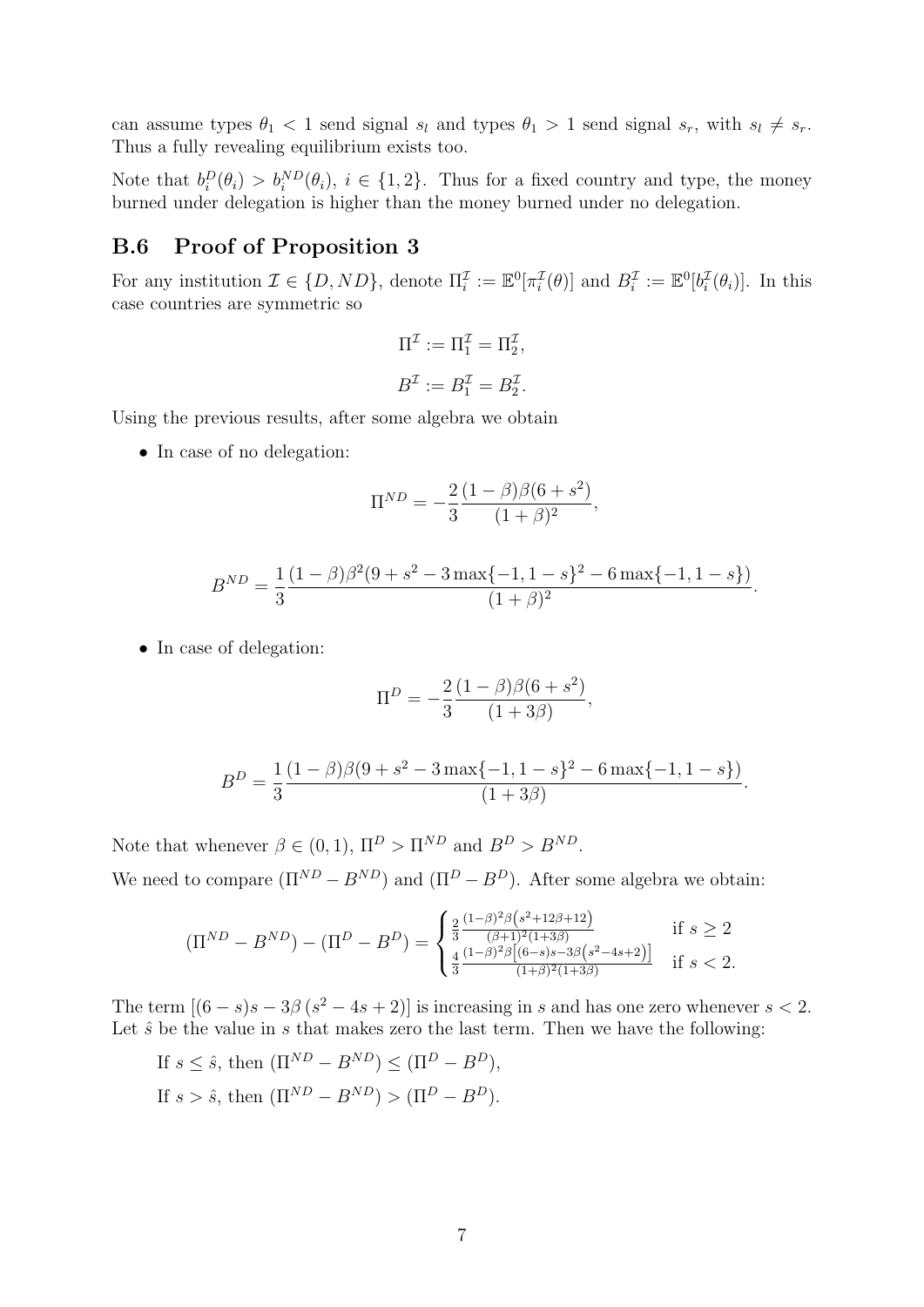Thus, delegation is beneficial only if the level of uncertainty is sufficiently low

$$
s \leq \hat{s} := \frac{3 + 6\beta - (9 + 30\beta + 18\beta^2)^{\frac{1}{2}}}{1 + 3\beta}.
$$

# <span id="page-46-0"></span>C Proofs of Extensions

# <span id="page-46-1"></span>C.1 Proof of Proposition 4

Denote as  $U_i^{ND} =: -(1 - \beta)(d_i^{ND} - \theta_i)^2 - \beta(d_i^{ND} - d_j^{ND})^2$  the outside option of country i. We first prove the following Lemma.

**Lemma 5.** In the equilibrium of the international bargaining game, country  $i = 1, 2$ proposes

$$
d_i^{IB} = \frac{1+\beta}{1+3\beta}\theta_i + \frac{2\beta}{1+3\beta}\mathbb{E}_i[\theta_j]
$$
  
\n
$$
d_j^{IB} = \frac{1+\beta}{1+3\beta}\mathbb{E}_i[\theta_j] + \frac{2\beta}{1+3\beta}\theta_i
$$
  
\n
$$
T^{IB} = \mathbb{E}_i\mathbb{E}_j\left[-(1-\beta)(d_j^{IB} - \theta_j)^2 - \beta(d_i^{IB} - d_j^{IB})^2\right] - \mathbb{E}_i\mathbb{E}_j\left[U_j^{ND}\right].
$$

Country i accepts a proposal  $(d_i, d_j, T)$  if and only if

$$
\mathbb{E}_i \left[ -(1-\beta)(d_i - \theta_i)^2 - \beta(d_i - d_j)^2 \right] - T \ge \mathbb{E}_i \left[ U_i^{ND} \right]
$$

We restrict our analysis to strategies where countries accept an offer when indifferent with probability one. If this is not the case, the maximization problem may not a have solution.

If country  $i$  is the proposer, it solves the following problem:

$$
\max_{d_i, d_j, T} \qquad \mathbb{E}_i \left[ -(1 - \beta)(d_i - \theta_i)^2 - \beta(d_i - d_j)^2 + T \right]
$$
\n
$$
\text{s.t.} \qquad \mathbb{E}_i \mathbb{E}_j \left[ -(1 - \beta)(d_j - \theta_j)^2 - \beta(d_i - d_j)^2 - T \right] \ge \mathbb{E}_i \mathbb{E}_j \left[ U_j^{ND} \right]
$$

In the optimum the restriction is binding. The problem becomes:

$$
\max_{d_i, d_j} \mathbb{E}_i \left[ -(1 - \beta)(d_i - \theta_i)^2 - \beta(d_i - d_j)^2 + \mathbb{E}_j \left[ -(1 - \beta)(d_j - \theta_j)^2 - \beta(d_i - d_j)^2 \right] \right] - \mathbb{E}_i \mathbb{E}_j \left[ U_j^{ND} \right]
$$

with

$$
T = \mathbb{E}_i \mathbb{E}_j \left[ -(1 - \beta)(d_j - \theta_j)^2 - \beta(d_i - d_j)^2 \right] - \mathbb{E}_i \mathbb{E}_j \left[ U_j^{ND} \right]
$$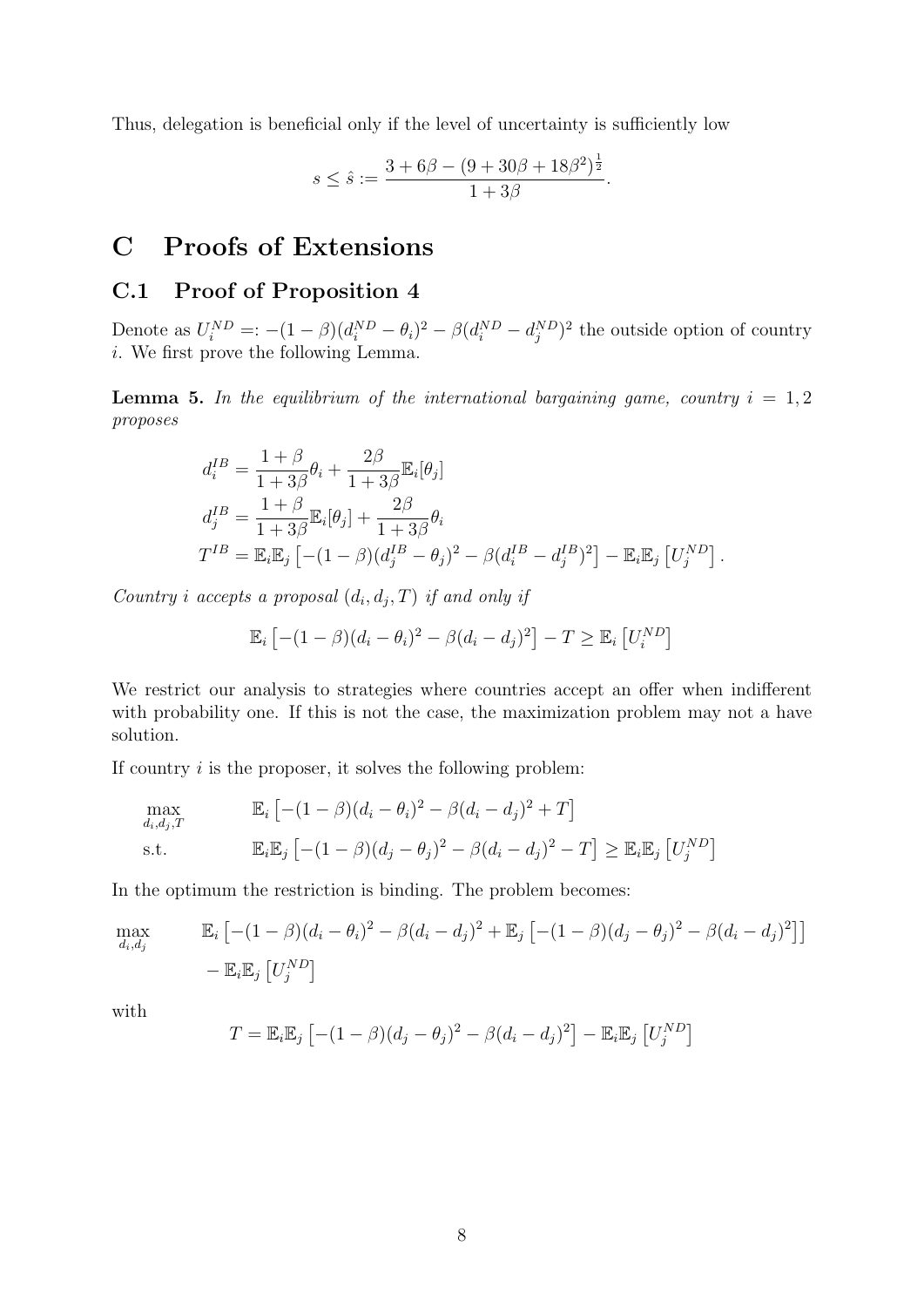The optimum is the following:

$$
d_i^{IB} = \frac{1+\beta}{1+3\beta}\theta_i + \frac{2\beta}{1+3\beta}\mathbb{E}_i\left[\theta_j\right],
$$
  
\n
$$
d_j^{IB} = \frac{1+\beta}{1+3\beta}\mathbb{E}_i\left[\theta_j\right] + \frac{2\beta}{1+3\beta}\theta_i,
$$
  
\n
$$
T^{IB} = \mathbb{E}_i\mathbb{E}_j\left[-(1-\beta)(d_j^{IB} - \theta_j)^2 - \beta(d_i^{IB} - d_j^{IB})^2\right] - \mathbb{E}_i\mathbb{E}_j\left[U_j^{ND}\right].
$$

The proposal is accepted because country  $j$  is indifferent between the offer and his outside option.

We now restate Proposition 4 formally, with explicit money burning functions:

**Proposition 4.** In the equilibrium of the international bargaining game, countries 1 and 2 burn

$$
b_1^{IB}(\theta_1) = \frac{2(1-\beta)\beta [(1+\beta)+2((1-p)\beta^2+p\beta)]}{(1+\beta)^2(1+3\beta)} f_1(\theta_1),
$$
  

$$
b_2^{IB}(\theta_2) = \frac{2(1-\beta)\beta [(1+\beta)+2(p\beta^2+(1-p)\beta)]}{(1+\beta)^2(1+3\beta)} f_2(\theta_2).
$$

Moreover, if  $p = 1/2$ ,  $b_i^{\text{IB}}(\theta_i) = b_i^{\text{D}}(\theta_i)$ . For any value of  $p$ ,  $b_i^{\text{IB}}(\theta_i) > b_i^{\text{ND}}(\theta_i)$  if  $\beta \in (0, 1)$ . Finally, since  $\beta > \beta^2$ ,  $b_i^{IB}(\theta_i)$  is increasing in country *i*'s proposing probability.

Denote the expected value that country i receives when it proposes as follows:

$$
U_i^i := \mathbb{E}_i \left[ -(1 - \beta)(d_i^{IB} - \theta_i)^2 - \beta(d_i^{IB} - d_j^{IB})^2 + \mathbb{E}_j \left[ -(1 - \beta)(d_j^{IB} - \theta_j)^2 - \beta(d_i^{IB} - d_j^{IB})^2 \right] \right] - \mathbb{E}_i \mathbb{E}_j \left[ U_j^{ND} \right]
$$

Denote the expected value that country  $i$  receives when country  $j$  proposes as follows:

$$
U_i^j := \mathbb{E}_i \left[ -(1 - \beta)(d_i^{IB} - \theta_i)^2 - \beta(d_i^{IB} - d_j^{IB})^2 \right] - \mathbb{E}_j \mathbb{E}_i \left[ -(1 - \beta)(d_i^{IB} - \theta_i)^2 - \beta(d_i^{IB} - d_j^{IB})^2 \right] + \mathbb{E}_j \mathbb{E}_i \left[ U_i^{ND} \right]
$$

From an ex-ante perspective, before knowing who is going to be the proposer, country i's payoff is denoted as follows

$$
U^i := pU_i^i + (1-p)U_i^j
$$

Suppose country *i* is type  $\theta_i$ , signals his type is  $\theta'_i$  and he believes the other country is type  $\theta_j$  with probability one. Denote as  $U^i(\theta_i, \theta'_i, \theta_j)$  as the ex-ante payoff  $U^i$  when the previous is true. Suppose that country i burns  $b_i(\theta'_i)$  in order to signal his type is  $\theta'_i$ . Then, he obtains

$$
U^i(\theta_i, \theta'_i, \theta_j) - b_i(\theta'_i).
$$

A function  $b_i(\theta_i)$  is incentive-compatible and fully reveals country i's type if

 $\theta_i \in \arg \max_{\theta_i'} \mathbb{E}_i^0 \left[ U^i(\theta_i, \theta_i', \theta_j) \right] - b_i(\theta_i').$  $b_i(\theta_i)$  is a strictly monotone function.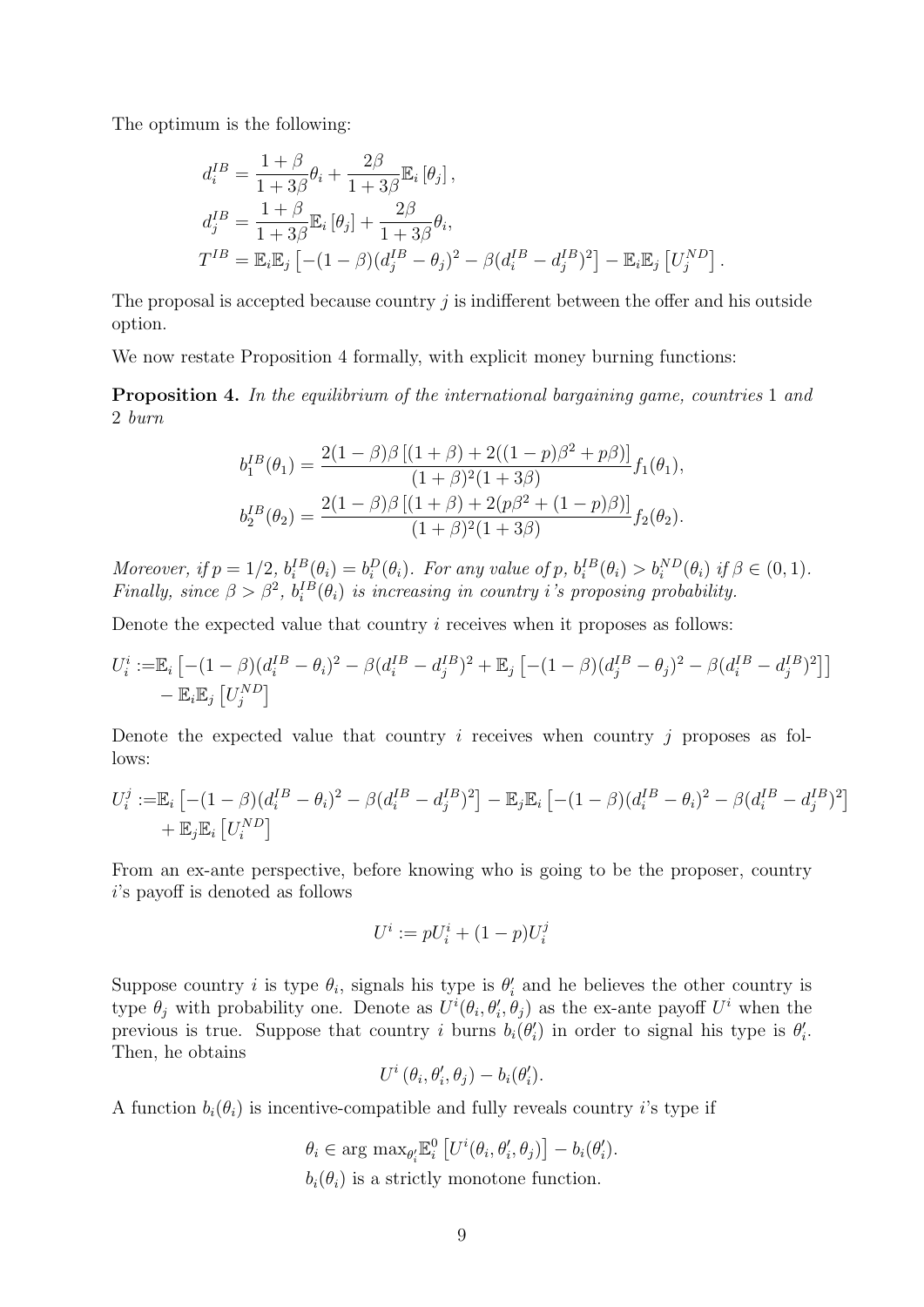The first requirement implies that  $\theta_i' = \theta_i$  satisfies the following first-order condition

$$
\frac{\partial b_i'(\theta_i')}{\partial \theta_i'} = \mathbb{E}_i^0 \left[ \frac{\partial U^i(\theta_i, \theta_i', \theta_j)}{\partial \theta_i'} \right].
$$

Integrating with respect to  $\theta_i$  and considering the initial condition gives the following expression for each country

$$
b_1^{IB}(\theta_1) = \frac{2(1-\beta)\beta[(1+\beta)+2((1-p)\beta^2+p\beta)]}{(1+\beta)^2(1+3\beta)}f_1(\theta_1),
$$
  
\n
$$
b_2^{IB}(\theta_2) = \frac{2(1-\beta)\beta[(1+\beta)+2(p\beta^2+(1-p)\beta)]}{(1+\beta)^2(1+3\beta)}f_2(\theta_2).
$$

### <span id="page-48-0"></span>C.2 Proof of Proposition 5

We restate Proposition 5 formally:

Proposition 5. In every equilibrium, the IO proposes

$$
d = \begin{cases} (d_1^{ND} + \frac{\sqrt{c}}{1+\beta}, d_2^{ND} - \frac{\sqrt{c}}{1+\beta}) & \text{if } c \le \frac{(1-\beta)^2 \beta^2 \mathbb{E}_{IO} [\theta_1 - \theta_2]^2}{(1+3\beta)^2} \\ (d_1^D, d_2^D) & \text{if } c > \frac{(1-\beta)^2 \beta^2 \mathbb{E}_{IO} [\theta_1 - \theta_2]^2}{(1+3\beta)^2} \end{cases}
$$

Further, money burning functions  $b_i^c$  satisfy the following properties for a fixed  $\theta_i$ .

- i)  $b_i^{ND}(\theta_i) \leq b_i^c(\theta_i) \leq b_i^D(\theta_i)$ ii) For  $c \leq \underline{c} =: \frac{(1-\beta)^2 \beta^2}{(1+3\beta)^2}$  $\frac{(1-\beta)^2\beta^2}{(1+3\beta)^2}(2-2s)^2, b_i^c(\theta_i)=b_i^{ND}(\theta_i)$ iii) For  $c \geq \overline{c} =: \frac{(1-\beta)^2 \beta^2}{(1+3\beta)^2}$  $\frac{(1-\beta)^2\beta^2}{(1+3\beta)^2}(2+2s)^2, b_i^c(\theta_i)=b_i^D(\theta_i)$
- iv)  $b_i^c(\theta_i)$  is weakly increasing in c.

Given an IO's proposal  $(d_1, d_2)$ , denote as  $d_i^{br}(d_j)$  country i's best response policy given  $d_j$ , defined as follows:

$$
d_i^{br}(d_j) \in \text{argmax} - (1 - \beta)(d_i - \theta_i)^2 - \beta(d_i - d_j)^2
$$

Note that by construction,  $d_i^{br}(d_j^{ND}) = d_i^{ND}$ . Moreover,  $d_i^{br}(d_j) = (1-\beta)\theta_i + \beta d_j$ . Country *i* will deviate to  $d_i^{br}(d_j)$  if:

$$
-(1-\beta)(d_i^{br}(d_j)-\theta_i)^2 - \beta(d_i^{br}(d_j)-d_j)^2 - c > -(1-\beta)(d_i-\theta_i)^2 - \beta(d_i-d_j)^2
$$

This defines policies for each country for a given IO's recommendation  $(d_1, d_2)$ .

$$
d'_{i}(d_{1}, d_{2}) = \begin{cases} d_{i}^{br}(d_{j}) & \text{if country } i \text{ deviates} \\ d_{i} & \text{if country } i \text{ does not deviate.} \end{cases}
$$

In the analysis on which policies the IO will propose, we first look two extreme cases. We then conclude for the intermediate case. If we consider IO's most preferred policies without potential deviations, which corresponds to the solution of the delegation model,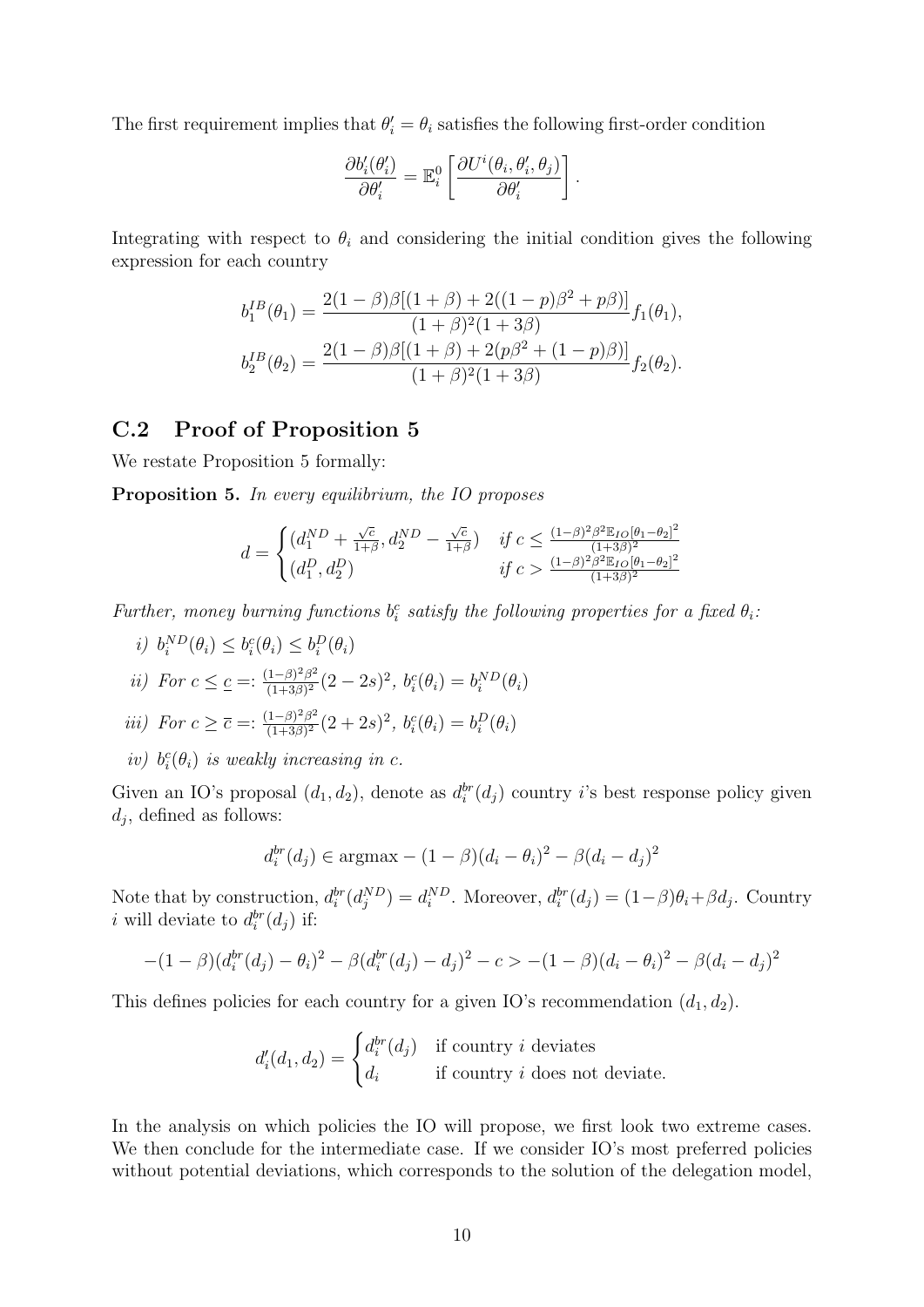we obtains that country  $i$  will not deviate if and only if:

$$
c \ge \frac{(1-\beta)^2 \beta^2}{(1+3\beta)^2} (\theta_i - \theta_j)^2
$$

The maximum value that the RHS can take is

$$
\overline{c} =: \frac{(1-\beta)^2 \beta^2}{(1+3\beta)^2} (\overline{\theta}_2 - \underline{\theta}_1)^2 = \frac{(1-\beta)^2 \beta^2}{(1+3\beta)^2} (2+2s)^2 > 0
$$

The minimum value that the RHS can take is

$$
\underline{c} =: \frac{(1-\beta)^2 \beta^2}{(1+3\beta)^2} (\underline{\theta}_2 - \overline{\theta}_1)^2 = \frac{(1-\beta)^2 \beta^2}{(1+3\beta)^2} (2-2s)^2 > 0
$$

If  $c \geq \overline{c}$ , both countries will not deviate for any possible types. The IO will propose its most preferred policies as derived in the delegation game, which are going to be accepted

$$
d_1 = \frac{1+\beta}{1+3\beta} \mathbb{E}_{IO}[\theta_1] + \frac{2\beta}{1+3\beta} \mathbb{E}_{IO}[\theta_2]
$$
  

$$
d_2 = \frac{1+\beta}{1+3\beta} \mathbb{E}_{IO}[\theta_2] + \frac{2\beta}{1+3\beta} \mathbb{E}_{IO}[\theta_1].
$$

Suppose  $c \leq \underline{c}$ . If the IO were to propose its most preferred policies, then both countries would have a profitable deviation. In this case, the IO will optimally propose policies so to make both countires indifferent between the proposed policies and the countries' most profitable deviations.

$$
\mathbb{E}_{IO} \left[ -(1 - \beta)(d_1 - \theta_1)^2 - \beta(d_1 - d_2)^2 \right] = \mathbb{E}_{IO} \left[ -(1 - \beta)(d'_1(d_2) - \theta_1)^2 - \beta(d'_1(d_2) - d_2)^2 \right] - c
$$
  
\n
$$
\mathbb{E}_{IO} \left[ -(1 - \beta)(d_2 - \theta_2)^2 - \beta(d_1 - d_2)^2 \right] = \mathbb{E}_{IO} \left[ -(1 - \beta)(d'_2(d_1) - \theta_2)^2 - \beta(d'_2(d_1) - d_2)^2 \right] - c
$$

These give the following policies:

$$
d_1 = \frac{1}{1+\beta} \mathbb{E}_{IO} [\theta_1] + \frac{\beta}{1+\beta} \mathbb{E}_{IO} [\theta_2] + \frac{\sqrt{c}}{1+\beta},
$$
  

$$
d_2 = \frac{1}{1+\beta} \mathbb{E}_{IO} [\theta_2] + \frac{\beta}{1+\beta} \mathbb{E}_{IO} [\theta_1] - \frac{\sqrt{c}}{1+\beta}
$$

Note that  $d_1 = d_1^{ND} +$  $\sqrt{c}$  $\frac{\sqrt{c}}{1+\beta}$  and  $d_2 = d_2^{ND}$  –  $\sqrt{c}$  $\frac{\sqrt{c}}{1+\beta}$ .

Consider now the incentives to burn money. If  $c \geq \overline{c}$ , country 1 always anticipates that the IO will propose its most preferred policies. Thus the money burning functions are the same as in the delegation game.

$$
b_1(\theta_1) = \frac{2(1-\beta)\beta}{1+3\beta} f_1(\theta_1), \qquad b_2(\theta_2) = \frac{2(1-\beta)\beta}{1+3\beta} f_2(\theta_2).
$$

If  $c \leq \underline{c}$ , country 1 anticipates that the IO will always make both countries indifferent between the proposal and the optimal deviations. Thus the money burning functions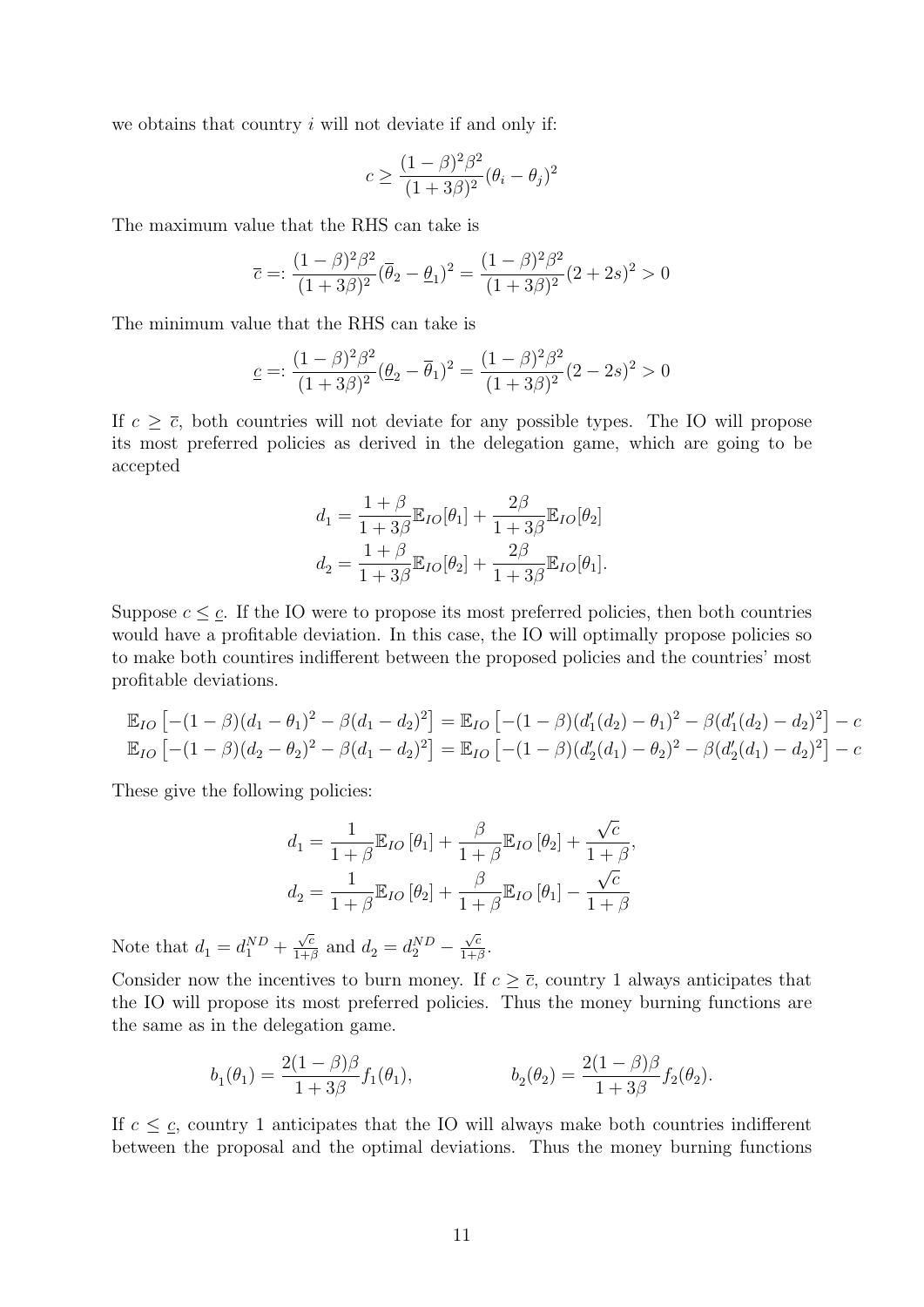are

$$
b_1(\theta_1) = \frac{2(1-\beta)\beta^2}{(1+\beta)^2} f_1(\theta_1) - \frac{2(1-\beta)(1+2\beta)}{(1+\beta)^2} \theta_1 \sqrt{c} = b_1^{ND}(\theta_1) - \frac{2(1-\beta)(1+2\beta)}{(1+\beta)^2} \theta_1 \sqrt{c}
$$
  

$$
b_2(\theta_2) = \frac{2(1-\beta)\beta^2}{(1+\beta)^2} f_2(\theta_2) + \frac{2(1-\beta)(1+2\beta)}{(1+\beta)^2} \theta_2 \sqrt{c} = b_2^{ND}(\theta_2) + \frac{2(1-\beta)(1+2\beta)}{(1+\beta)^2} \theta_2 \sqrt{c}.
$$

Note that for a fixed  $\theta_i$ ,  $b_i$  is increasing in c.

In general, country 1 would anticipate that the IO proposes its most preferred policies if and only if

$$
c \ge \frac{(1-\beta)^2 \beta^2}{(1+3\beta)^2} (\theta_2 - \theta_1')^2
$$

which is equivalent to

$$
\theta_2 < \hat{\theta}_2(\theta'_1) := \theta'_1 + \frac{(1+3\beta)}{(1-\beta)\beta}\sqrt{c}
$$

Denote as  $U^{i}(\theta_i, \theta'_i, \theta_j)$  as the ex-ante payoff  $U^{i}$  when the IO proposes its most preferred policies and  $U_c^i(\theta_i, \theta'_i, \theta_j)$  as the ex-ante payoff  $U^i$  when the IO proposes its restricted policies. Define

$$
P\left(\theta_j < \hat{\theta}_j(\theta_i')\right) := \frac{\min\{\max\{1+s-\hat{\theta}_j(\theta_i'), 0\}, 1\}}{2s}
$$

Thus

$$
\mathbb{E}_{i}^{0}\left[\frac{\partial U^{i}(\theta_{i},\theta'_{i},\theta_{j})}{\partial \theta'_{i}}\right] = \mathbb{E}_{i}^{0}\left[\frac{\partial U^{i}(\theta_{i},\theta'_{i},\theta_{j})}{\partial \theta'_{i}}\middle|\theta_{j} < \hat{\theta}_{j}(\theta'_{i})\right] P\left(\theta_{j} < \hat{\theta}_{j}(\theta'_{i})\right) \n+ \mathbb{E}_{i}^{0}\left[\frac{\partial U^{i}_{c}(\theta_{i},\theta'_{i},\theta_{j})}{\partial \theta'_{i}}\middle|\theta_{j} > \hat{\theta}_{j}(\theta'_{i})\right] \left(1 - P\left(\theta_{j} < \hat{\theta}_{j}(\theta'_{i})\right)\right) \n= \int_{1-s}^{\hat{\theta}_{j}(\theta'_{i})} \frac{\partial U^{i}(\theta_{i},\theta'_{i},\theta_{j})}{\partial \theta'_{i}} \frac{1}{2s} d\theta_{j} \n+ \int_{\hat{\theta}_{j}(\theta'_{i})}^{1+s} \frac{\partial U^{i}_{c}(\theta_{i},\theta'_{i},\theta_{j})}{\partial \theta'_{i}} \frac{1}{2s} d\theta_{j}.
$$

Also,

$$
\frac{\partial}{\partial c}\mathbb{E}^0_1\left[\frac{\partial U^1(\theta_1,\theta_1',\theta_2)}{\partial \theta_1'}\right]=\int_{\hat{\theta}_2(\theta_1')}^{1+s}\frac{\partial}{\partial c}\frac{\partial U^1_c(\theta_1,\theta_1',\theta_2)}{\partial \theta_1'}\frac{1}{2s}d\theta_2<0
$$

and

$$
\frac{\partial}{\partial c} \mathbb{E}_2^0 \left[ \frac{\partial U^2(\theta_2, \theta'_2, \theta_1)}{\partial \theta'_2} \right] = \int_{\hat{\theta}_1(\theta'_2)}^{1+s} \frac{\partial}{\partial c} \frac{\partial U_c^2(\theta_2, \theta'_2, \theta_1)}{\partial \theta'_2} \frac{1}{2s} d\theta_1 > 0
$$

The money burning function satisfies the following expression when  $\theta_i' = \theta_i$ :

$$
\frac{\partial b_i'(\theta_i')}{\partial \theta_i'} = \mathbb{E}_i^0 \left[ \frac{\partial U^i(\theta_i, \theta_i', \theta_j)}{\partial \theta_i'} \right].
$$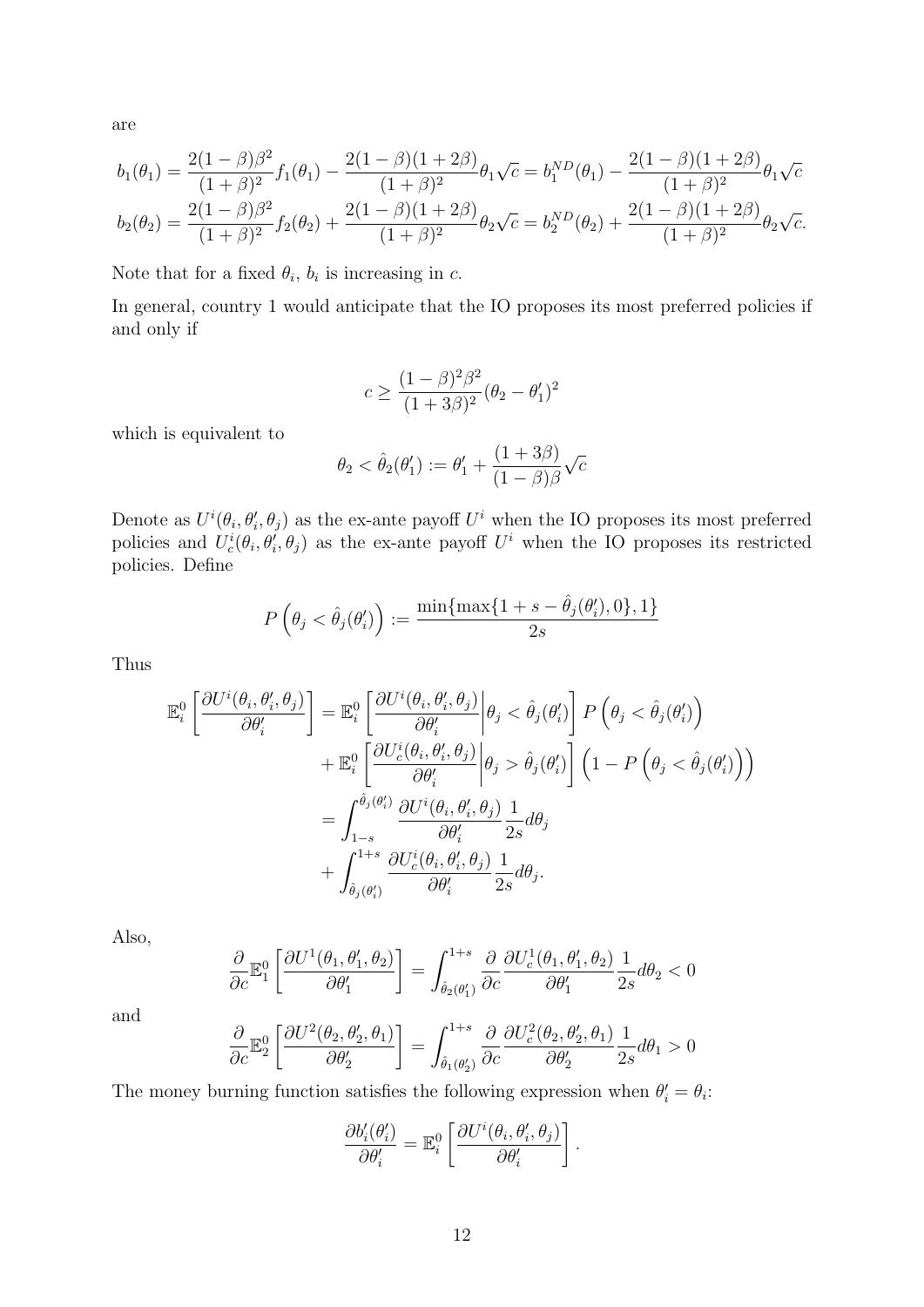Then, the slope of the function  $b_i(\theta_i)$  at  $\theta_i$  is more pronounced as c increases. Since  $b_1(\theta_i) = 0$  and  $b_2(\theta_i) = 0$ , for a fixed  $\theta_i$  the value  $b_i(\theta_i)$  is increasing in c.

### <span id="page-51-0"></span>C.3 Proof of Proposition 6

The proof is analogous to the previous results but we now consider the level of disagreement  $\Delta$ .

• In case of no delegation:

$$
\Pi^{ND} = -\frac{2}{3} \frac{(1-\beta)\beta(s^2 + 6(\Delta/2)^2)}{(1+\beta)^2}.
$$

The money burning functions are

$$
b_1^{ND}(\theta_1) = \frac{2(1-\beta)\beta^2}{(1+\beta)^2} (\theta_1 - \min\{-\Delta/2 + s, \Delta/2\}) \left( \frac{(\theta_1 + \min\{-\Delta/2 + s, \Delta/2\})}{2} - \frac{\Delta}{2} \right),
$$
  
\n
$$
b_2^{ND}(\theta_2) = \frac{2(1-\beta)\beta^2}{(1+\beta)^2} (\theta_2 - \max\{\Delta/2 - s, -\Delta/2\}) \left( \frac{\theta_2 + \max\{\Delta/2 - s, -\Delta/2\}}{2} + \frac{\Delta}{2} \right).
$$

And finally

$$
B^{ND} = \frac{1}{3} \frac{(1-\beta)\beta^2 (9(\Delta/2)^2 + s^2 - 3\max\{\Delta/2 - s, -\Delta/2\}^2 - 6(\Delta/2)\max\{\Delta/2 - s, -\Delta/2\})}{(1+\beta)^2}.
$$

• In case of delegation:

$$
\Pi^{D} = -\frac{2}{3} \frac{(1-\beta)\beta(s^2 + 6(\Delta/2)^2)}{(1+3\beta)}.
$$

The money burning functions are

$$
b_1^D(\theta_1) = \frac{2(1-\beta)\beta}{(1+3\beta)} (\theta_1 - \min\{-\Delta/2 + s, \Delta/2\}) \left( \frac{(\theta_1 + \min\{-\Delta/2 + s, \Delta/2\})}{2} - \frac{\Delta}{2} \right),
$$
  
\n
$$
b_2^D(\theta_2) = \frac{2(1-\beta)\beta}{(1+3\beta)} (\theta_2 - \max\{\Delta/2 - s, -\Delta/2\}) \left( \frac{\theta_2 + \max\{\Delta/2 - s, -\Delta/2\}}{2} + \frac{\Delta}{2} \right).
$$

And finally

$$
B^{D} = \frac{1}{3} \frac{(1 - \beta)\beta(9(\Delta/2)^{2} + s^{2} - 3\max\{\Delta/2 - s, -\Delta/2\}^{2} - 6(\Delta/2)\max\{\Delta/2 - s, -\Delta/2\})}{(1 + 3\beta)}.
$$

Note that if  $s \leq \Delta$  the money burning functions are strictly monotone so a fully separating equilibrium exists. If  $s > \Delta$ , a fully revealing equilibrium exists with the help of messages in the same way as Proposition 1 and 2.

Comparing  $(\Pi^{ND} - B^{ND})$  and  $(\Pi^D - B^D)$  we obtain that there is  $\hat{s}_{\Delta} < \Delta$  such that if  $s \leq \hat{s}_{\Delta}$ , then  $(\Pi^{ND} - B^{ND}) \leq (\Pi^D - B^D)$  and if  $s > \hat{s}_{\Delta}$ , then  $(\Pi^{ND} - B^{ND}) > (\Pi^D - B^D)$ .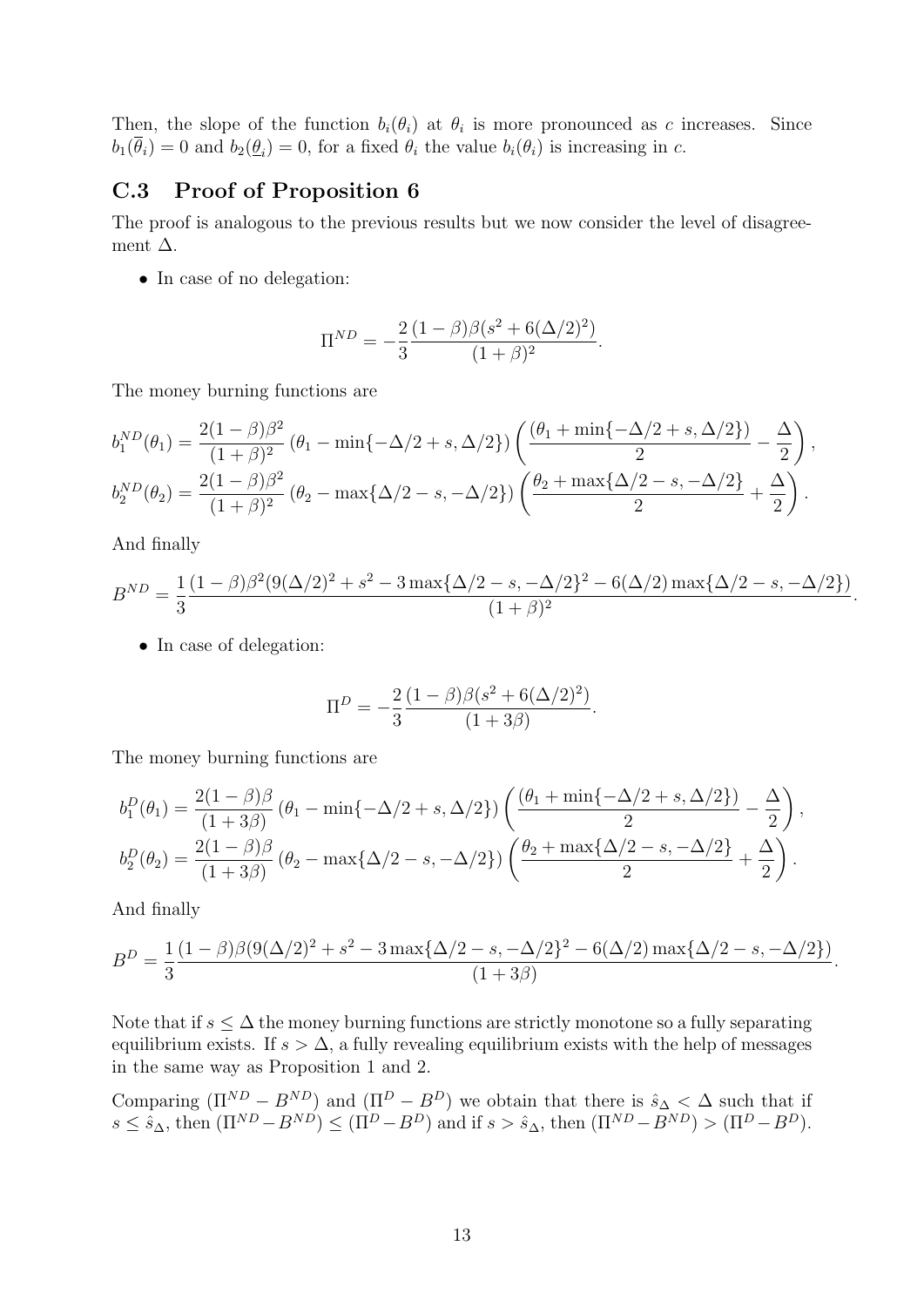The cutoff  $\hat{s}_{\Delta}$  is the following:

$$
\hat{s}_{\Delta} := \frac{\Delta}{2} \frac{3 + 6\beta - (9 + 30\beta + 18\beta^2)^{\frac{1}{2}}}{1 + 3\beta} = \frac{\Delta}{2} \hat{s}.
$$

It is direct to check that  $\frac{\partial \hat{s}_\Delta}{\partial \Delta} = \frac{\hat{s}}{2} > 0$ .

# <span id="page-52-0"></span>C.4 Proof of Proposition 7

Now assume country 1's type is publicly observable. Since country 1 can not influence beliefs through its signals, it does not burn money. Political payoffs are the same as in the previous results.

No-delegation. The money burning functions are the following

$$
b_1^{ND}(\theta_1) = 0,
$$
  
\n
$$
b_2^{ND}(\theta_2) = \frac{2(1-\beta)\beta^2}{(1+\beta)^2} (\theta_2 - \max\{1-s,\theta_1\}) \left(\frac{\theta_2 + \max\{1-s,\theta_1\}}{2} - \theta_1\right).
$$

And then

$$
B_2^{ND} = \begin{cases} \frac{2}{3} \frac{(1-\beta)\beta^2(s^3+6s-2)}{(1+\beta)^2s} & \text{if } s \ge 1\\ \frac{2}{3} \frac{(1-\beta)\beta^2(6-s)s}{(1+\beta)^2} & \text{if } s < 1, \end{cases}
$$

Delegation. The money burning functions are the following

$$
b_1^D(\theta_1) = 0,
$$
  
\n
$$
b_2^D(\theta_2) = \frac{2(1-\beta)\beta}{(1+3\beta)} (\theta_2 - \max\{1-s,\theta_1\}) \left(\frac{\theta_2 + \max\{1-s,\theta_1\}}{2} - \theta_1\right).
$$

And then

$$
B_2^D = \begin{cases} \frac{2}{3} \frac{(1-\beta)\beta(s^3+6s-2)}{(1+3\beta)s} & \text{if } s \ge 1\\ \frac{2}{3} \frac{(1-\beta)\beta(6-s)s}{(1+3\beta)} & \text{if } s < 1. \end{cases}
$$

We have that  $B_2^{ND} < B_2^D$ . Comparing terms, we obtain that  $\Pi_1^D > \Pi_1^{ND}$ , thus country 1 always prefers to delegate. In the other side, after some algebra we obtain

If 
$$
s \leq \hat{s}
$$
, then  $(\Pi_2^{ND} - B_2^{ND}) \leq (\Pi_2^D - B_2^D)$ ,  
If  $s > \hat{s}$ , then  $(\Pi_2^{ND} - B_2^{ND}) > (\Pi_2^D - B_2^D)$ .

The cutoff is the same than proposition 3. In case we consider  $(\Pi_1^{ND} + \Pi_2^{ND} - B_2^{ND})$  –  $(\Pi_1^D + \Pi_2^D - B_2^D)$ , there is  $\check{s}$  with  $\check{s} > \hat{s}$  such that:

<span id="page-52-1"></span>If 
$$
s \leq \tilde{s}
$$
, then  $(\Pi_1^{ND} + \Pi_2^{ND} - B_2^{ND}) \leq (\Pi_1^D + \Pi_2^D - B_2^D)$ ,  
\nIf  $s > \tilde{s}$ , then  $(\Pi_1^{ND} + \Pi_2^{ND} - B_2^{ND}) > (\Pi_1^D + \Pi_2^D - B_2^D)$ .  
\n
$$
s < \tilde{s} := \frac{\left(3 + 6\beta - (9 + 24\beta - 12\beta^2)^{\frac{1}{2}}\right)}{(1 + 4\beta)}.
$$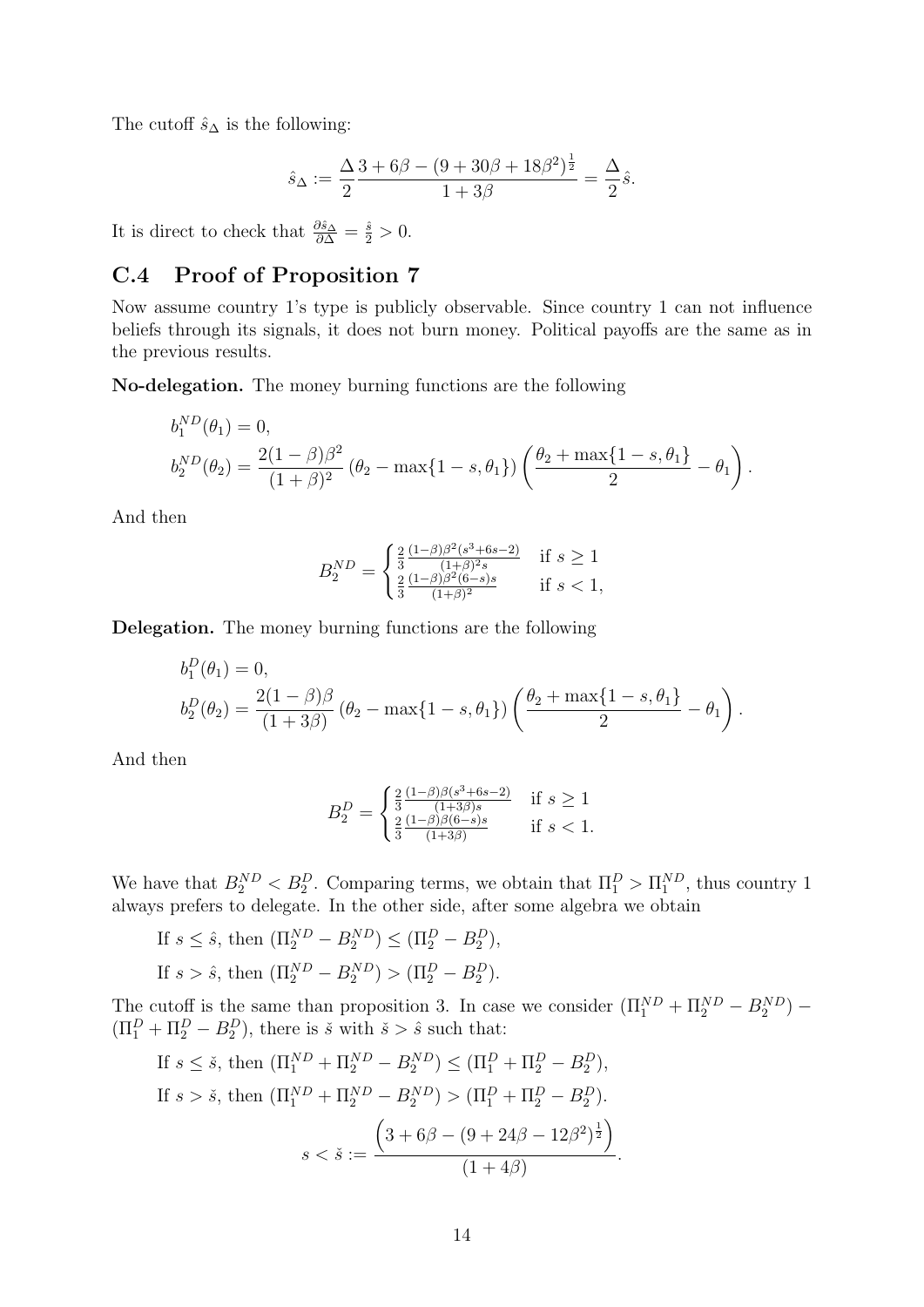### C.5 Proof of Lemma 4

We calculate equilibrium payoffs as a function of  $\alpha$  and then we study the case  $\alpha = 1/2$ . Now, policy payoffs are as follows:

$$
\pi_1(d_1, d_2, \theta_1) = -(d_1 - \theta_1)^2,
$$
  
\n
$$
\pi_2(d_2, d_1, \theta_2) = -(1 - \beta_2)(d_2 - \theta_2)^2 - \beta_2(d_2 - d_1)^2.
$$

In the case of delegation the IO maximizes the following

$$
u_{IO}(d_1, d_2, \theta_1, \theta_2) = \alpha \left[ -(d_1 - \theta_1)^2 \right] + (1 - \alpha) \left[ -(1 - \beta_2)(d_2 - \theta_2)^2 - \beta_2(d_2 - d_1)^2 \right].
$$

We need to obtain ex ante political and informational payoffs for both cases.

• In case of no delegation:

Countries take the following decisions as a function of  $\theta_1$  and  $\theta_2$ 

$$
d_1^{ND} = \theta_1,
$$
  
\n
$$
d_2^{ND} = \beta_2 \theta_1 + (1 - \beta_2)\theta_2.
$$

Thus, ex ante political payoffs are as follows

$$
\Pi_1^{ND} = 0,
$$
  
\n
$$
\Pi_2^{ND} = -\frac{2}{3}(1 - \beta_2)\beta_2(6 + s^2).
$$

Finally, countries have no incentives to burn money since country 1 does not benefit from manipulation and country 2 can not influence. Thus

$$
B_1^{ND} = B_2^{ND} = 0.
$$

• In case of delegation:

The IO chooses the following decisions as a function of  $\theta_1$  and  $\theta_2$ :

$$
d_1^D = \frac{\theta_1 \alpha + \theta_2 (1 - \alpha)(1 - \beta_2)\beta_2}{\alpha + \beta_2 - \alpha\beta_2 - \beta_2^2 + \alpha\beta_2^2},
$$
  
\n
$$
d_2^D = \frac{\theta_1 \alpha \beta_2 + \theta_2 (1 - \beta_2)(\beta_2 + \alpha(1 - \beta_2))}{\alpha + \beta_2 - \alpha\beta_2 - \beta_2^2 + \alpha\beta_2^2}.
$$

Ex ante political payoffs are as follows

$$
\Pi_1^D = -\frac{2}{3} \frac{(1-\alpha)^2 (1-\beta_2)^2 \beta_2^2 (6+s^2)}{(\alpha+\beta_2-\alpha\beta_2-(1-\alpha)\beta_2^2)^2},
$$
  
\n
$$
\Pi_2^D = -\frac{2}{3} \frac{\alpha^2 (1-\beta_2) \beta_2 (6+s^2)}{(\alpha+\beta_2-\alpha\beta_2-(1-\alpha)\beta_2^2)^2}.
$$

Money burning functions

$$
b_1^D(\theta_1)=\frac{2(1-\alpha)\alpha(1-\beta_2)\beta_2}{(\alpha+\beta_2-\alpha\beta_2-\beta_2^2+\alpha\beta_2^2)^2}\left(\theta_1-\min\{\overline{\theta}_1,1\}\right)\left(\frac{\theta_1+\min\{\overline{\theta}_1,1\}}{2}-1\right),
$$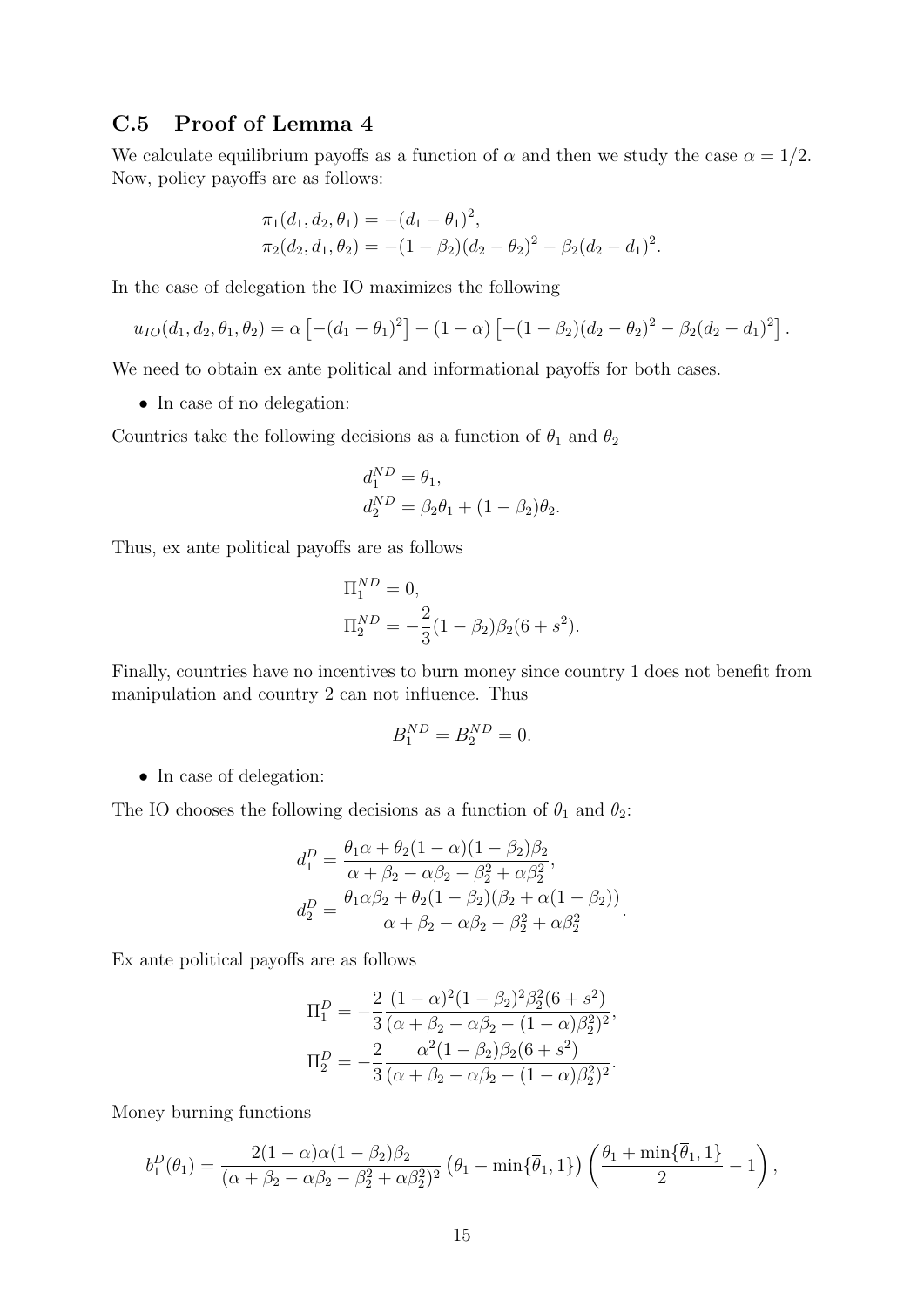$$
b_2^D(\theta_2) = \frac{2(1-\alpha)\alpha(1-\beta_2)^2\beta_2^2}{(\alpha+\beta_2-\alpha\beta_2-\beta_2^2+\alpha\beta_2^2)^2}(\theta_2-\max\{\underline{\theta}_2,-1\})\left(\frac{\theta_2+\max\{\underline{\theta}_2,-1\}}{2}+1\right).
$$

Then, ex ante informational payoff

$$
B_1^D = \frac{2}{3} \frac{(1 - \alpha)\alpha(1 - \beta_2)\beta_2(6 - s)s}{(\alpha + \beta_2 - \alpha\beta_2 - (1 - \alpha)\beta_2^2)^2},
$$
  

$$
B_2^D = \frac{2}{3} \frac{(1 - \alpha)\alpha(1 - \beta_2)^2\beta_2^2(6 - s)s}{(\alpha + \beta_2 - \alpha\beta_2 - (1 - \alpha)\beta_2^2)^2}.
$$

The rest of the proof assume  $\alpha = 1/2$ . After some algebra, we obtain  $(\Pi_1^{ND} - B_1^{ND})$  $(\Pi_1^D - B_1^D)$  and  $(\Pi_2^{ND} - B_2^{ND}) < (\Pi_2^D - B_2^D)$ . Thus country 1 prefers not to delegate while country 2 prefers to delegate. If we consider instead

$$
(\Pi_1^{ND} - B_1^{ND} + \Pi_2^{ND} - B_2^{ND}) - (\Pi_1^D - B_1^D + \Pi_2^D - B_2^D),
$$

We obtain that there is  $\tilde{s}$  such that

If 
$$
s \leq \tilde{s}
$$
, then  $(\Pi_1^{ND} - B_1^{ND} + \Pi_2^{ND} - B_2^{ND}) \leq (\Pi_1^D - B_1^D + \Pi_2^D - B_2^D)$ ,  
If  $s > \tilde{s}$ , then  $(\Pi_1^{ND} - B_1^{ND} + \Pi_2^{ND} - B_2^{ND}) > (\Pi_1^D - B_1^D + \Pi_2^D - B_2^D)$ .

The cutoff  $\tilde{s}$  is the following

$$
\tilde{s} := \frac{3 - (9 - 6\beta_2 + 12\beta_2^3 - 6\beta_2^4)^{\frac{1}{2}}}{1 + \beta_2 - \beta_2^2}.
$$

#### <span id="page-54-0"></span>C.6 Proof of Proposition 8

We now use the previous results and study the case of general  $\alpha$ . Consider  $(\Pi_1^D - B_1^D +$  $\Pi_2^D - B_2^D$  as a function of  $\alpha$ . Define

$$
\alpha(\beta,s) := \frac{-(1-\beta)\beta(s^2(\beta^2-\beta-3)+s(-6\beta^2+6\beta+6)-12)}{s(s-6)-2\beta^3s(s-6)+\beta^4s(s-6)-\beta^2(5s^2-6s+24)+6\beta(s^2-2s+4)},
$$

and

$$
s^* := \frac{3 + 3\beta_2 - 3\beta_2^2 - (9 + 6\beta_2 - 33\beta_2^2 + 54\beta_2^3 - 27\beta_2^4)^{1/2}}{1 + 3\beta_2 - 3\beta_2^2}.
$$

Denote  $\hat{\alpha}$  the maximizer of  $(\Pi_1^D - B_1^D + \Pi_2^D - B_2^D)$  restricted to  $0 \leq \alpha \leq 1$ . A simple first-order condition analysis implies the following

If  $0 < s \leq s^*$ , then  $\hat{\alpha} = \alpha(\beta_2, s)$ ,

If  $s^* < s$ , then  $\hat{\alpha} = 1$ .

It is direct to see that  $\frac{\partial \alpha(\beta_2, s)}{\partial s} > 0$  and  $\alpha(\beta_2, 0) = \frac{1}{2}$ .

### <span id="page-54-1"></span>C.7 Proof of Proposition 9

- In the case of no delegation, the expressions are the same as in Proposition 4.
- In the case of delegation: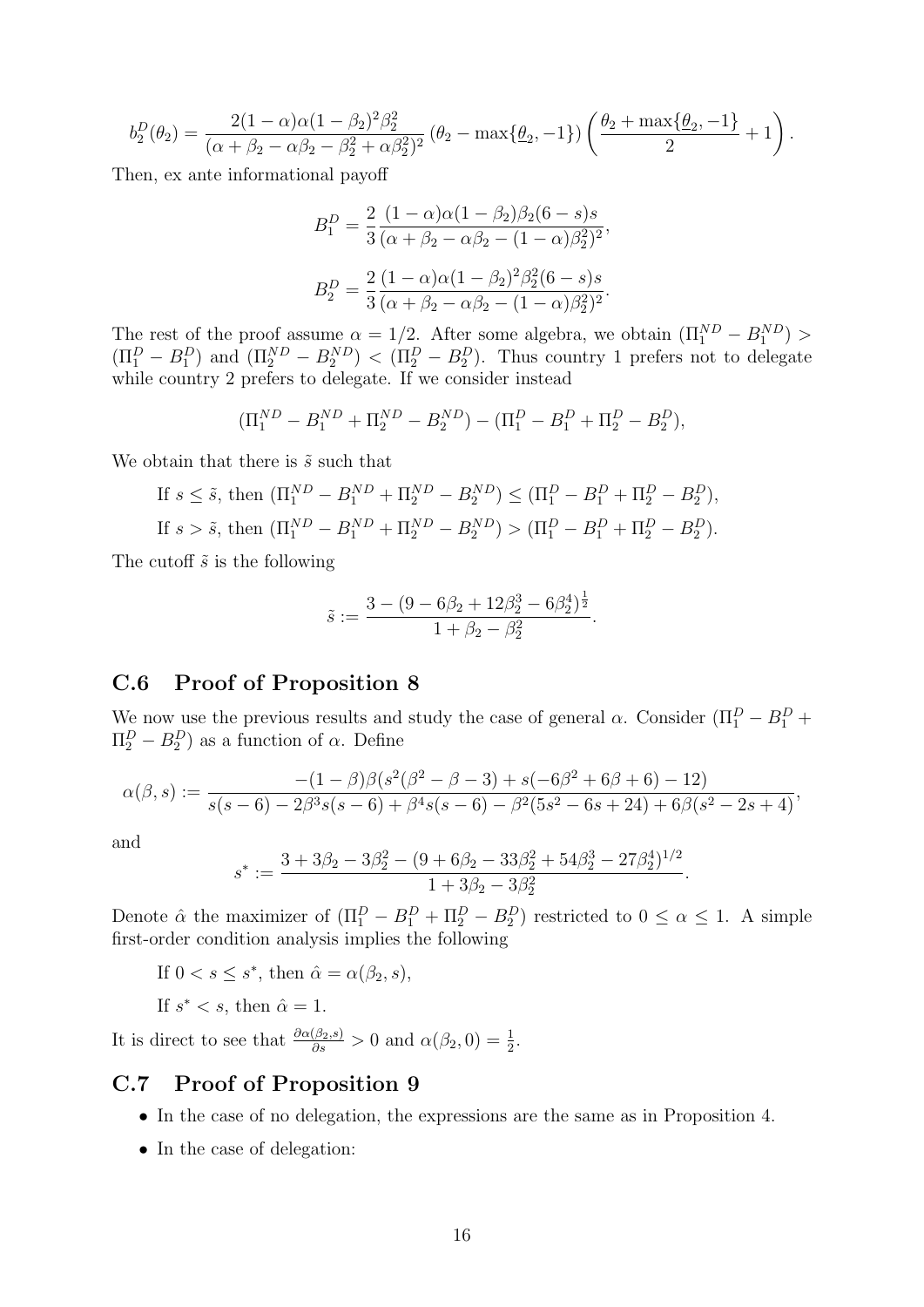We impose the restriction that  $\ell \in [0, 2s]$ , because when  $\ell > 2s$ , policies are the same as with  $\ell = 2s$ . The reason is that the highest and lowest policy the IO ever takes are

$$
d^{max} = \frac{\max \theta_1 + \max \theta_2}{2} = \frac{-\Delta + s + \Delta + s}{2},
$$

$$
d^{min} = \frac{\min \theta_1 + \min \theta_2}{2} = \frac{-\Delta - s + \Delta - s}{2}.
$$

The difference between the two is the set of policies that the IO will possibly take in equilibrium, which equals  $\ell = d^{max} - d^{min} = 2s$ . Further, taking expected values we obtain the following ex ante political payoff for both countries:

$$
\Pi^{D} = -\frac{1}{3}(1-\beta)\left(\frac{3}{4}(\ell^{2} + \Delta^{2}) - \ell s + s^{2}\right).
$$

The money burning functions are the following

$$
b_1^D(\theta_1) = \frac{(1-\beta)\ell}{2s} \left[\theta_1^2 - \min\{-\Delta/2 + s, 0\}^2\right],
$$
  

$$
b_2^D(\theta_2) = \frac{(1-\beta)\ell}{2s} \left[\theta_2^2 - \max\{\Delta/2 - s, 0\}^2\right].
$$

Taking an expectation leads to the following ex ante informational payoff for each country:

$$
B^{D} = \frac{\ell}{6s}(1-\beta)\left(s^{2} + 3(\Delta/2)^{2} - 3\min\{-\Delta/2 + s, 0\}^{2}\right).
$$

Consider the function  $(\Pi^D - B^D)$ . If  $\ell \geq 2s$ , then  $(\Pi^D - B^D) < (\Pi^{ND} - B^{ND})$ . If we optimize the expression  $(\Pi^D - B^D)$  restricted to  $\ell \in [0, 2s]$  we obtain:

$$
\ell(s,\Delta) = \begin{cases} 0 & \text{if } 0 \le s \le \sqrt{3}(\Delta/2) \\ \frac{s}{3} - \frac{\Delta^2}{4s} & \text{if } \sqrt{3}(\Delta/2) < s \le \Delta. \end{cases}
$$

#### <span id="page-55-0"></span>C.8 Proof of Proposition 10

In this extension, we suppose that the IO proposes  $(d_1, d_2, T)$ , which has to be accepted from both countries. In case it is rejected, we assume countries play the non-delegation game. We let the IO's payoff be the following:

$$
u_{IO}(d_1, d_2, \theta_1, \theta_2) = -\alpha(d_1 - d_2)^2.
$$

The parameter  $\alpha > 0$  measures the IO's coordination motive. We study how this affect countries' signaling incentives.

**Proposition 10.** In equilibrium,  $b_i^{\alpha}(\theta_i)$  is increasing in the IO's coordination motive  $\alpha$ . Denote as  $U_i^{ND} =: -(1 - \beta)(d_i^{ND} - \theta_i)^2 - \beta(d_i^{ND} - d_j^{ND})^2$  the outside option of country